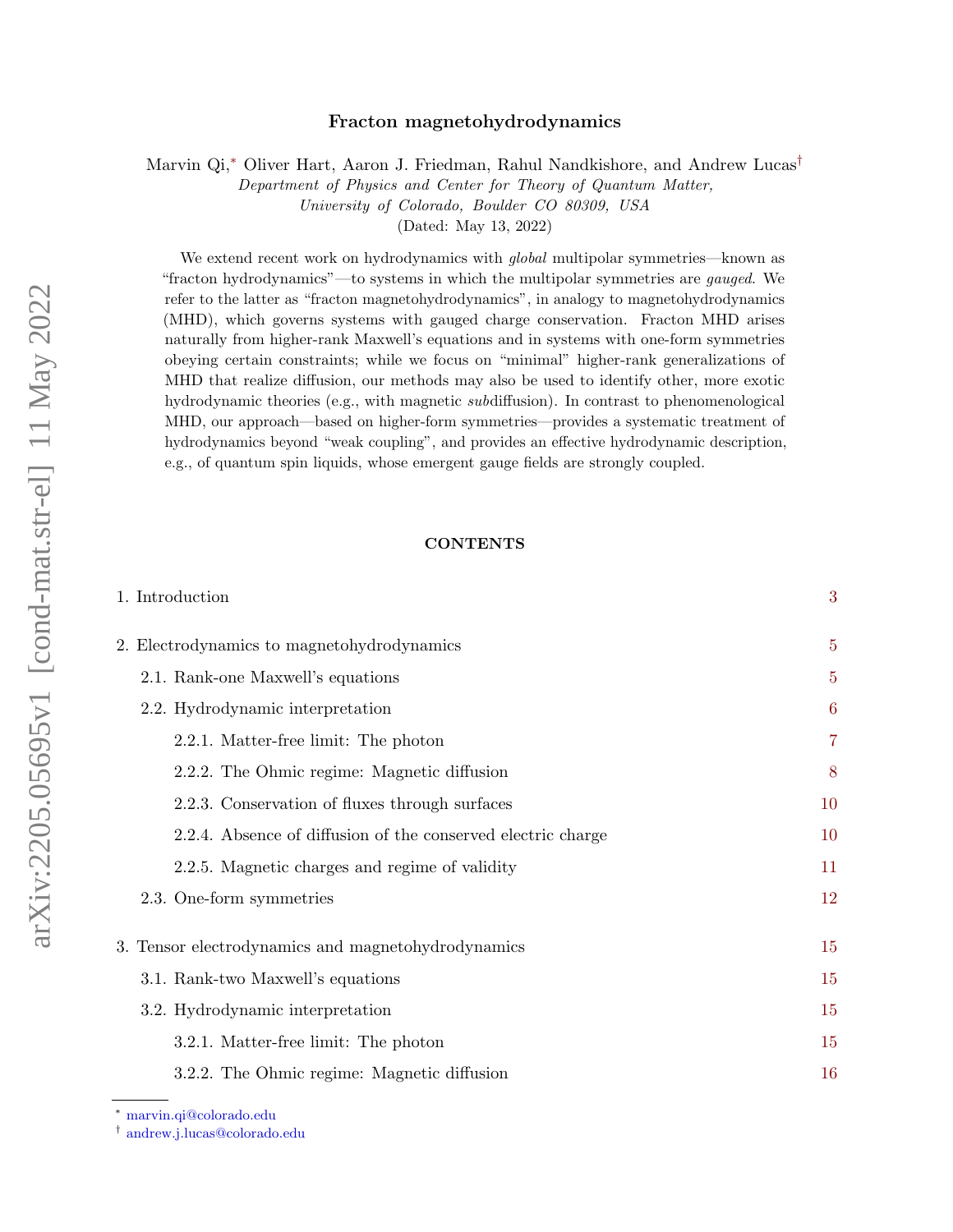| 3.2.3. Magnetic charge and regime of validity               | 17 |
|-------------------------------------------------------------|----|
| 3.3. One-form symmetries                                    | 18 |
|                                                             | 24 |
| 4. Standard higher-rank generalizations of electromagnetism |    |
| 4.1. Rank- $n$ Maxwell's equations                          | 24 |
| 4.2. Hydrodynamic interpretation                            | 25 |
| 4.2.1. Matter free limit: The photon                        | 25 |
| 4.2.2. The Ohmic regime: Magnetic diffusion                 | 26 |
| 4.3. One-form symmetries                                    | 27 |
| 4.4. Conditions leading to particular higher-rank theories  | 28 |
| 5. Magnetic subdiffusion                                    | 29 |
|                                                             |    |
| 5.1. Maxwell's equations with vector charge                 | 30 |
| 5.2. Hydrodynamic interpretation                            | 30 |
| 5.3. One-form symmetries                                    | 31 |
| 6. Conclusion                                               | 33 |
| Acknowledgements                                            | 34 |
| A. Charge and current belonging to different irreps         | 35 |
| A.1. Two-form symmetry: Irrep 1                             | 35 |
| A.2. Scale- and rotation-invariant hydrodynamics: Irrep 5   | 36 |
| A.3. Mixing and matching                                    | 36 |
| B. From constraints to the rank- $n$ continuity equation    | 37 |
| References                                                  | 39 |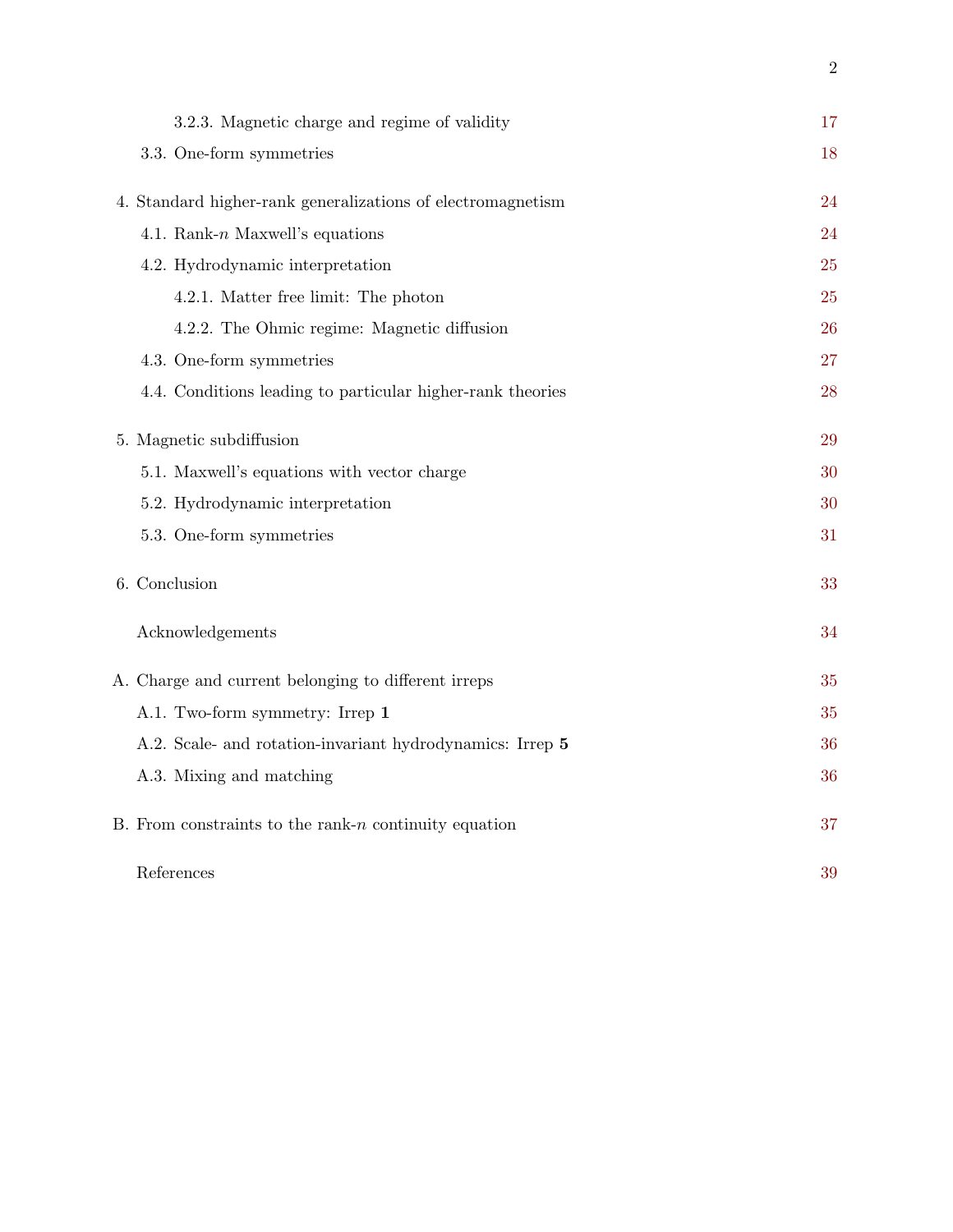#### <span id="page-2-0"></span>1. INTRODUCTION

Recent years have seen an explosion of interest in the dynamics of classical and quantum many-body systems with kinetic constraints [\[1\]](#page-38-1). While sufficiently severe constraints and local dynamics [\[2,](#page-38-2) [3\]](#page-38-3) may realize strong Hilbert space fragmentation [\[2](#page-38-2)[–13\]](#page-38-4), preventing the system from relaxing, one generally expects that more mild constraints merely delay thermalization due to anomalously slow dynamics [\[13\]](#page-38-4). In certain cases [\[13,](#page-38-4) [14\]](#page-38-5), the universal properties of these theories can be characterized in the framework of hydrodynamics. As an example, consider interacting charged particles on a lattice, where the Hamiltonian (or quantum circuit, e.g.) that generates the dynamics conserves both total charge and its dipole moment [\[15\]](#page-38-6). The dynamics of thermalization in such a theory are described by a fourth-order, subdiffusive equation [\[14,](#page-38-5) [16\]](#page-39-0); the resulting hydrodynamic universality class characterizing the generic features of this and related constrained models hosts so-called "fracton hydrodynamics," [\[14,](#page-38-5) [17](#page-39-1)[–24\]](#page-39-2), as it describes the thermalization of fracton systems [\[25](#page-39-3)[–35\]](#page-39-4) (systems whose elementary excitations can only move in tandem) as they relax to global equilibrium.

Previous studies of hydrodynamics in fractonic systems explicitly treat the associated multipolar symmetries as *global* [\[14\]](#page-38-5). However, to characterize actual fracton phases, one should instead consider gauged multipolar symmetries [\[31](#page-39-5)[–34\]](#page-39-6), which are relevant to proposed realizations of fractons, e.g., in the quantum theory of elasticity [\[36\]](#page-39-7) and in quantum spin models [\[37–](#page-39-8)[39\]](#page-39-9). The latter theories may be regarded as generalized quantum spin liquids that realize an emergent compact quantum electrodynamics (QED); there, the underlying local spin model gives rise to emergent electric and magnetic charges, along with gauge fields that obey compact versions of Maxwell's equations [\[40\]](#page-39-10). Importantly, the emergent gauge fields in question are typically higher-rank [\[32\]](#page-39-11), with basic experimental implications that have recently been considered in the literature [\[41–](#page-40-0)[44\]](#page-40-1). Note that in any laboratory realization, there will inevitably be dissipative effects that spoil the effective higher-rank electromagnetism, along with nonlinearities in the higher-rank Maxwell's equations. To make clear predictions for experiment, it is thus desirable to consider a formalism that does not treat the microscopic degrees of freedom directly, but instead describes the collective, long-lived degrees of freedom in the system. In generic interacting systems, these long-lived modes are associated with conserved densities (or Goldstone bosons), and their dynamics is dubbed "hydrodynamics" [\[45–](#page-40-2)[47\]](#page-40-3). In this work, we develop a hydrodynamic theory of systems with exotic conservation laws and constraints, which give rise to higher-rank variants of electromagnetism.

Somewhat surprisingly, this was not carefully done even for ordinary electromagnetism until the past decade [\[48–](#page-40-4)[51\]](#page-40-5), and so we begin with a review thereof in Sec. [2.](#page-4-0) The subtlety lies in the fact that the corresponding hydrodynamic theory—magnetohydrodynamics (MHD)—is controlled by an unusual type of symmetry, known as a one-form symmetry. The typical symmetries relevant to conventional hydrodynamics are associated with the constancy in time of the integral over all space of a finite, local density. In  $d$  spatial dimensions, an  $n$ -form symmetry corresponds to the integral of a local density over a manifold with codimension n: When  $d = 3$ , one-form symmetries correspond to integrals of local densities over two-dimensional surfaces, while two-form symmetries correspond to integrals over one-dimensional curves. The one-form conserved charge in Maxwellian electromagnetism is simply the magnetic flux through arbitrary closed and semi-infinite two-dimensional surfaces. Still, a precise mathematical framework to interpret the hydrodynamics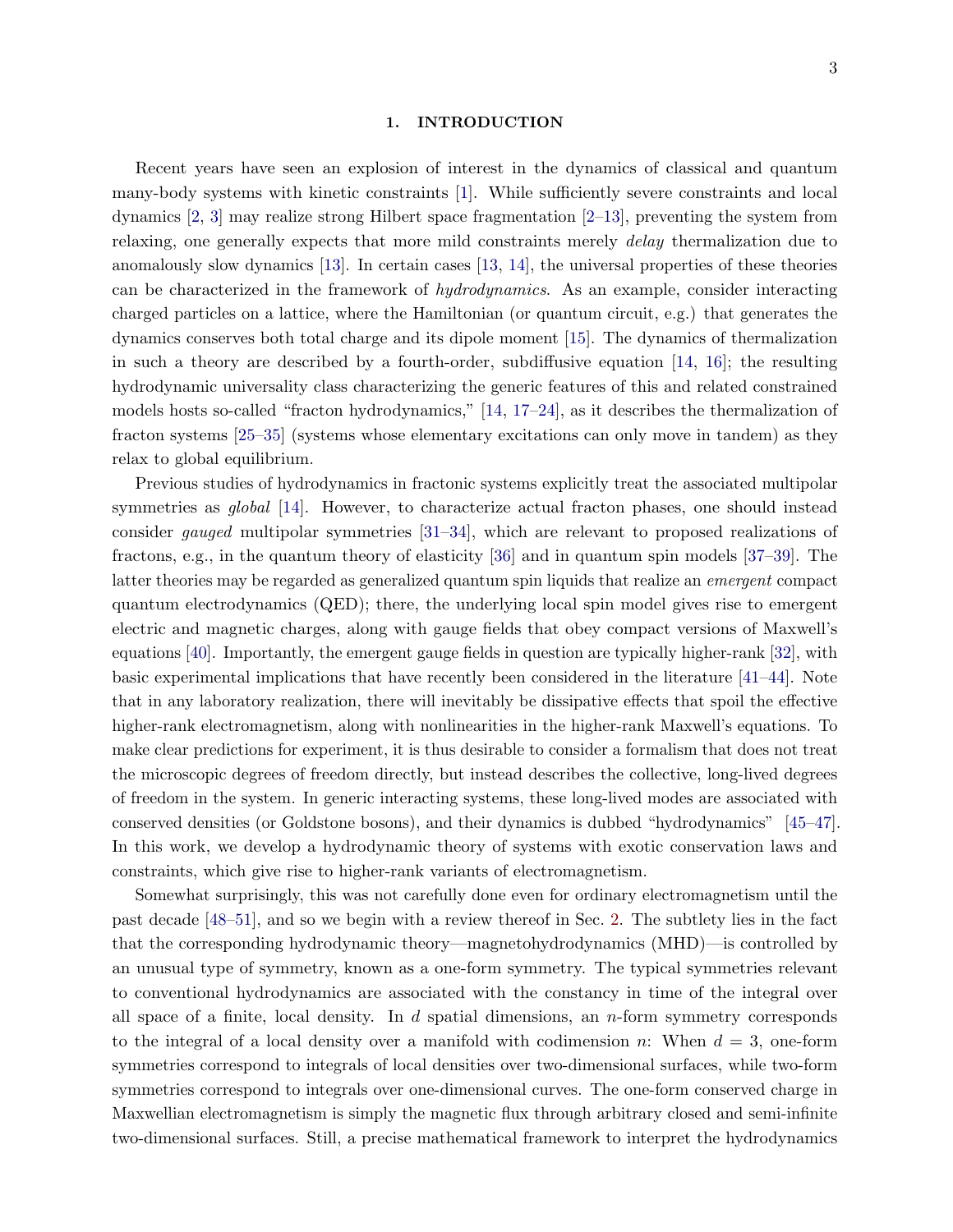

<span id="page-3-0"></span>FIG. 1. Schematic illustration of diffusion of magnetic field lines. The field lines' dynamics must preserve the flux of the magnetic field  $B, \int_S B \cdot dS$ , through any choice of surface, S. On the left, there exists a high "concentration" of field lines at the center; on the right, dynamics over time interval  $\delta t$  smooths out the local excess of magnetic flux while preserving the total magnetic flux through the surface.

of such conserved charges was only recently developed [\[52\]](#page-40-6). In the simplest limit—which describes conventional metals—the only slow (i.e., long-lived) degree of freedom is the magnetic flux density, which diffuses perpendicular to the field direction [\[53\]](#page-40-7), as depicted in Fig. [1.](#page-3-0)

This approach, based on higher-form symmetries, has significant conceptual advantages over more familiar phenomenological derivations of MHD. Specifically, whereas phenomenological derivations of MHD are limited in their validity to regimes wherein the gauge fields and matter are weakly coupled [\[48\]](#page-40-4), the symmetry-based approach involving higher forms is valid for arbitrary coupling. In the context of emergent gauge theories in quantum spin liquids, there is no reason a priori to expect weak coupling between the matter and gauge fields [\[54\]](#page-40-8). An approach predicated on weak coupling is therefore suspect, and a more general approach—e.g., based on higher-form symmetries—is required. In the case of emergent electromagnetism in *fractonic* spin liquids, the emergent gauge fields are higher rank, leading to additional subtleties and new universality classes. The hydrodynamic description of these higher-rank theories is the subject of this work: We emphasize that, while we focus on fractonic systems, our approach also applies to conventional spin liquids in the strongly coupled regime, where conventional phenomenological approaches may be uncontrolled.

We investigate the simplest example of "fracton magnetohydrodynamics", which arises in ranktwo electromagnetism, in Sec. [3.](#page-14-0) We show that, in the most interesting regime, where electric charges proliferate while magnetic charges do not<sup>[1](#page-3-1)</sup>, the higher-rank magnetic field obeys a diffusion equation. This result follows from including electrically charged matter via Ohm's law in the higher-rank generalization of Maxwell's equations in Ref. [\[32\]](#page-39-11).

More interestingly, we interpret this result independently of the somewhat-phenomenological approach. We show that higher-rank MHD naturally arises as a consequence of the theory's one-form symmetry when the conserved density corresponding to that one-form obeys certain global constraints. In Sec. [4](#page-23-0) we straightforwardly generalize the construction to higher-rank theories starting either from higher-rank generalizations of Maxwell's equations, or a one-form conserved density combined with certain constraints. We show that at every rank, there exists a self-dual

<span id="page-3-1"></span><sup>&</sup>lt;sup>1</sup> The systems that we consider generally exhibit electromagnetic duality between electric and magnetic fields and matter. Consequently, analogous results obtain when magnetic charges dominate, instead leading to "electrohydrodynamics", i.e., diffusion of electric field lines.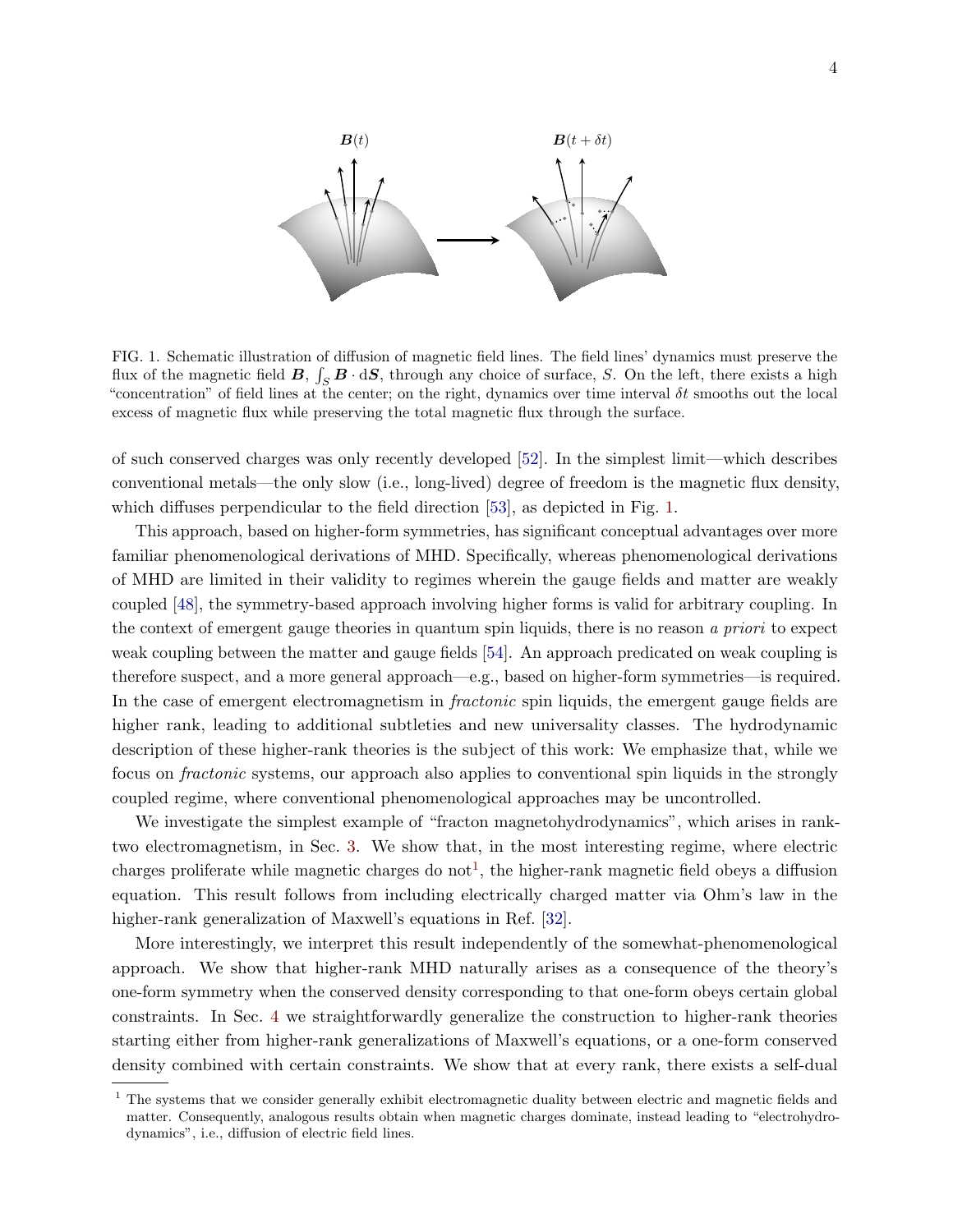generalization of Maxwell's equations whose universal behavior is described by diffusion of magnetic flux lines. Each new rank,  $n$ , introduces two additional diffusing modes, and the diffusion constants at rank *n* are given by  $D m^2/n^2$ , with  $m \in \{1, ..., n\}$  and  $D = \tau c^2$  is the diffusion constant for the rank-one theory, with the relaxation time,  $\tau$ , a phenomenological parameter. Additionally, all of these theories share the same one-form symmetry; we also show how this one-form conserved density and a set of constraints thereupon uniquely determine the rank and form of the generalized Maxwell's equations and the quasinormal mode structure of the corresponding MHD.

In Sec. [5](#page-28-0) we discuss a more exotic scenario, in which the densities of electric and magnetic matter in Maxwell's equations themselves carry a vector index. We show how this "vector charge theory" [\[32\]](#page-39-11), gives rise to subdiffusive MHD, and elucidate the combination of one-form symmetries and constraints that lead to subdiffusion, rather than diffusion. Thus, the additional constraints that lead to the fracton magnetohydrodynamics landscape can realize either diffusion or subdiffusion, depending on details of the particular model under consideration, in contrast to systems without multipolar symmetries, which only admit diffusive MHD.

We assume throughout that the systems of interest exist in three spatial dimensions  $(\mathbb{R}^3)$  and enjoy SO(3) rotational invariance. The irreducible representations (irreps) of SO(3) correspond to integer spins  $\ell = 0, 1, 2, \ldots$ , which we denote according to their dimension: 1, 3, 5, .... It is also straightforward to extend our formalism to the reduced point groups relevant to condensed matter realizations, but we relegate such studies to future work.

## <span id="page-4-0"></span>2. ELECTRODYNAMICS TO MAGNETOHYDRODYNAMICS

Before considering systems with multipolar symmetries, we first review the modern hydrodynamic interpretation of standard (rank-one) electromagnetism in terms of "magnetohydrodynamics" namely, the diffusion of magnetic flux lines in conducting metals (or plasmas) with mobile, electrically charged particles. Starting from Maxwell's equations, we discuss several physical regimes and the corresponding behavior of the electromagnetic fields, and derive magnetic diffusion generically in the presence of electrically charged matter. We interpret these results in the language of hydrodynamics, and argue from more abstract perspectives, following Ref. [\[48\]](#page-40-4), how a one-form symmetry must arise whenever the charge and current lie in the same irreducible representation of the  $SO(3)$  symmetry. The same approach will be applied to theories that conserve higher multipole moments of charge density in subsequent sections.

## <span id="page-4-1"></span>2.1. Rank-one Maxwell's equations

Standard, rank-one electromagnetism is a field theory describing the behavior of the electric and magnetic fields,  $\boldsymbol{E}$  and  $\boldsymbol{B}$ , in the presence of electrically charged matter with charge density  $\rho^{(e)}$  and corresponding current  $\bm{J}^{(e)}$ . The dynamics of the  $\bm{E}$  and  $\bm{B}$  fields are governed entirely by Maxwell's equations [\(2.1\)](#page-5-1). Our discussion applies equally to Maxwell's equations in the vacuum as to *emergent* electromagnetism in, e.g., spin liquids; while magnetic monopoles do not occur naturally, they are to be expected in emergent electrodynamics (including higher-rank analogues). Thus, for generality, we allow for a nonzero magnetic charge density,  $\rho^{(m)}$ , and corresponding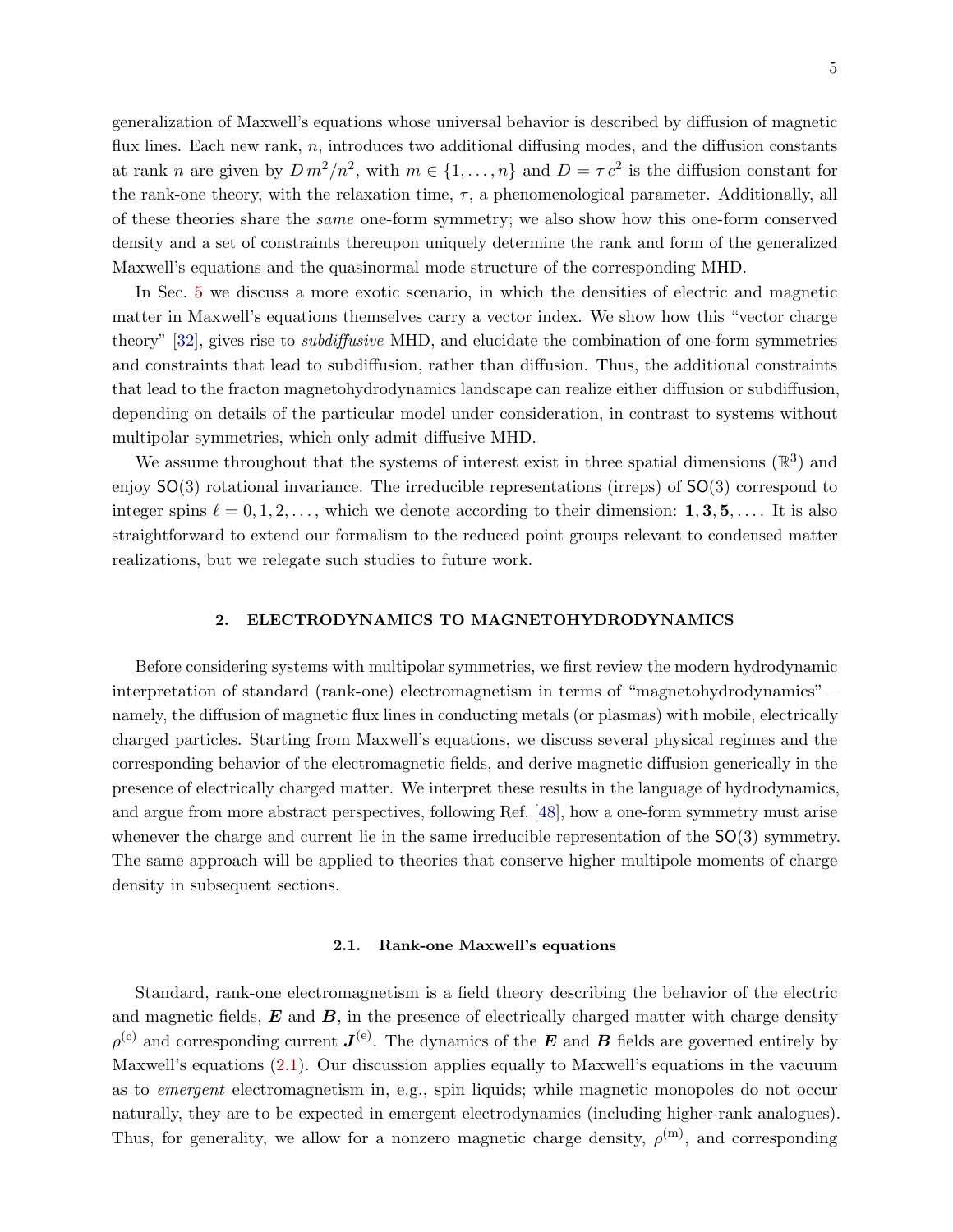current,  $J^{(m)}$ , in the discussion to follow.

<span id="page-5-1"></span>In standard Cartesian coordinates, Maxwell's equations for the electric and magnetic fields are given by

<span id="page-5-5"></span>
$$
\partial_i E_i = \frac{1}{\varepsilon} \rho^{(e)} \tag{2.1a}
$$

<span id="page-5-6"></span><span id="page-5-3"></span>
$$
\partial_i B_i = \mu \rho^{(m)} \tag{2.1b}
$$

$$
\partial_t B_i = -\epsilon_{ijk} \partial_j E_k - \mu J_i^{(m)}
$$
\n(2.1c)

<span id="page-5-2"></span>
$$
\partial_t E_i = \frac{1}{\mu \varepsilon} \epsilon_{ijk} \partial_j B_k - \frac{1}{\varepsilon} J_i^{(e)} \quad , \tag{2.1d}
$$

where  $\rho^{(e)}$  and  $\rho^{(m)}$  are the electric and magnetic monopole charge densities, respectively, with  $J_i^{(e)}$ i and  $J_i^{(m)}$ <sup>(m)</sup> the *i*th components of the corresponding currents, and  $\mu \varepsilon c^2 = 1$  defines the speed of light, c, in terms of the dielectric permittivity,  $\varepsilon$ , and the permeability,  $\mu$ , which characterize the system's linear response to electric and magnetic fields, respectively.

Additionally, because electric (magnetic) charge is locally conserved, charge density and its associated current are related by a continuity equation,

<span id="page-5-7"></span>
$$
\partial_t \rho^{(e)} + \partial_i J_i^{(e)} = 0, \qquad (2.2)
$$

which follows from taking the divergence of Ampère's law  $(2.1d)$ ; the magnetic charge continuity equation takes the same form, and follows from taking the divergence of Faraday's law [\(2.1c\)](#page-5-3).

Note that magnetic monopoles are not present in standard Maxwellian electrodynamics; thus, in the context of nonemergent electromagnetic systems, such as conventional metals or plasmas in space, one should take  $\rho^{(m)} = J_i^{(m)} = 0$ . However, in the context of *emergent* electromagnetism—e.g., as might arise in various  $U(1)$  spin liquids with gapless gauge modes and gapped matter [\[55\]](#page-40-9) (see also Refs. [\[56](#page-40-10)[–59\]](#page-40-11)), perhaps most prominently in quantum spin ice [\[55,](#page-40-9) [60,](#page-40-12) [61\]](#page-40-13)—one generally expects to find both electric and magnetic charges in generic temperature and parameter regimes. As we will see shortly, for the purposes of realizing interesting hydrodynamics in such materials, it is crucial that a separation of scales exists between the two types of matter so that one of the two species (electric or magnetic) is sufficiently suppressed in density with respect to the complementary species [\[62\]](#page-40-14).

## <span id="page-5-0"></span>2.2. Hydrodynamic interpretation

An important observation is that Maxwell's equations [\(2.1\)](#page-5-1) can be regarded as hydrodynamic equations of motion for the electromagnetic fields. In the absence of magnetic matter, Faraday's law  $(2.1c)$  can be viewed as a hydrodynamic equation of motion for the **B** field:

<span id="page-5-4"></span>
$$
\partial_t B_i + \partial_j \left( \epsilon_{ijk} E_k \right) = 0, \qquad (2.3)
$$

where the second, parenthetical term on the left-hand side plays the role of the hydrodynamic *current* conjugate to the vector-valued conserved density,  $\boldsymbol{B}$ .

In fact,  $(2.3)$  can be recast in the form of a *continuity equation* (e.g.,  $(2.22)$  in Sec. [2.3\)](#page-11-0) by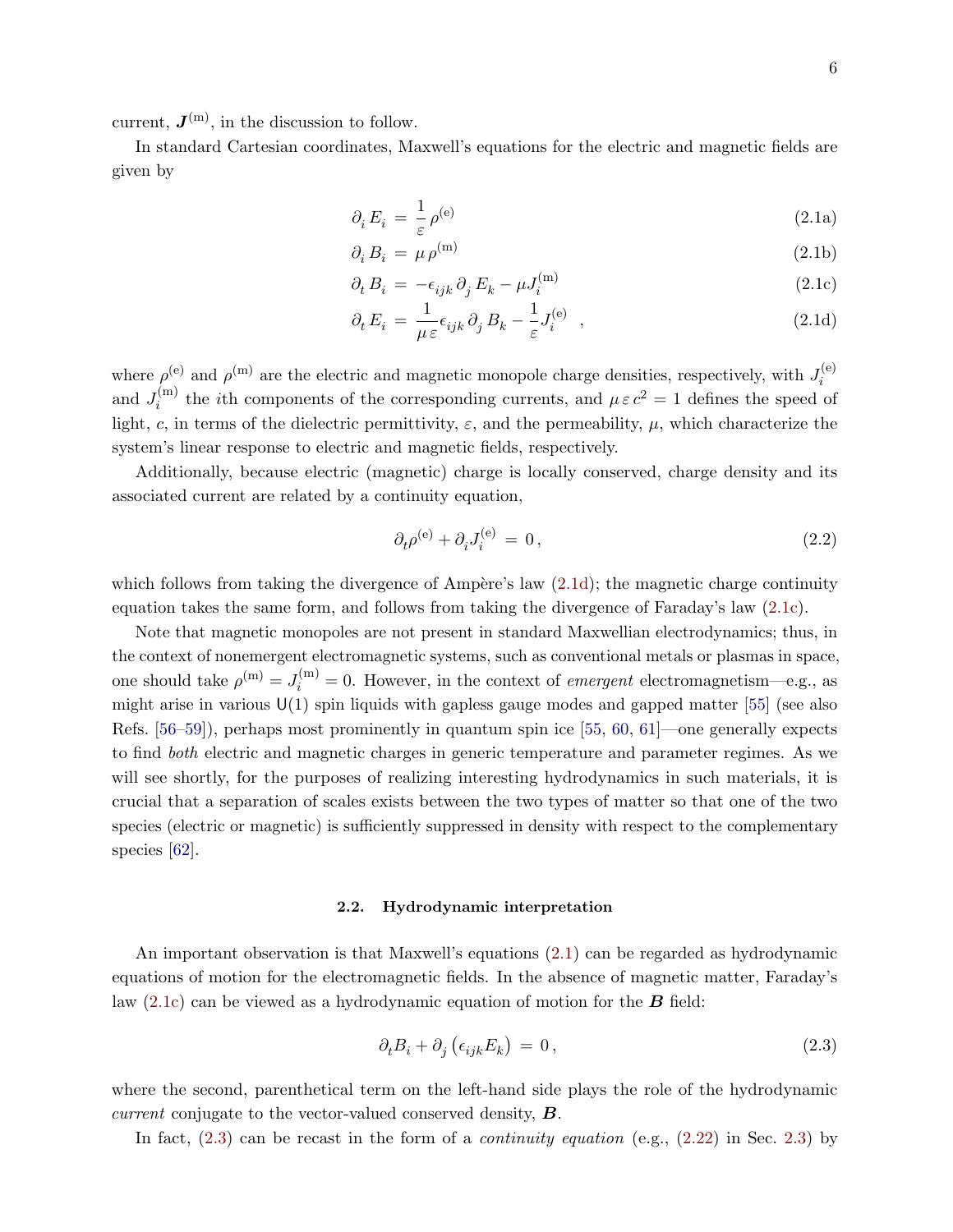identifying  $B_i$  as a conserved density, and  $\epsilon_{ijk}E_k$  as the corresponding current. Then [\(2.3\)](#page-5-4) takes the standard hydrodynamic form  $\partial_t \rho_i + \partial_j J_{ij} = 0$  for a vector charge density,  $\rho_i$ , corresponding to  $B_i$ , with the associated current given by  $J_{ij} = \epsilon_{ijk} E_k$ . Since the conserved density is a [pseudo]vector, the current is rank two:  $J_{ij}$  can be interpreted as the current of  $B_i$  in the *j*th direction. Effectively, Faraday's law [\(2.1c\)](#page-5-3) gives an explicit form for the current, obviating the need for a standard constitutive relation in which the currents are expressed in terms of derivative expansions of the conserved densities (in this case, the  $E$  and  $B$  fields).

A similar procedure can be applied to the  $E$  field: Rearranging Ampère's law [\(2.1d\)](#page-5-2) leads to

<span id="page-6-2"></span>
$$
\partial_t E_i - c^2 \epsilon_{ijk} \partial_j B_k = -\frac{1}{\varepsilon} J_i^{(e)} \,, \tag{2.4}
$$

which resembles the magnetic analogue  $(2.3)$  but with a [possibly] nonzero source term on the right-hand side. If the source is removed  $(\mathbf{J}^{(e)} \to 0)$ , then the electric field is, like the magnetic field, a true conserved density, obeying the standard continuity equation  $\partial_t \rho_i + \partial_j J_{ij} = 0$ , with  $\rho_i \to E_i$ and  $J_{ij} \to -c^2 \epsilon_{ijk} B_k$ , mirroring [\(2.3\)](#page-5-4) up to the factor  $-c^2$  in defining the conjugate current. When  $J^{(e)} \neq 0$ , the electric field is no longer conserved<sup>[2](#page-6-1)</sup>.

In the presence of magnetic charge, Maxwell's equations become fully self dual, and the magnetic field is no longer a conserved density, instead decaying on a time scale set by the conductivity for magnetic monopoles, in accordance with the magnetic analogue of [\(2.14\)](#page-9-2). In what follows, unless otherwise stated, we will consider Maxwell's equations [\(2.1\)](#page-5-1) without magnetic charge, where the equations are no longer self dual under  $E \leftrightarrow B$  (and, correspondingly,  $e \leftrightarrow m$ ), but the magnetic flux density is exactly conserved.

#### <span id="page-6-0"></span>2.2.1. Matter-free limit: The photon

We first consider the matter-free sector, where  $\rho^{(e)} = J_i^{(e)} = 0$  (and likewise for magnetic charges). This will serve as a useful point of comparison for the results obtained later on in the context of higher-rank gauge theories. In the absence of charged matter, both the electric and magnetic fields obey a continuity equation of the form  $\partial_t \rho_i + \partial_j J_{ij} = 0$  [\(2.22\)](#page-11-1), where the current corresponding to the conserved density  $E_i$  is  $J_{ij} = -c^2 \epsilon_{ijk} B_k$ , and the current conjugate to the conserved density  $B_i$  is  $J_{ij} = \epsilon_{ijk} E_k$ . Taking the curl of Faraday's law [\(2.1c\)](#page-5-3) and inserting into Ampère's law [\(2.1d\)](#page-5-2) (and vice versa), e.g., gives the equations of motion

$$
\partial_t^2 E_i = c^2 \partial^2 E_i , \qquad \partial_t^2 B_i = c^2 \partial^2 B_i , \qquad (2.5)
$$

where  $\partial^2$  is the Laplacian; the expressions above correspond to wave equations for both the electric and magnetic fields, which propagate ballistically at speed c. Since Faraday's [\(2.1c\)](#page-5-3) and Ampère's  $(2.1d)$  laws relate E and B, the above equations are not independent. Taking

<span id="page-6-1"></span><sup>&</sup>lt;sup>2</sup> More precisely, if we apply a Helmholtz decomposition to the electric field, the irrotational (curl-free) component decays on a time scale  $\tau^{-1} = \sigma/\varepsilon$ , from the argument presented in Eq. [\(2.14\)](#page-9-2). On the other hand, the solenoidal (divergence-free) component is inextricably tied to the exactly conserved  $\bf{B}$  field (absent magnetic monopoles). From [\(2.1d\)](#page-5-2), at times  $t \gg \tau$ , we have a purely solenoidal electric field,  $\mathbf{E} = \tau c^2 \nabla \times \mathbf{B}$ , which is locked to the dynamics of B, and, hence, diffuses. The "overlap" of E with the diffusing B field vanishes as  $k \to 0$ , however.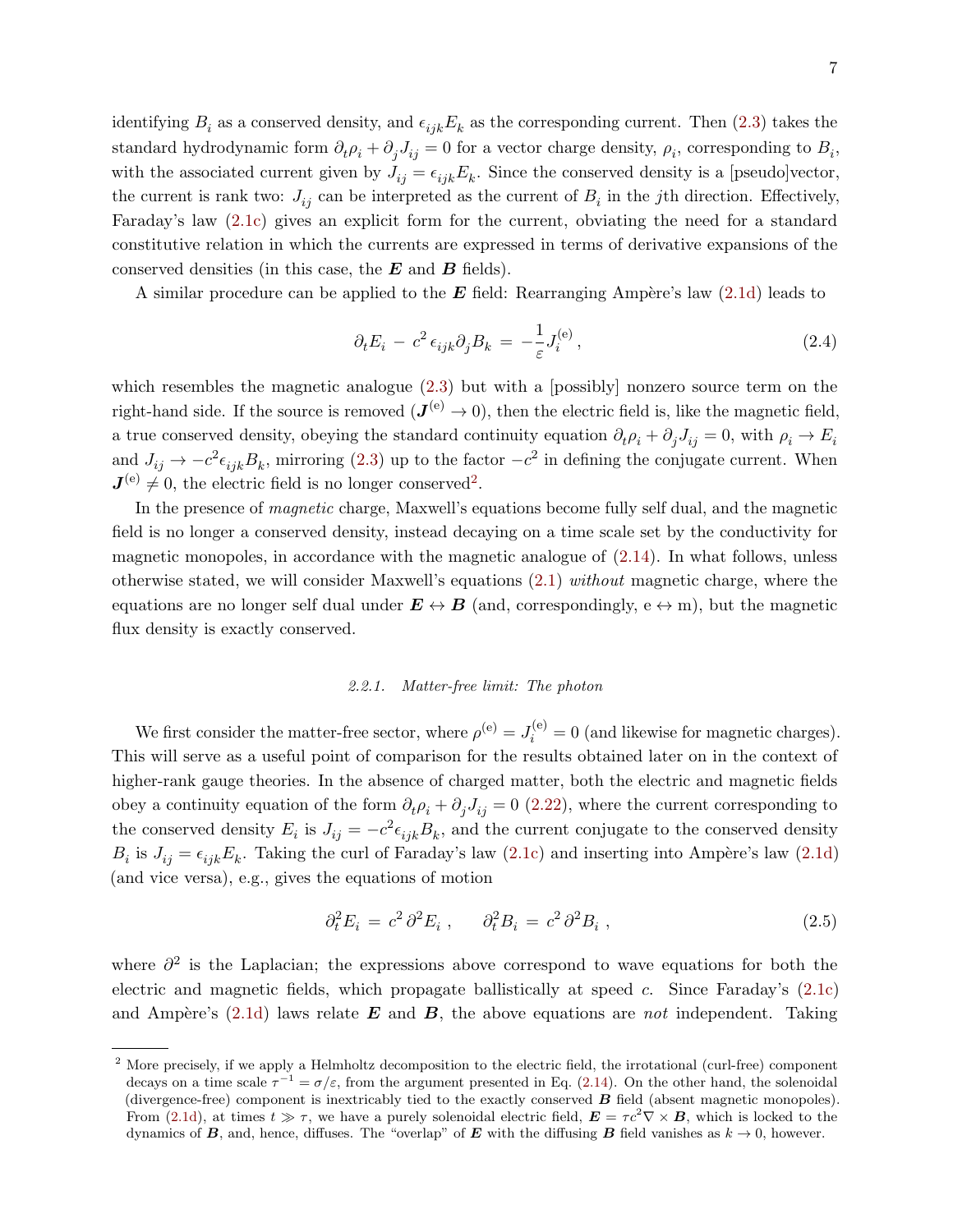$E_j \sim E_j(\mathbf{k}, \omega) e^{i(k_z z - \omega t)}$  (and similarly for the  $\mathbf{B}$  field), the system's normal modes are identified as

<span id="page-7-1"></span>
$$
\omega = c|\mathbf{k}| \quad \text{for} \quad E_{x,y}, \text{ with } \omega \mathbf{B} = \mathbf{k} \times \mathbf{E}. \tag{2.6}
$$

Because the wave vector, k, is taken to be oriented in the  $\hat{z}$  direction, [\(2.6\)](#page-7-1) corresponds to wavelike propagation of the transverse components of the E and B fields along the  $\hat{z}$  direction; the two transverse normal modes (i.e., those perpendicular to  $\mathbf{k}|\hat{z}$ ) correspond to the two polarizations of the photon.

A longitudinal photon polarization is forbidden by the matter-free Gauss law constraint [\(2.1a\)](#page-5-5), whose Fourier transform is given by  $k_z E_z = 0$ , forcing the longitudinal component of the electric field to vanish. We note that the same holds for the  $B$  field, even in the presence of electrically charged matter. The absence of a propagating longitudinal mode can also be justified by identifying a "hidden" conserved quantity, as we discuss in Sec. [2.2.3.](#page-9-0)

# <span id="page-7-0"></span>2.2.2. The Ohmic regime: Magnetic diffusion

We now consider the hydrodynamic description of the  $E$  and  $B$  fields in the case most relevant to experiments in electronic materials: the Ohmic regime. There, electrically charged matter obeys Ohm's law,  $J^{(e)} = \sigma E$ , where  $\sigma$  is the Drude conductivity; this limit describes the behavior of mobile charges in conducting materials (including poor conductors), and is the most analytically tractable scenario in which the electric fields decays while the magnetic field remains a good hydrodynamic mode (i.e., a conserved density). This limit can arise in actual electronic materials in the presence of dynamical fields (or in the context of spin liquids, in which case the charges and fields are emergent) if there is a large separation of scales between the electric and magnetic conductivities, so that the latter can be ignored [\[62\]](#page-40-14).

The Ohmic regime is the most generic scenario in which the presence of (electric) charge breaks the conservation of the electric field,  $E$ , leading to its decay, while the magnetic field remains a good hydrodynamic mode. In Sec. [2.3,](#page-11-0) we will see that this corresponds to breaking the  $E$  field's one-form symmetry while preserving that of the  $\boldsymbol{B}$  field.

Microscopically, one expects the matter current,  $J^{(e)}$ , to be proportional to the force that engenders it—in this case the Lorentz force,  $\mathbf{F} \propto \mathbf{E} + \mathbf{v} \times \mathbf{B}$ . We then introduce the Drude conductivity,  $\sigma$  (or equivalently, the relaxation time,  $\tau \sim 1/\sigma$ ), as the coefficient of proportionality. Generally speaking,  $\sigma$  could be a *matrix*; however, we must construct  $\sigma$  out of SO(3)-invariant objects: Since the only compatible such matrix is the identity,  $\sigma$  reduces to a scalar. Thus, the current,  $J$ , is both proportional and parallel to the force that drives it. Additionally, because we are interested in linear response (and linearized hydrodynamics),  $\sigma$  must be independent of both the  $E$  and  $B$  fields. Finally, because the matter velocity field,  $v$ , has nonzero overlap with other hydrodynamic modes (e.g., the matter current,  $J^{(e)}$ ), the magnetic contribution to the Lorentz force,  $v \times B$ , is nonlinear, and therefore subleading. Hence, we are left with  $J^{(e)} = \sigma E$  with  $\sigma$  a microscopically determined parameter that is independent of the fields. We do not need to consider k or  $\omega$  dependence in  $\sigma$ , which amount to subleading corrections to hydrodynamics: In generic systems, such corrections are suppressed by the dimensionless combinations of  $k\ell_{\rm mfp}$  or  $\omega\tau_{\rm mft}$  where  $\ell_{\rm mfp}$  ( $\tau_{\rm mft}$ ) corresponds to a microscopic mean free path (time) for inter-particle scattering. In the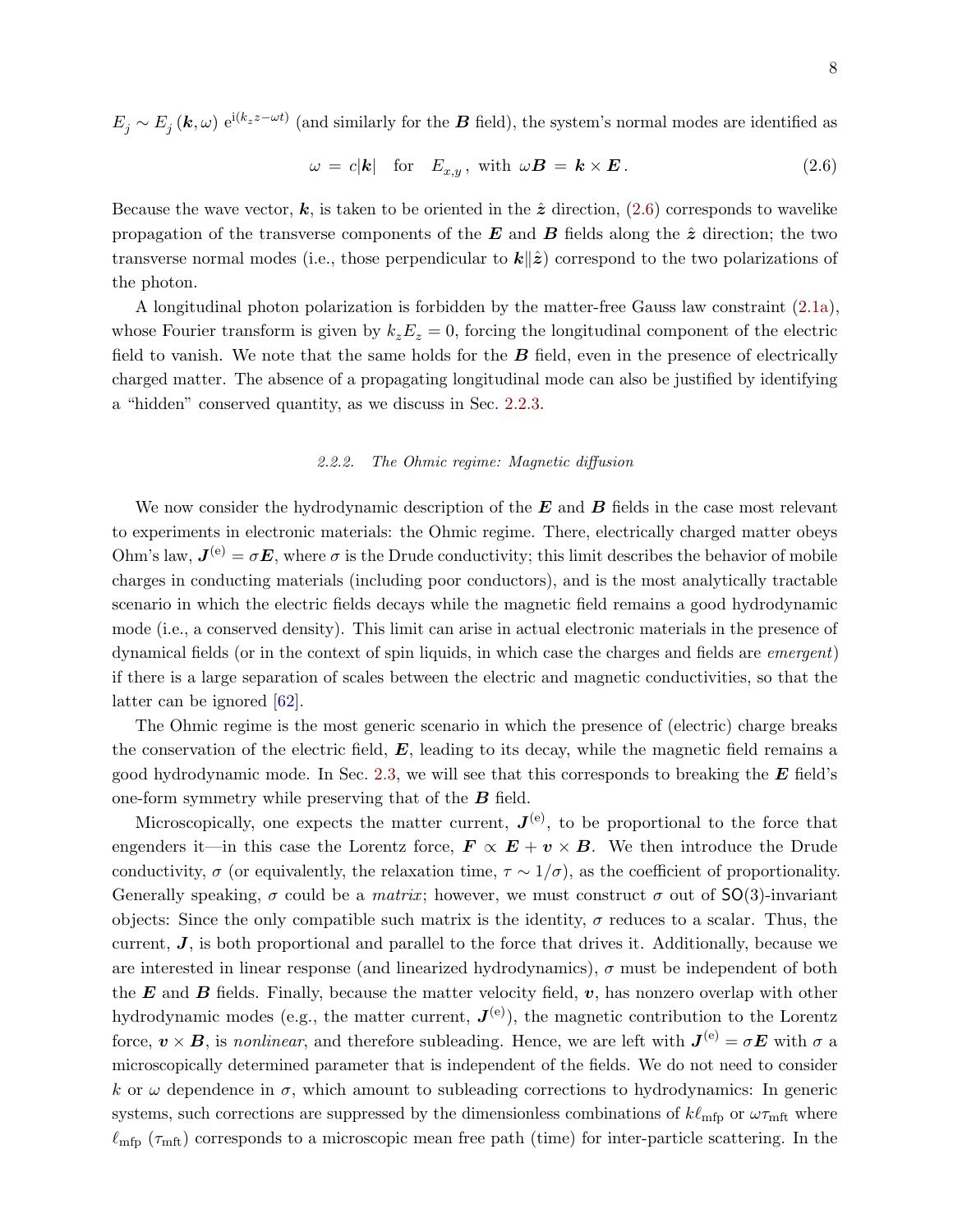context of hydrodynamics, such terms are generically interpreted as higher-derivative corrections to the constitutive relations.

The effect of including a nonvanishing matter current,  $J^{(e)} \neq 0$ , is to break the conservation of the electric field,  $E$ , as can be seen upon examination of the right-hand side of Ampère's law  $(2.4)$ . Following the prescription of quasihydrodynamics [\[50\]](#page-40-15), we further eschew the Drude conductivity,  $\sigma$ , in favor of the relaxation time,  $\tau$ , to recover

<span id="page-8-0"></span>
$$
\partial_t E_i - c^2 \epsilon_{ijk} \partial_j B_k = -\frac{1}{\varepsilon} J_i^{(e)} = -\frac{\sigma}{\varepsilon} E_i = -\frac{1}{\tau} E_i, \qquad (2.7)
$$

where, in an Ohmic metal,  $\tau \sim \varepsilon/\sigma$ , with  $\sigma$  the Drude conductivity. Note that the relaxation time for fields,  $\tau$ , that appears in [\(2.7\)](#page-8-0) is not the same as the scattering time that appears in the Drude conductivity itself.

Having recovered an expression governing the dynamics of the electric field in the Ohmic limit, the hydrodynamic equation of motion for the magnetic flux density is found by taking the curl of [\(2.7\)](#page-8-0), and inserting the resulting expression into Faraday's law [\(2.1c\)](#page-5-3), giving

$$
\partial_t^2 B_i + \frac{1}{\tau} \partial_t B_i + c^2 \left( \partial_i \partial_j B_j - \partial^2 B_i \right) = 0, \qquad (2.8)
$$

where we have used the vector calculus identity  $\epsilon_{ijk}\epsilon_{kmn}\partial_j\partial_mB_n = \partial_i\partial_jB_j - \partial^2B_i$  for the double curl, and we note that  $\partial_i B_i = 0$  by the magnetic Gauss's law [\(2.1b\)](#page-5-6). At late times<sup>[3](#page-8-1)</sup>, we take  $\tau \partial_t \ll 1$ , meaning that  $\partial_t B_i \gg \tau \partial_t^2 B_i$ , resulting in the equation of motion

<span id="page-8-2"></span>
$$
\partial_t B_i = D \partial^2 B_i, \qquad (2.9)
$$

corresponding to diffusion of magnetic flux lines, with diffusion constant  $D \equiv \tau c^2$ , depicted schematically in Fig. [1.](#page-3-0) In Sec. [2.3,](#page-11-0) we show how this same result [\(2.9\)](#page-8-2) can be derived from the usual hydrodynamic procedure of constructing the current conjugate to the conserved density,  $B_i$ , via constitutive relations.

Making use of the generalized divergence theorem, the fact that the  $\bm{B}$  field obeys a standard continuity equation [\(2.3\)](#page-5-4) implies that the components,  $B_i$ , are conserved quantities over all space. However, the equations of motion for  $B<sub>i</sub>$  actually exhibit a much larger set of conservation laws: The total magnetic flux through *any* closed or semi-infinite surface is conserved, as we will see in Sec. [2.3.](#page-11-0) In fact, this follows already from Faraday's law [\(2.1c\)](#page-5-3) alone [equivalently, the hydrodynamic continuity equation [\(2.22\)](#page-11-1)], without the need to appeal to the magnetic Gauss law constraint [\(2.1b\)](#page-5-6).

From [\(2.9\)](#page-8-2), the quasinormal modes for the magnetic field corresponding to a wavevector oriented in the  $\hat{\boldsymbol{z}}$  direction,  $B_i(\boldsymbol{x},t) \propto B_i(\boldsymbol{k},\omega) e^{i(k_z z - \omega t)}$ , are given by

<span id="page-8-3"></span>
$$
\omega = -\mathrm{i}\,\tau\,c^2 k_z^2 \quad \text{for} \quad B_{x,y} \,, \tag{2.10}
$$

and, as in  $(2.6)$ , the longitudinal component,  $B_z$ , is not a propagating mode since it is constrained to vanish by the [Fourier-transformed] magnetic Gauss's law [\(2.1b\)](#page-5-6),  $k_i B_i = 0$ . The transverse

<span id="page-8-1"></span><sup>&</sup>lt;sup>3</sup> By late times we mean  $t \gg \tau$ . At times  $t \lesssim \tau$ , there exist oscillatory solutions for short wavelength modes satisfying  $\tau c k > 1/2$ , which decay over a time scale set by  $\tau$ . At late times, the dominant contribution is from long wavelength  $\tau c \kappa > 1/2$ , which decay over a time scale set by  $\tau$ . At late times, the modes with  $\lambda \gtrsim c\sqrt{t_{\tau}}$ , whose dispersion is given by  $\omega(\mathbf{k}) = -\frac{i}{2\tau} + \frac{i}{2\tau}$  $\sqrt{1-4\tau^2c^2k^2} = -i\tau c^2k^2 + O(k^4)$ . Analogous arguments are given in Appendix A of Ref. [\[62\]](#page-40-14).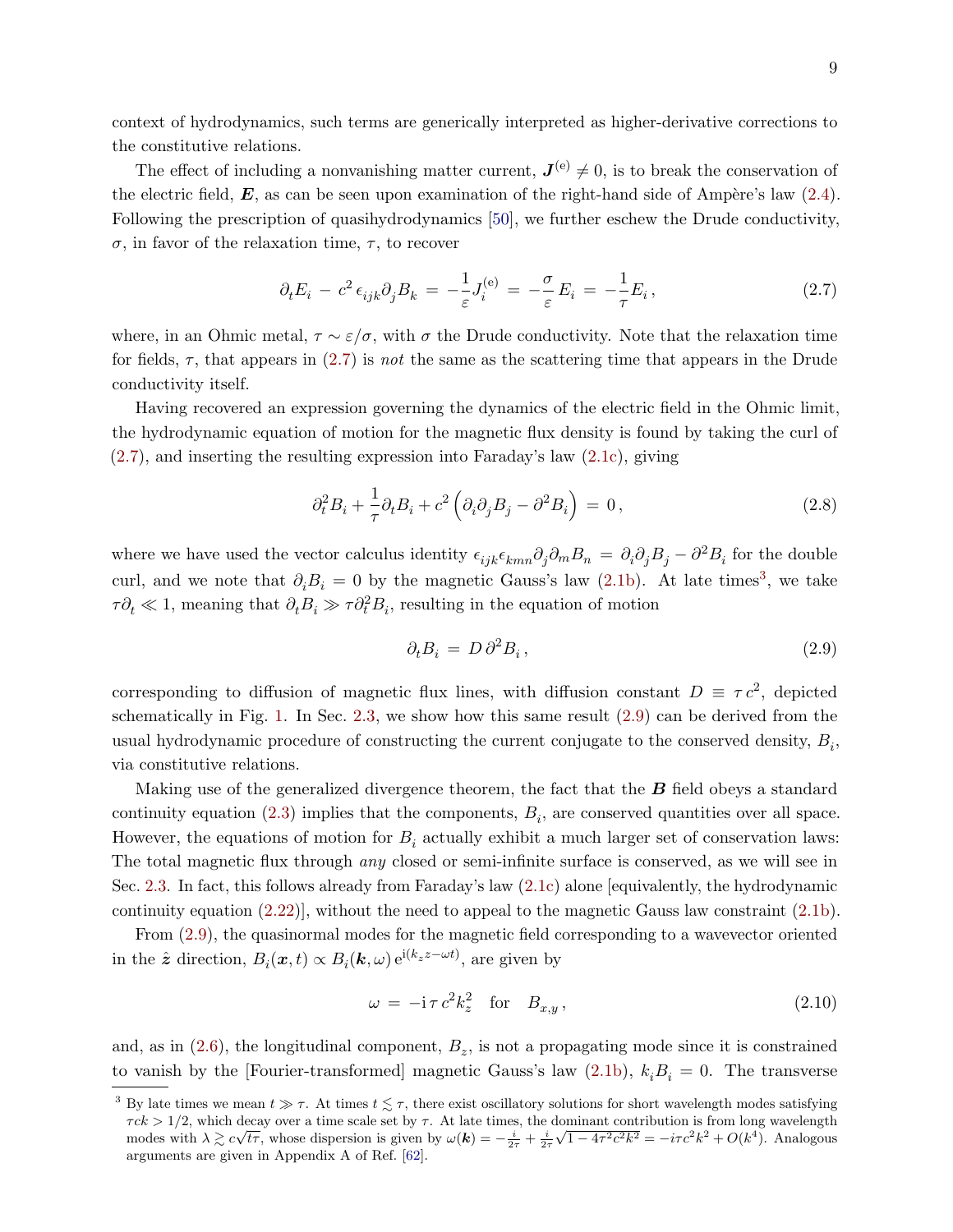components of the field are not constrained by Gauss's law and diffuse, as one would expect from [\(2.9\)](#page-8-2).

#### <span id="page-9-0"></span>2.2.3. Conservation of fluxes through surfaces

We now derive the conservation of magnetic flux through arbitrary closed surfaces; this derivation applies equally to electric flux in the absence of electrically charged matter  $(\rho^{(e)} = 0)$ . For simplicity, we restrict our consideration to the magnetic field, where  $\rho^{(m)} = 0$  is guaranteed in free space, and assumed in the context of spin liquids.

Note that multiplying the magnetic Gauss's law [\(2.1b\)](#page-5-6) by an arbitrary, time-independent test function,  $\Phi(x)$ , and integrating over any volume, D, still gives zero:

$$
\partial_i B_i = 0 \to \int_D d^3x \, \Phi \, \partial_i B_i = 0, \qquad (2.11)
$$

and using integration by parts, we then find

<span id="page-9-3"></span>
$$
\int_{D} d^{3}x \, \Phi \, \partial_{i} B_{i} = -\int_{D} d^{3}x \, B_{i} \left( \partial_{i} \Phi \right) + \int_{\partial D} dS \, \Phi \, B_{i} \, \hat{n}_{i} \,, \tag{2.12}
$$

where  $\hat{n}_i$  are the components of the unit vector normal to the surface  $\partial D$  (where  $\partial D$  is the boundary of the volume,  $D$ , and  $\hat{\boldsymbol{n}}$  points outward from  $D$ ).

Note that applying a total time derivative to this integral also gives zero. Choosing  $\Phi = 1$ eliminates the volume integral in [\(2.12\)](#page-9-3), and applying the total time derivative leads to

$$
\frac{\mathrm{d}}{\mathrm{d}t} \int_{\partial D} \mathrm{d}S \,\hat{n}_i \, B_i = 0, \tag{2.13}
$$

for any domain, D, implying that the magnetic flux through the boundary,  $\partial D$  of any volume, D, is conserved. The same result can be derived alternatively from Faraday's law [\(2.1c\)](#page-5-3) by considering higher-form symmetries in Sec. [2.3,](#page-11-0) where we find that the magnetic flux through semi-infinite surfaces is also conserved.

# <span id="page-9-1"></span>2.2.4. Absence of diffusion of the conserved electric charge

Here we explore why Fick's Law of diffusion does not apply to the conserved electric charge,  $\rho^{(e)}$ . In a conducting medium with conductivity  $\sigma$ , the charge current is given by Ohm's law,  $J_i^{(e)} = \sigma E_i$ , whenever there are mobile charges. The continuity equation [\(2.2\)](#page-5-7) gives rise to exponential relaxation of charge in the bulk of the conducting medium,

<span id="page-9-2"></span>
$$
\partial_t \rho^{(e)} + \sigma \partial_i E_i = \partial_t \rho^{(e)} + \frac{1}{\tau} \rho^{(e)} = 0, \qquad (2.14)
$$

so that the electric charge density in the bulk decays to zero exponentially on the time scale

<span id="page-9-4"></span>
$$
\frac{1}{\tau} = \frac{\sigma}{\varepsilon}.
$$
\n(2.15)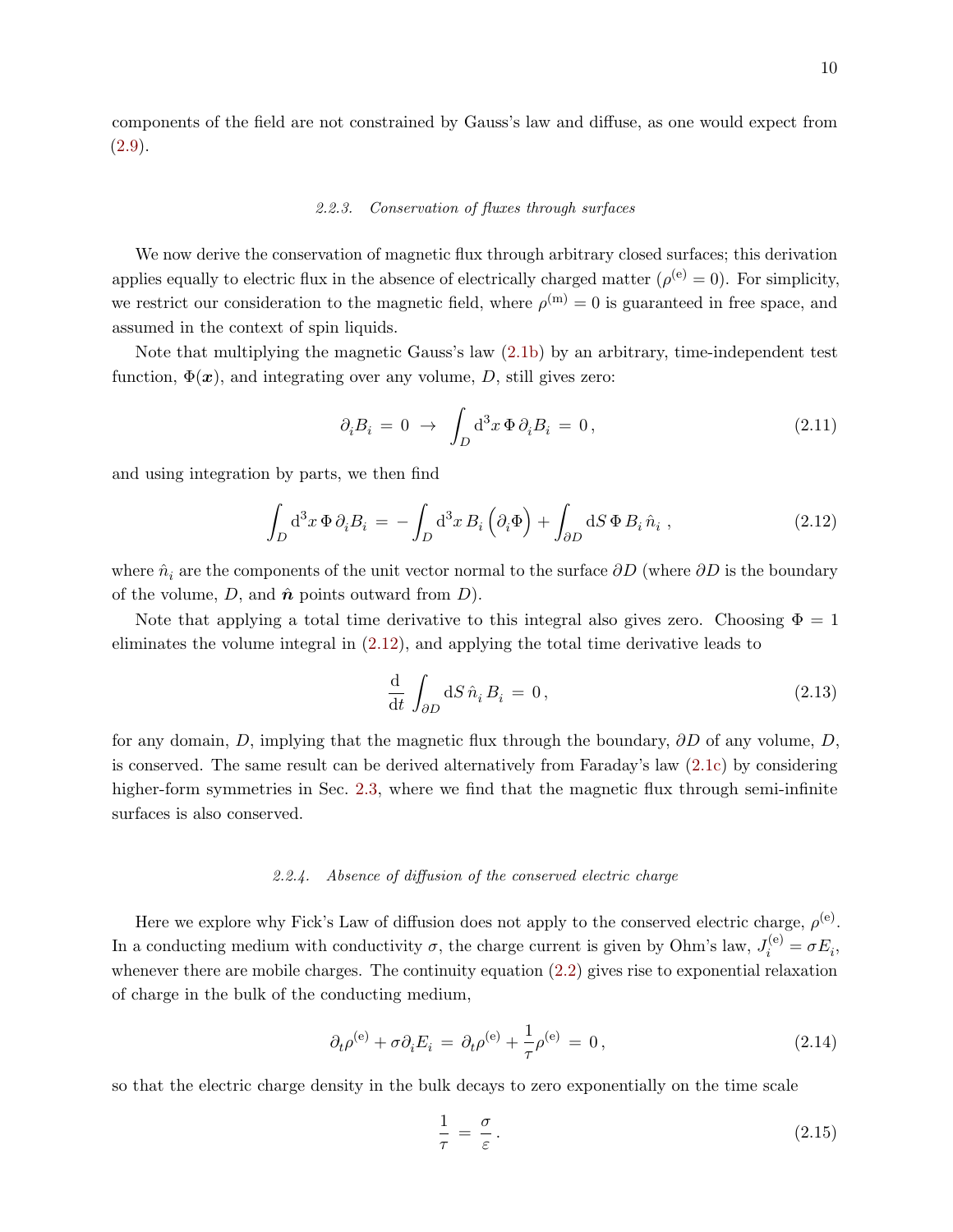Essentially, the long-range Coulomb interactions easily pulls charges from very far away, and the resulting interaction rapidly screens any test charge placed in the system. The familiar diffusion of conserved charges that one expects for locally interacting charges with a global (rather than gauged)  $U(1)$  symmetry is absent here because the charge density is instead driven by the self-generated electric field.

#### <span id="page-10-0"></span>2.2.5. Magnetic charges and regime of validity

We briefly reinstate magnetic matter in  $(2.1b)$  and  $(2.1c)$  for the purpose of discussing the regime of validity of the magnetic diffusion recovered in Sec. [2.2.2.](#page-7-0) As discussed in Sec. [2.2.4,](#page-9-1) the longranged nature of the electric (magnetic) fields implies that electric (magnetic) charge density—i.e., the irrotational component of the electric (magnetic) field,  $\rho^{(e)} = \varepsilon \partial_i E_i$  ( $\rho^{(m)} = \partial_i B_i / \mu$ )—decays on a time scale  $\tau_e^{-1} = \sigma_e/\varepsilon$   $[\tau_m^{-1} = \sigma_m \mu]$ . It is, however, the solenoidal components that are responsible for magnetic diffusion. Orienting the wavevector parallel to  $\hat{z}$ , we find that the x and y components of  $\bm{B}$  in Fourier space satisfy

<span id="page-10-1"></span>
$$
(\mathrm{i}\omega)^2 B_{\perp} = -c^2 k^2 B_{\perp} + \mathrm{i}\omega (\tau_m^{-1} + \tau_e^{-1}) B_{\perp} - \tau_e^{-1} \tau_m^{-1} B_{\perp},\tag{2.16}
$$

and we assume that there exists a large separation of [time]scales—i.e.,  $\tau_m \gg \tau_e$ . Restricting to wavelengths  $ck\tau_e \lesssim 1/2$  (so as to preclude oscillatory solutions), the longest-lived solution to [\(2.16\)](#page-10-1) is given by

$$
i\omega = \frac{1}{2}\left\{\tau_e^{-1} + \tau_m^{-1} - \tau_e^{-1}\tau_m^{-1}\sqrt{(\tau_m - \tau_e)^2 - (2ck\tau_e\tau_m)^2}\right\}.
$$
 (2.17)

In the long-wavelength limit,  $ck\tau_e \ll 1$ , we find  $i\omega = \tau_m^{-1} + \tau_e c^2 k^2 + O(k^4, \tau_e/\tau_m)$ ; for the diffusion pole to dominate over simple exponential decay (implied by a finite  $\tau_m$ ), there must exist a further restriction on the wavevector, k: Specifically, the wavevector regime relevant to magnetic diffusion is

$$
\sqrt{\frac{\tau_e}{\tau_m}} \ll ck\tau_e \ll 1. \tag{2.18}
$$

If there exists a large separation of scales between the two decay rates,  $\tau_e^{-1} \gg \tau_m^{-1}$ , then there exists a nonzero window over which magnetic diffusion prevails. Alternatively, in terms of energy scales, the relevant regime is simply

$$
\tau_m^{-1} \ll \mathbf{i}\,\omega \ll \tau_e^{-1} \,. \tag{2.19}
$$

One scenario that may realize this regime is if the gaps  $\Delta_{e(m)}$  to electric and magnetic matter exhibit a [perhaps  $O(1)$ ] separation of scales, as is typically the case in simple models of, e.g., quantum spin ice [\[61\]](#page-40-13). Assuming a simple Drude-like expression for the conductivity, the conductivity should scale with the density of the corresponding matter, such that  $\tau_{e(m)} \sim e^{\Delta_{e(m)}/T}$  at temperature T, leading to  $\sqrt{\tau_e/\tau_m} \sim e^{(\Delta_e - \Delta_m)/(2T)}$ . At sufficiently low temperatures,  $T \lesssim (\Delta_m - \Delta_e)$ , we obtain an exponentially large energy window over which magnetic diffusion will be predominant.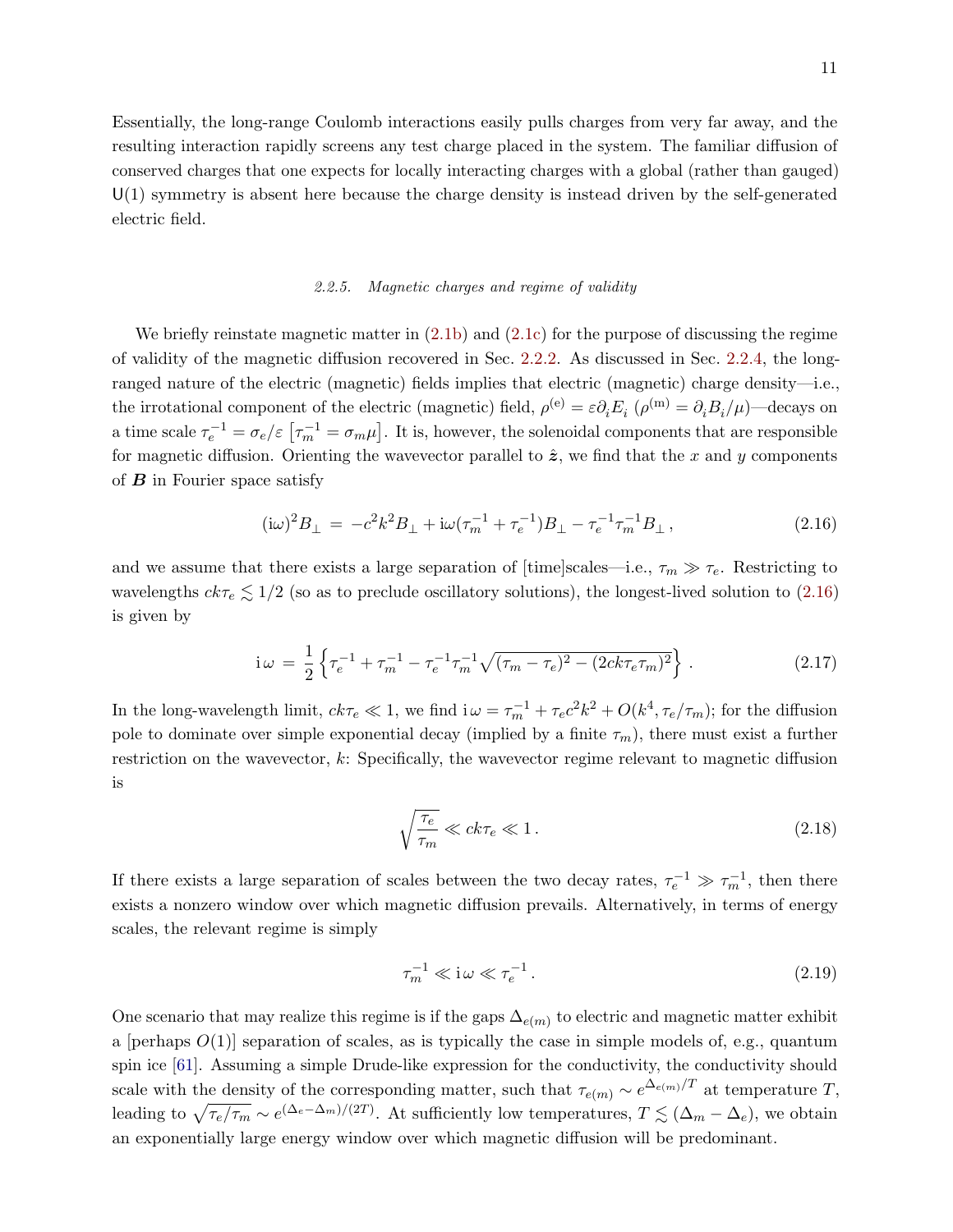#### <span id="page-11-0"></span>2.3. One-form symmetries

Having presented a very thorough discussion of the hydrodynamic limit of the conventional Maxwell equations, let us now present a derivation of these properties based on the more modern language of one-form symmetries [\[48\]](#page-40-4). We interpret one-form symmetries in hydrodynamic theories as being a consequence of demanding that the conserved density,  $\rho_i$ , and its corresponding current,  $J_{ij}$ , both realize vector representations of  $SO(3)$ , which we denote as the 3. We then apply these findings to the case of rank-one electromagnetism, and find the results are equivalent to Sec. [2.2.](#page-5-0)

The standard hydrodynamic equation of motion for a vector-valued density is given by the continuity equation,

<span id="page-11-3"></span>
$$
\partial_t \rho_i + \partial_j J_{ij} = 0, \qquad (2.20)
$$

and, in general, rank-two objects like  $J_{ij}$  can be decomposed according to  $3 \otimes 3 = 1 \oplus 3 \oplus 5$  [\[63\]](#page-40-16),

<span id="page-11-2"></span>
$$
J_{ij} = \underbrace{\frac{1}{3}\delta_{ij}\operatorname{tr}\left[J\right]}_{1} + \underbrace{\epsilon_{ijk}\widetilde{J}_k}_{3} + \underbrace{S_{ij}}_{5},\tag{2.21}
$$

where the first term is the trace part,  $J_k = \epsilon_{km} J_{mn}$  encodes the antisymmetric components of  $J_{ij}$ , and the tensor  $S_{ij} \equiv (3J_{ij} + 3J_{ji} - 2\delta_{ij}J_{kk})/6$  encodes the symmetric, traceless part of  $J_{ij}$ [\[63\]](#page-40-16). In general the current may be in a *reducible* representation of  $SO(3)$ , with nonzero overlap with the 1, 3, and 5 irreps. Having a current that overlaps with particular irreps (or combinations thereof) gives rise to different hydrodynamic theories with different conservation laws. While one might generally expect the current to have nonzero overlap with all irreps in [\(2.21\)](#page-11-2), we will focus on the case where  $J_{ij}$  is in an *irreducible* representation of  $SO(3)$ . This will generally lead to the most conservation laws and the richest structure. A case where the current overlaps with multiple irreps is discussed in App. [A.3.](#page-35-1)

In particular, in the case where the current,  $J_{ii}$  is in the 3 of SO(3) (the "spin-one" irrep), then the current must be expressible entirely in terms of SO(3)-invariant tensors, and a vector-valued object,  $J_k$ . In [\(2.21\)](#page-11-2), that vector object can be extracted from the rank-two object by contracting with the Levi-Civita symbol  $\epsilon_{ijk}$ . Dropping the 1 and 5 pieces from [\(2.21\)](#page-11-2), we can rewrite [\(2.20\)](#page-11-3) in terms of  $J_k \in \mathbf{3}$  as

<span id="page-11-1"></span>
$$
\partial_t \rho_i + \epsilon_{ijk} \partial_j J_k = 0, \qquad (2.22)
$$

which is precisely the form of Faraday's law  $(2.1c)$  (and also Ampère's law  $(2.1d)$ ) in the matter-free limit).

To find the conserved quantities associated with the continuity equation [\(2.22\)](#page-11-1), consider the putatively conserved quantity

<span id="page-11-4"></span>
$$
\mathcal{Q}\left[\mathbf{f}\right] \equiv \int_{\mathbb{R}^3} \mathrm{d}^3 x \, f_i \, \rho_i \,, \tag{2.23}
$$

where  $f_i$  is any vector-valued function of  $\boldsymbol{x} \in \mathbb{R}^3$ , and  $\rho_i$  is a vector-valued density. Since the vector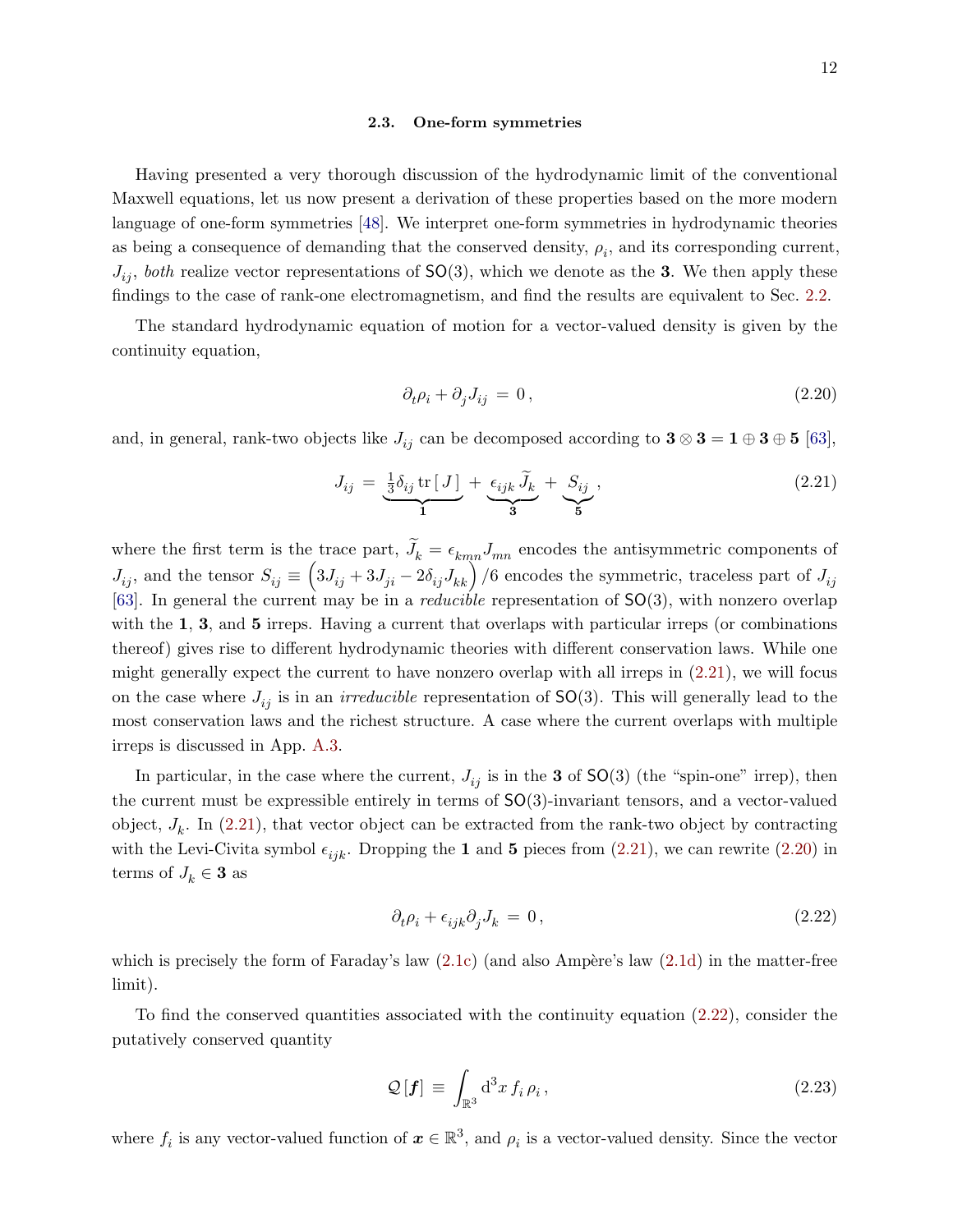f is time independent, the total time derivative of  $\mathcal{Q}[f]$  is given by

$$
\frac{\mathrm{d}\mathcal{Q}}{\mathrm{d}t} = \int_{\mathbb{R}^3} \mathrm{d}^3 x \, f_i \partial_t \rho_i = -\int_{\mathbb{R}^3} \mathrm{d}^3 x \, f_i \epsilon_{ijk} \partial_j J_k = \int_{\mathbb{R}^3} \mathrm{d}^3 x \, J_k \epsilon_{ijk} \partial_j f_i - \int_{\partial \mathbb{R}^3} \mathrm{d}S \, f_i \epsilon_{ijk} J_k \hat{n}_j \,, \tag{2.24}
$$

where we have invoked the continuity equation [\(2.22\)](#page-11-1) to write  $\partial_t \rho$  in terms of J and then integrated by parts. We require that f and J are well behaved as  $|x| \to \infty$ , so that the boundary integral above vanishes, giving

$$
\frac{\mathrm{d}\mathcal{Q}}{\mathrm{d}t} = \int_{\mathbb{R}^3} \mathrm{d}^3 x \, J_k \left( \epsilon_{ijk} \partial_j f_i \right) , \qquad (2.25)
$$

and we then find that  $Q$  is conserved when the curl of  $f_i$  vanishes, i.e.,

<span id="page-12-0"></span>
$$
\epsilon_{ijk}\partial_j f_k = 0,\t\t(2.26)
$$

so that the choice  $f_i = \partial_i \varphi$  for some scalar function,  $\varphi(x)$ , leads to a conserved charge,  $\mathcal{Q}[f]$ , of the form [\(2.23\)](#page-11-4). One can recover solutions to [\(2.26\)](#page-12-0) via Helmholtz decomposition of the vector field  $f$ : Restricting to solutions that are well-behaved as  $|x| \to \infty$ , the only solution for  $f_i$  in Fourier space is one parallel to the wave vector  $k$ ; [\(2.26\)](#page-12-0) precludes a nonzero "transverse" (or divergence-free, solenoidal) term in the Helmholtz decomposition of  $f$ , leaving only the parallel (or curl-free, irrotational) component,  $f_i = \partial_i \varphi$ .

Choosing  $\varphi$  to be an indicator function for some finite volume, V, i.e.,

$$
\varphi_V(\boldsymbol{x}) = \begin{cases} 1 & \boldsymbol{x} \in V \\ 0 & \boldsymbol{x} \notin V \end{cases}, \tag{2.27}
$$

implies that  $f_i = \partial_i \varphi_V(\boldsymbol{x}) = -\delta [\boldsymbol{x} \in \partial V] \hat{n}_i(\boldsymbol{x})$ , where  $\delta[\ldots]$  is a delta function that restricts  $\boldsymbol{x}$  to lie in the boundary,  $\partial V$ , of the volume, V, and  $\hat{n}_i$  is the unit vector pointing out of V and normal to  $\partial V$ . Indicator functions can also be chosen for *semi-infinite* volumes, V, such that  $\delta$ [...] restricts x to some semi-infinite surface (i.e., a boundaryless surface, such as the  $xy$  plane, that bounds a semi-infinite region of space).

Essentially, the prescription above gives rise to a conserved charge,  $Q$ , that is the integral over a surface, S, of the local density. Thus, in addition to conservation of  $\rho_i$  over all space, the fact that both  $\rho_i$  and its current,  $J_{ij} = \epsilon_{ijk} J_k$  are in the 3 of SO(3) leads to a new, one-form conserved charge corresponding to the conservation of the flux of  $\rho_i$  through surfaces. That one-form charge is given by

$$
\mathcal{Q}_S \equiv \int_S \mathrm{d}S \,\rho_i \hat{n}_i \,, \tag{2.28}
$$

where  $S$  is an arbitrary closed or semi-infinite surface (we have ignored an overall sign relating solely to the definition of "outside" in the indicator function). The flux through *any* such surface is exactly conserved by the continuity equation [\(2.22\)](#page-11-1). The importance of  $\rho_i$  and its corresponding current,  $J_{ij}$ , being in the same irrep of  $SO(3)$  is that this allows  $J_{ij}$  to be expressed in terms of a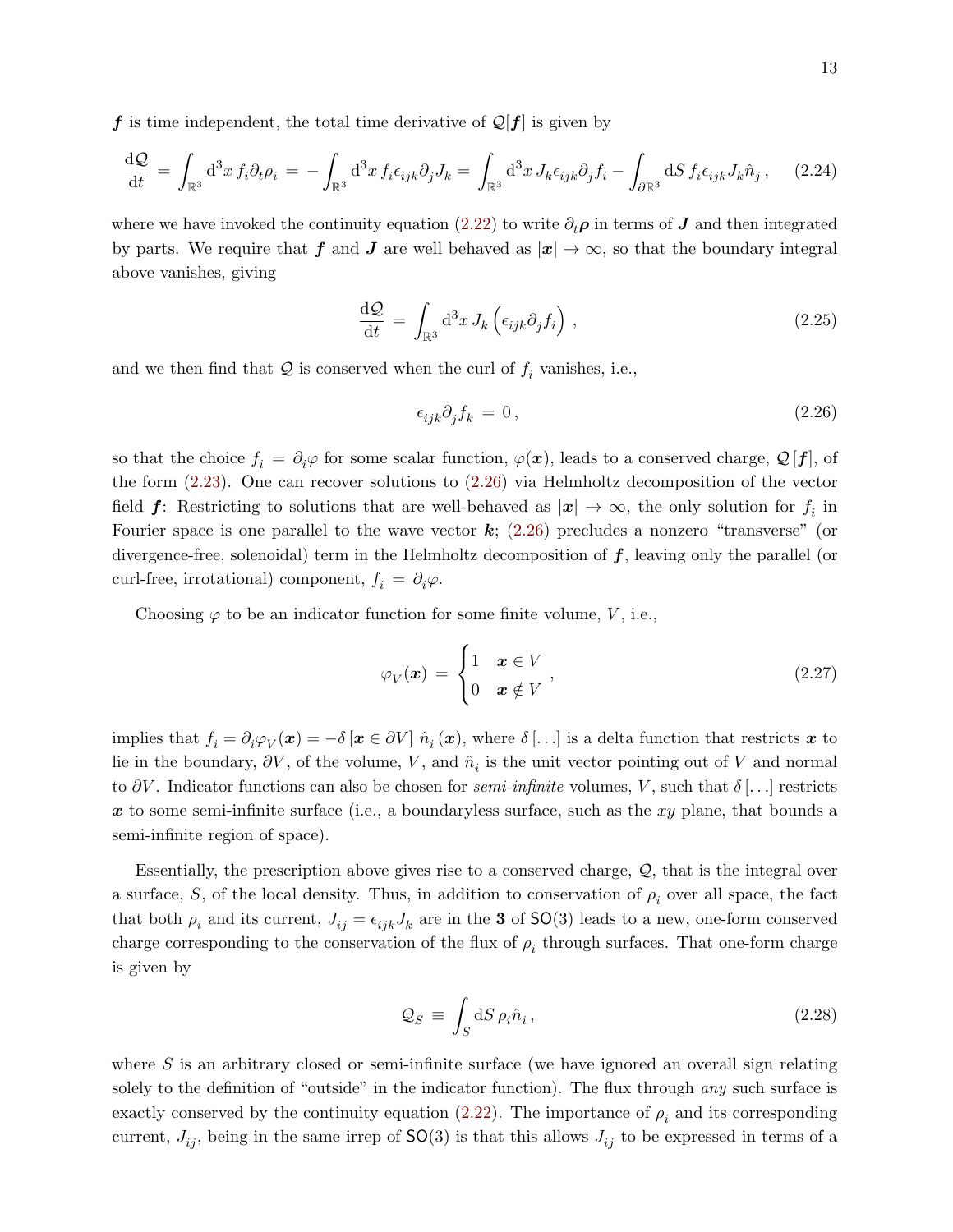lower-rank object,  $J_k$ , and the Levi-Civita tensor  $\epsilon_{ijk}$ . The appearance of the antisymmetric tensor in  $J_{ij} = \epsilon_{ijk}J_k$  guarantees [\(2.26\)](#page-12-0), and thereby a one-form symmetry. This same argument holds when  $\rho_i$  and  $J_{ij}$  each carry additional indices, e.g. in the higher-rank theories of electromagnetism considered later.

Returning to the particular case of the electromagnetic fields in the Ohmic regime, we note that Faraday's law [\(2.1c\)](#page-5-3) is already of the form required to realize a one-form symmetry,

<span id="page-13-3"></span>
$$
\partial_t \rho_i + \epsilon_{ijk} \partial_j J_k = 0, \qquad (2.22)
$$

where  $\rho_i \to B_i$  is the magnetic field and  $J_k = E_k \in \mathbf{3}$  is the electric field. This derives from the ability to write the rank-two current,  $J_{ij}$ , conjugate to the conserved density,  $B_i$ , entirely in terms of the  $E$  field.

From the hydrodynamic perspective, the current  $J_i \in \mathbf{3}$  can be constructed via derivative expansion using the available conserved densities (namely,  $\rho_j$ ) and SO(3)-invariant objects (i.e.,  $\delta_{jk}$ and  $\epsilon_{jk\ell}$ ). Given that  $J_i$  transforms in the vector representation of SO(3), the terms permitted at lowest order are given by

<span id="page-13-1"></span>
$$
J_i = \alpha \rho_i + D \epsilon_{ijk} \partial_j \rho_k + \alpha' \partial_i \partial_j \rho_j + O(\partial^3), \qquad (2.29)
$$

where the terms on the right-hand side are the only allowed terms with zero, one, and two derivatives. While the term  $J_i \propto \rho_i$  is ostensibly allowed, as both objects belong to the 3, other considerations preclude  $\alpha \neq 0$ : For example, the density,  $\rho_i$ , is typically even under time reversal, while the current,  $J_i$ , is typically odd (note that the converse occurs when  $\rho_i$  is the **B** field—in general,  $\rho_i$ and  $J_i$  will have opposite signs under time reversal); since this term contains no derivatives, this disagreement under time reversal is [thermodynamically] forbidden; even allowing for the possibility that microscopic time-reversal symmetry is broken, the effective field theory formalism of Ref. [\[64\]](#page-40-17) forbids  $\alpha \neq 0^4$  $\alpha \neq 0^4$ . Hence, we take  $\alpha = 0$ , so that the leading, symmetry-allowed contribution to the current is  $J_i = \epsilon_{ijk}\partial_j \rho_k$ , with the latter,  $\alpha'$  term in [\(2.29\)](#page-13-1) subleading (as it contains an extra derivative), and we are left with

<span id="page-13-2"></span>
$$
J_i = D \,\epsilon_{ijk} \partial_j \rho_k \,, \tag{2.30}
$$

to leading order, where D is a phenomenological parameter. Using  $(2.30)$  for the current in  $(2.22)$ gives the equation of motion for the **B** field  $(\rho_i \to B_i)$ ,

$$
\partial_t B_i = D \partial^2 B_i - D \partial_i \left( \partial_j B_j \right) = D \partial^2 B_i, \qquad (2.31)
$$

which is simply the diffusion equation, where Maxwell's equations and Ohm's law allow us to make the identification  $D = \tau c^2$ . The continuity equation alone (i.e., absent any Gauss law constraint) gives rise to a nondecaying mode. For a density of the form  $\rho_i \sim \rho_i(\mathbf{k})e^{i(k_z z - \omega t)}$ , the transverse components diffuse, i.e.,  $\rho_{x,y}$  decay with rate  $\tau c^2 k_z^2$ , while the longitudinal component does not decay. In the presence of a Gauss law constraint, the nondecaying longitudinal mode is removed.

<span id="page-13-0"></span><sup>&</sup>lt;sup>4</sup> If we take  $\alpha \neq 0$  as the leading contribution, then the equations of motion become  $\partial_t \rho_i = -\alpha \epsilon_{ijk} \partial_j \rho_k$ , or  $\partial_t^2 \rho_i = \alpha^2 \partial_i (\partial_j \rho_j) - \alpha^2 \partial^2 \rho_i$ , which is unstable. In the case of MHD, we also have Gauss's law,  $\partial_i \rho_i = 0$  [\(2.1b\)](#page-5-6), and so the equation of motion becomes  $\partial_t^2 \rho_i = -\alpha^2 \partial^2 \rho_i$ , whose unstable modes are given by  $\omega(\mathbf{k}) = \pm i \alpha |\mathbf{k}|$ .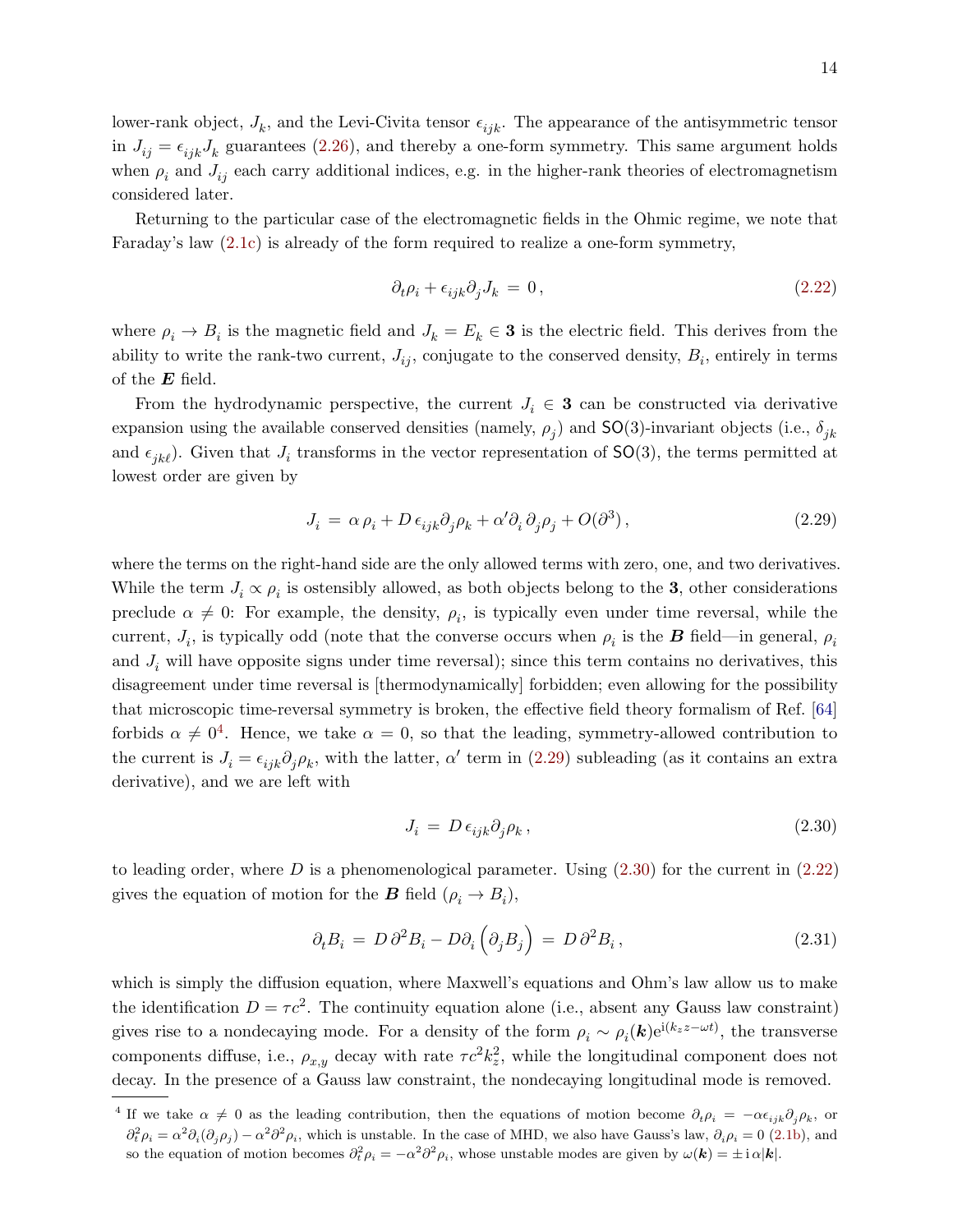#### <span id="page-14-0"></span>3. TENSOR ELECTRODYNAMICS AND MAGNETOHYDRODYNAMICS

Here we consider a rank-two theory of electromagnetism analogous to the standard, rank-one theory discussed in Sec. [2.](#page-4-0) Such theories arise in systems hosting charged matter, which conserve not only electric charge, but its first moment (i.e., the dipole moment); these theories may emerge in various spin liquids [\[31,](#page-39-5) [65](#page-40-18)[–68\]](#page-41-0), and aspects of the theory are reminiscent of gravity [\[69\]](#page-41-1), which is also a rank-two theory.

## <span id="page-14-8"></span><span id="page-14-7"></span><span id="page-14-6"></span><span id="page-14-1"></span>3.1. Rank-two Maxwell's equations

The rank-two Maxwell's equations in which the electric and magnetic monopole (i.e., charge) densities are scalars, and the E and B fields are [traceless, symmetric] tensors, take the form  $[32]$ 

$$
\partial_i \partial_j E_{ij} = \frac{1}{\varepsilon} \rho^{(e)} \tag{3.1a}
$$

$$
\partial_i \partial_j B_{ij} = \mu \rho^{(m)} \tag{3.1b}
$$

$$
\partial_t B_{ij} = -\frac{1}{2} \left( \epsilon_{ikl} \partial_k E_{lj} + \epsilon_{jkl} \partial_k E_{li} \right) - \mu J_{ij}^{(m)}
$$
(3.1c)

$$
\partial_t E_{ij} = \frac{1}{2 \mu \varepsilon} \left( \epsilon_{ikl} \partial_k B_{lj} + \epsilon_{jkl} \partial_k B_{li} \right) - \frac{1}{\varepsilon} J_{ij}^{(e)}.
$$
 (3.1d)

As in the rank-one case, we recover continuity equations for the electric and magnetic charges by taking the divergence on both indices of Faraday's  $(3.1c)$  and Ampère's  $(3.1d)$  laws. The continuity equations are given by

<span id="page-14-5"></span><span id="page-14-4"></span>
$$
\partial_t \rho^{(e/m)} + \partial_i \partial_j J_{ij}^{(e/m)} = 0, \qquad (3.2)
$$

where the doubled spatial derivative extends the divergence that appears in rank-one theories.

## <span id="page-14-2"></span>3.2. Hydrodynamic interpretation

In analogy to the discussion of rank-one electromagnetism in Sec. [2.2,](#page-5-0) we recover a hydrodynamic description for the rank-two electric and magnetic fields,  $E_{ij}$  and  $B_{ij}$ , in the absence of their corresponding matter (in the presence of electric matter, the electric field is no longer a conserved density, as in the rank-one case, and likewise for the magnetic field). Because we expect realizations of rank-two quantum electrodynamics (QED) to be emergent, we allow for magnetic matter, with magnetic charge density,  $\rho^{(m)}$ , in [\(3.1\)](#page-14-6). In the context of, e.g., frustrated magnets, where such higher-rank QED may emerge [\[31,](#page-39-5) [33,](#page-39-12) [34,](#page-39-6) [65–](#page-40-18)[68\]](#page-41-0), one generally expects both electric and magnetic quasiparticles, whose densities will both be nonzero at nonzero temperature.

#### <span id="page-14-3"></span>3.2.1. Matter-free limit: The photon

In the absence of both electric and magnetic matter, the components,  $E_{ij}$  and  $B_{ij}$ , of both the electric and magnetic field tensors are conserved in accordance with the higher rank continuity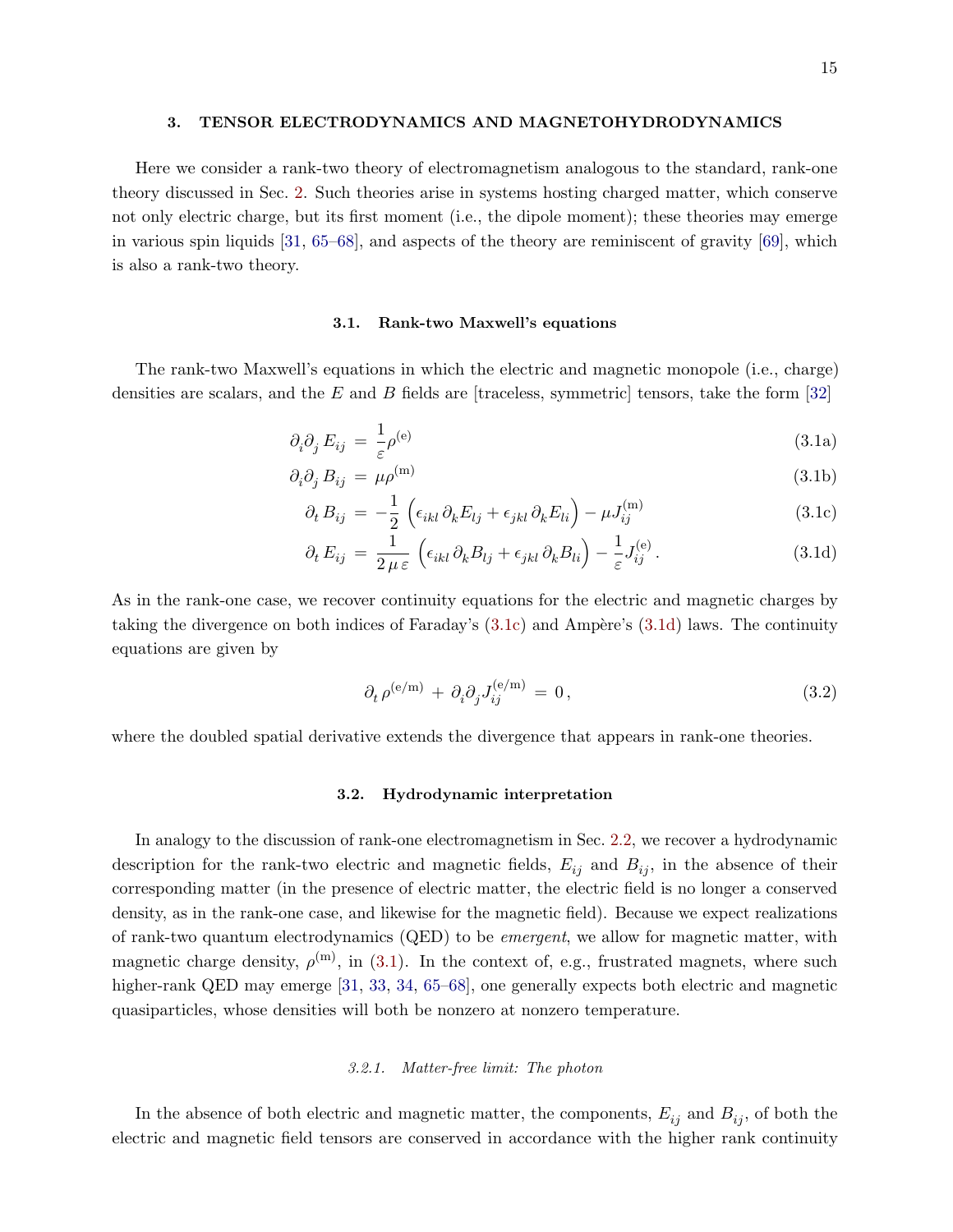equation  $\partial_t \rho_{ij} + \partial_k J_{ijk} = 0$ . The dispersion relation for the "photon" can once again be derived, e.g., by taking the time derivative of the rank-two Ampère's law  $(3.1d)$ , then using Faraday's law  $(3.1c)$ to express  $\partial_t B_{ij}$  in terms of the electric field tensor  $E_{ij}$ . This results in the wave equation

$$
\partial_t^2 E_{ij} = \frac{c^2}{4} \left[ \left( \delta_{in} \partial^2 - \partial_i \partial_n \right) E_{nj} - \epsilon_{ik\ell} \epsilon_{jmn} \partial_k \partial_m E_{n\ell} + i \leftrightarrow j \right], \tag{3.3}
$$

where  $\mu \varepsilon c^2 = 1$  defines the [maximum] speed of light, c. The equation for  $B_{ij}$  assumes the same form, by electromagnetic duality. The system's normal modes can then be found by orienting the the wave vector **k** along  $\hat{z}$ . We find four linearly dispersing modes, with two doubly degenerate branches

<span id="page-15-2"></span>
$$
\omega = \frac{c}{2}k_z \times \begin{cases} 1 & E_{xz}, E_{yz} \\ 2 & E_{xy}, E_{xx} = -E_{yy} \end{cases} \tag{3.4}
$$

which correspond to ballistic (wavelike) propagation at speed  $c/2$  ( $E_{xz}$ ,  $E_{yz}$ ) and speed  $c$  ( $E_{xy}$ ,  $E_{xx} = -E_{yy}$ ). In principle, the symmetric, traceless tensor  $E_{ij}$  has five independent degrees of freedom. However, one of the resulting five modes is dynamically trivialized by the Gauss law constraints [\(3.1a\)](#page-14-7) and [\(3.1b\)](#page-14-8), i.e., the longitudinal components satisfy  $k_z^2 E_{zz} = k_z^2 B_{zz} = 0$ . Note also that the diagonal elements  $E_{xx}$  and  $E_{yy}$  appear in the combination  $E_{xx} + E_{yy} = 0$ , as required by tracelessness.

#### <span id="page-15-0"></span>3.2.2. The Ohmic regime: Magnetic diffusion

We now consider the sector in which only one species of charge (electric or magnetic) is present. This may arise, e.g., due to a separation of scales between the gaps for electric versus magnetic matter in materials with emergent QED. The self-dual nature of the traceless scalar charge theory with respect to electric and magnetic fields means that, although we take the limit of vanishing magnetic charge density,  $\rho^{(m)} = 0$ , for concreteness, the results apply equally to the regime of vanishing electric charge density,  $\rho^{(e)} = 0$ , with the roles of the electric and magnetic fields reversed (up to signs and factors of  $c$ ). The inclusion of both electric and magnetic matter and the corresponding regime of validity is considered in Sec. [3.2.3.](#page-16-0)

In the absence of magnetic charge, Faraday's law [\(3.1c\)](#page-14-4) can be interpreted as a continuity equation for the rank-two conserved density  $\rho_{ij} \to B_{ij}$ . The continuity equation takes the form

<span id="page-15-1"></span>
$$
\partial_t B_{ij} + \frac{1}{2} \left( \epsilon_{ik\ell} \partial_k E_{\ell j} + \epsilon_{jkl} \partial_k E_{\ell i} \right) = 0, \qquad (3.5)
$$

and, as before, the presence of electric matter in [\(3.1d\)](#page-14-5) spoils the conservation of the rank-two electric field. Following the prescription of quasihydrodynamics [\[50\]](#page-40-15), we replace the electric current in [\(3.1d\)](#page-14-5) according to  $J_{ij}^{(e)} = \frac{1}{\tau} E_{ij}$ , where  $\tau$  is a phenomenological parameter, as in the rank-one case [\(2.15\)](#page-9-4), to obtain

$$
\partial_t E_{ij} - \frac{1}{2} c^2 (\epsilon_{ik\ell} \partial_k B_{\ell j} + \epsilon_{jk\ell} \partial_k B_{\ell i}) = -\frac{1}{\tau} E_{ij} , \qquad (3.6)
$$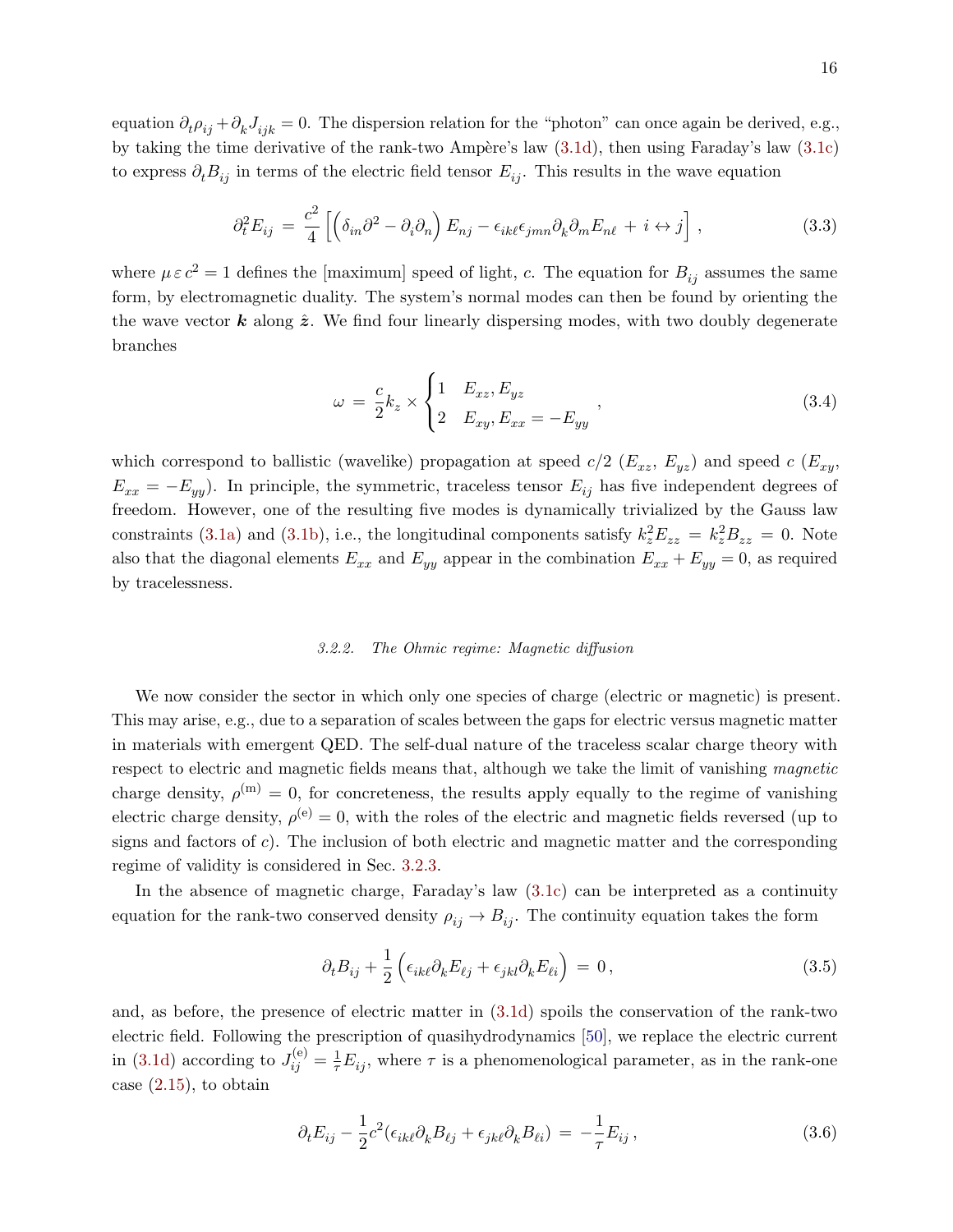and at late times, when  $\tau \partial_t \ll 1$ , we ignore the time derivative term. Combining this result with Eq.  $(3.5)$  gives

$$
\partial_t B_{ij} + \frac{1}{4} \tau c^2 (3 \partial_n \partial_i B_{nj} + 3 \partial_n \partial_j B_{ni} - 4 \partial^2 B_{ij} - 2 \delta_{ij} \partial_m \partial_n B_{mn}) = 0. \tag{3.7}
$$

We then seek quasinormal modes corresponding to a wavevector  $k$  oriented in the  $\hat{z}$  direction, and find four diffusing modes,

<span id="page-16-1"></span>
$$
\omega = -\frac{1}{4} D k_z^2 \times \begin{cases} 1 & B_{xz}, B_{yz} \\ 4 & B_{xy}, B_{xx} = -B_{yy} \end{cases},
$$
\n(3.8)

where  $D = \tau c^2$  is the same diffusion constant identified in the rank-one case [\(2.9\)](#page-8-2); as with the quasinormal modes for the matter-free sector [\(3.4\)](#page-15-2), the two branches are distinguished by the propagation speed,  $c/2$  versus c, and  $B_{zz} = 0$ .

This mode structure is to be expected based on a general counting argument: A conserved density,  $B_{ij} \in \mathbf{5}$  [the traceless, symmetric, rank-two tensor irrep of  $\mathsf{SO}(3)$ ], contains five independent elements, one of which is constrained by Gauss's law  $(3.1b)$ —whose Fourier-transform is  $k_z^2 B_{zz} = 0$ for propagation in the  $\hat{z}$  direction—along with four propagating modes. Thus,  $B_{zz}$  is trivially zero by Gauss's law, and tracelessness then requires that  $B_{xx} + B_{yy} = 0$ . Interestingly, note that fixing the second index of  $B_{ij}$  to be  $j = z$ , gives rise to the *same* three modes recovered in the rank-one case  $(2.10)$ ; additionally, the 5 theory has two additional modes, distinguished by a fourfold suppression of the diffusion constant (each higher rank gives rise to two new propagating modes; the diffusion constants at rank *n* are given by  $D_m = \tau c^2 m^2/n^2$  for  $m \in \{1, ..., n\}$ .

## <span id="page-16-0"></span>3.2.3. Magnetic charge and regime of validity

Including magnetic matter, whose leading effect is to give rise to a current  $J_{ij}^{(m)} = \sigma_m B_{ij}$ , leads to exponential decay of all rank-two fields at the longest time scales, as was the case for the rank-one theory discussed in Sec. [2.2.5.](#page-10-0) Specifically, we find that, for well-separated time scales,  $\tau_e = \sigma_e/\varepsilon \ll \tau_m = \sigma_m\mu$ , the length scales relevant to magnetic diffusion of the higher-rank gauge fields are those satisfying

$$
\sqrt{\frac{\tau_e}{\tau_m}} \ll ck\tau_e \ll 1. \tag{3.9}
$$

The same condition applies equally to both branches of propagating modes. Above the UV cutoff, there exist remnants of wavelike propagation, and below the IR cutoff, all fields decay exponentially at the same rate, irrespective of the characteristic length scales over which they vary.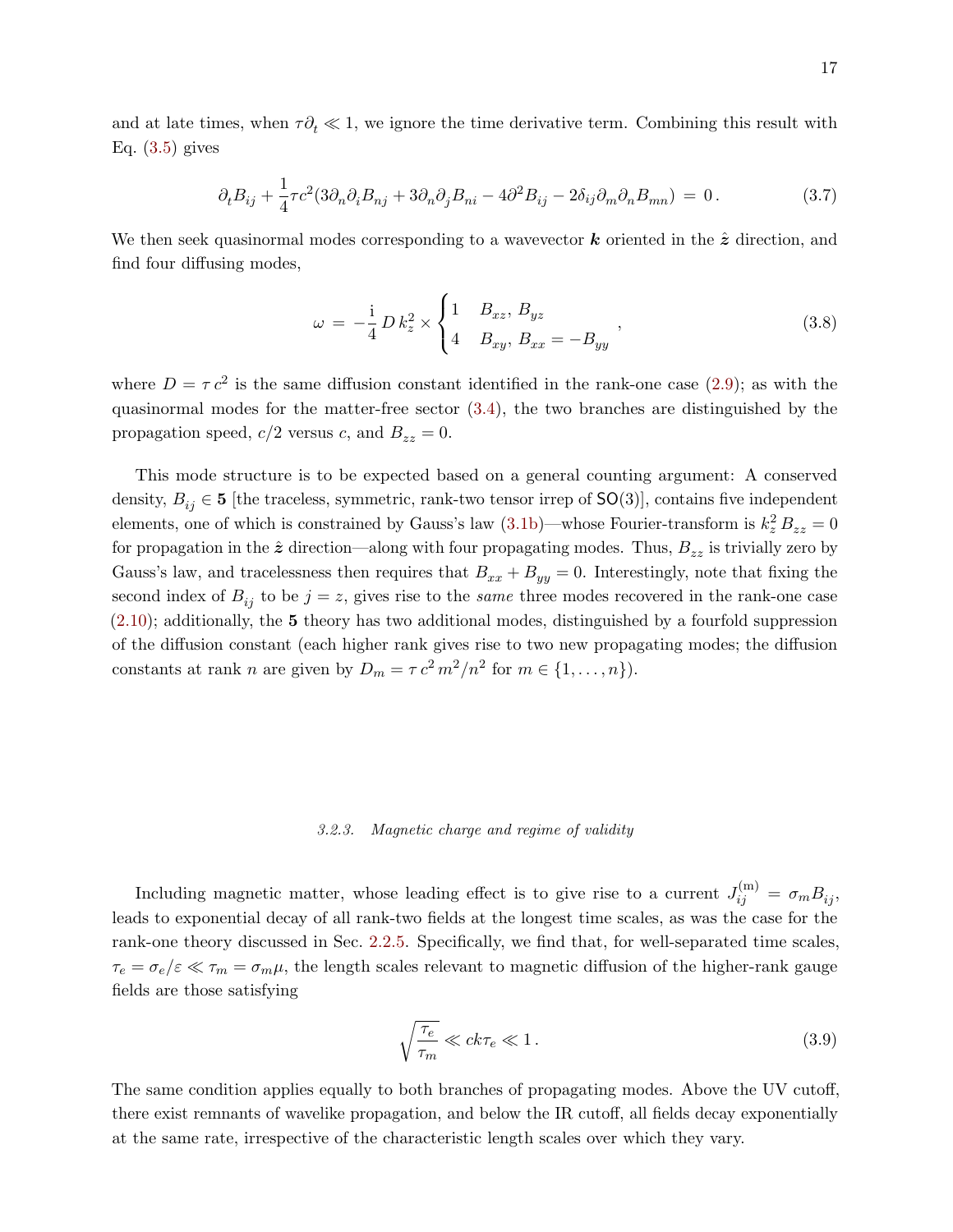#### <span id="page-17-0"></span>3.3. One-form symmetries

The continuity equation [\(3.5\)](#page-15-1) can be recast in the standard form for a tensor conserved quantity,

<span id="page-17-1"></span>
$$
\partial_t \rho_{ij} + \partial_k J_{ijk} = 0, \qquad (3.10)
$$

where both the rank-two density,  $\rho_{ij}$ , and the rank-three current, here  $J_{ijk} = \frac{1}{2}$  $\frac{1}{2}(\epsilon_{ik\ell}J_{\ell j}+\epsilon_{jk\ell}J_{\ell i}),$ transform in the 5 of SO(3), corresponding to traceless, symmetric rank-two tensors (i.e.,  $\rho_{ij}$ ,  $J_{ij} \in \mathbf{5}$ ). We find the conserved quantities associated with  $(3.10)$  as in the rank-one case  $(2.23)$  by considering

<span id="page-17-5"></span>
$$
\mathcal{Q}[f] \equiv \int_{\mathbb{R}^3} d^3x \, f_{ij} \rho_{ij} \,, \tag{3.11}
$$

where  $f_{ij}$  is a traceless, symmetric tensor-valued function of  $\boldsymbol{x} \in \mathbb{R}^3$  (note that any components of f not in the 5—i.e., the trace and the antisymmetric part—cannot contribute to  $\mathcal{Q}$ , and are therefore not physical). Following the same procedure as used in the rank-one case, we find that  $\mathcal{Q}[f]$  is conserved whenever  $f_{ij}$  satisfies

<span id="page-17-2"></span>
$$
\epsilon_{\ell ki} \partial_k f_{\ell j} + \epsilon_{\ell kj} \partial_k f_{\ell i} - \frac{2}{3} \delta_{ij} \epsilon_{\ell km} \partial_k f_{\ell m} = 0, \qquad (3.12)
$$

which derives from the fact that  $J_{ijk} = \frac{1}{2}$  $\frac{1}{2}(\epsilon_{ik\ell}J_{\ell j} + \epsilon_{jk\ell}J_{\ell i})$  is in the 5-i.e., it can be written in terms of the traceless, symmetric tensor  $J_{\ell j}$ . The last term in [\(3.12\)](#page-17-2) is identically zero when  $f_{ij}$  is symmetric; additionally, the contribution due to a nonzero trace component of  $f_{ij} \supset \frac{1}{3}$  $\frac{1}{3}$ tr  $[f] \, \delta_{ij}$  from the first two terms will conspire to cancel, since  $(\epsilon_{jki} + \epsilon_{ikj})\partial_k \text{tr}[f] = 0$ . Owing to the antisymmetry of  $\epsilon_{ijk}$  in its indices, [\(3.12\)](#page-17-2) is satisfied precisely when  $f_{ij}$  is of the form

<span id="page-17-4"></span>
$$
f_{ij}(\boldsymbol{x}) = \partial_i \partial_j \Phi - \frac{1}{3} \delta_{ij} \partial^2 \Phi, \qquad (3.13)
$$

where  $\Phi$  is any scalar function of x, leading to an infinite family of solutions to [\(3.12\)](#page-17-2).

The preclusion of other forms of solutions to [\(3.12\)](#page-17-2) can be justified by appealing to the "scalar-vector-tensor" (SVT) decomposition of  $f_{ij}$ , which can be viewed intuitively as a Helmholtz decomposition on each index of the rank-two tensor:

<span id="page-17-3"></span>
$$
f_{ij} = f_{ij}^{\parallel} + f_{ij}^{\perp} + f_{ij}^{T}, \qquad (3.14)
$$

where, in Fourier space, the "scalar" component,  $f^{\parallel}$ , is parallel to the wave vector,  $k$ , in both indices; the "tensor" component,  $f_{ij}^T$ , is transverse to k in both indices; and the "vector" component,  $f_{ij}^{\perp}$ , is mixed (being a symmetric sum of two terms that are parallel to  $k$  in one index and transverse to  $k$  in the other).

The decomposition [\(3.14\)](#page-17-3) can be realized using the projector,

$$
\mathbb{P}_{ij}^{\perp} = \frac{1}{k^2} (k^2 \delta_{ij} - k_i k_j) = \frac{1}{k^2} (\epsilon_{ik\ell} k_\ell)(\epsilon_{jkm} k_m), \qquad (3.15)
$$

which projects onto the subspace orthogonal to k, and its complement,  $\mathbb{P}^{\parallel} = \mathbb{1} - \mathbb{P}^{\perp}$ . Using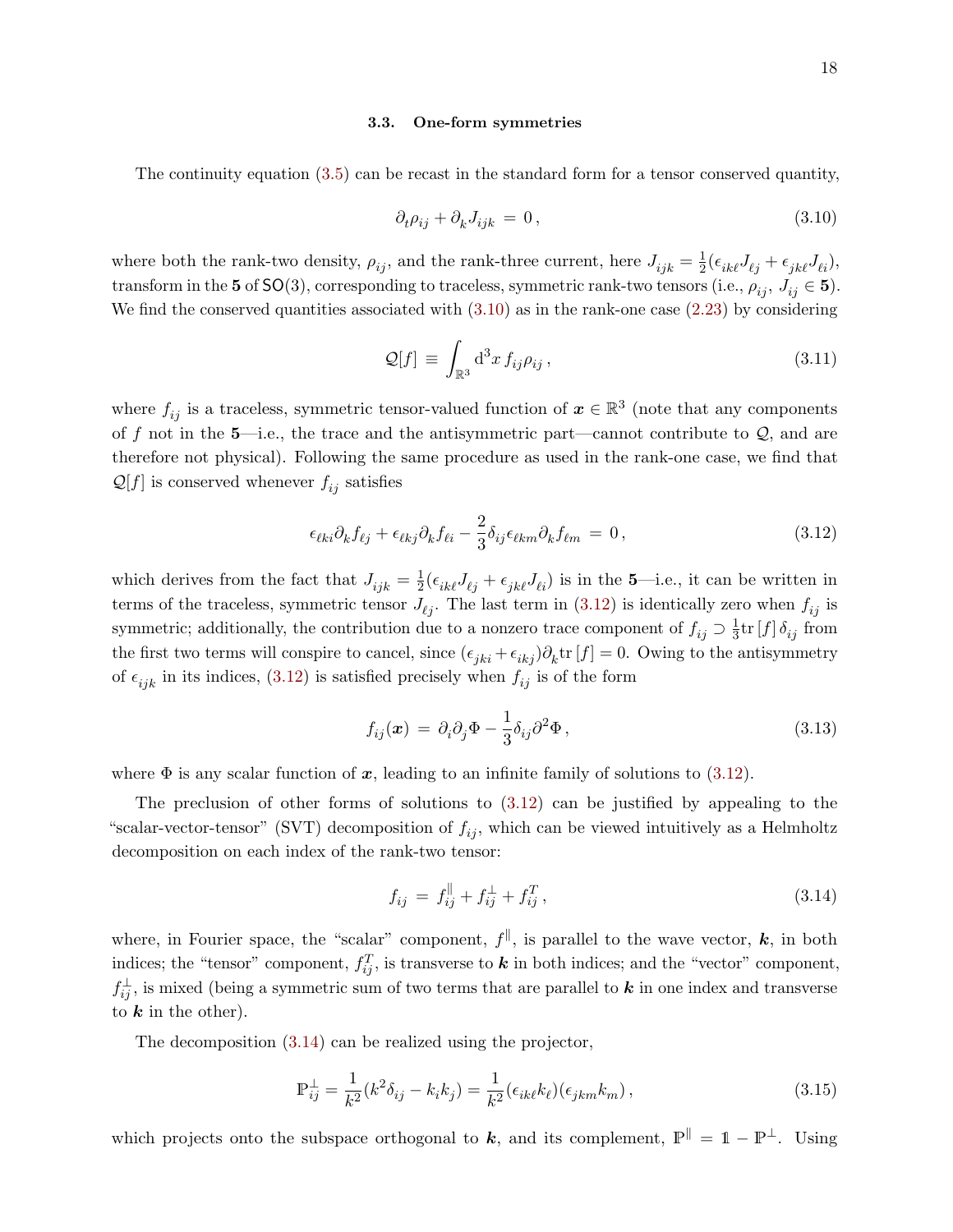$\mathbb{P}^{\perp} + \mathbb{P}^{\parallel} = 1$ , we resolve the identity on either side of f to recover

<span id="page-18-3"></span>
$$
f = \underbrace{\mathbb{P}^{\parallel} f \mathbb{P}^{\parallel}}_{\text{scalar, } \Phi} + \underbrace{\mathbb{P}^{\parallel} f \mathbb{P}^{\perp} + \mathbb{P}^{\perp} f \mathbb{P}^{\parallel}}_{\text{vector, } v_a} + \underbrace{\mathbb{P}^{\perp} f \mathbb{P}^{\perp}}_{\text{tensor, } T_{ab}} = \left( \begin{array}{c|c} \Phi & v_a \\ v_a & T_{ab} \end{array} \right), \tag{3.16}
$$

where, in the last equality, we have written f schematically in a basis in which the wavevector,  $k$ , locally defines the "parallel" vector  $(1,0,0)^T$ , so that  $\Phi$  lies in the parallel block,  $T_{ab}$  lies in the transverse (perpendicular) block, and the components  $v_a$  mix between blocks.

The scalar contribution,  $k^4 \Phi(\mathbf{k}) = -k_i k_j f_{ij}$ , corresponds to the doubly longitudinal component; the vector,  $v(k)$ , has two independent components<sup>[5](#page-18-0)</sup>, and is written in terms of  $f_{ij}$  as  $k^4v_i(\mathbf{k}) = -(\epsilon_{iab}k_a)k_cf_{bc}$ ; and finally,  $k^4T_{ij}(\mathbf{k}) = -(\epsilon_{iab}k_a)(\epsilon_{jcd}k_c)f_{bd}$  contains the two remaining degrees of freedom (as T is a symmetric  $2 \times 2$  matrix in the subspace orthogonal to k, whose trace is fixed<sup>[6](#page-18-1)</sup>).

Writing out the projectors explicitly—and ensuring that each individual term is traceless and symmetric—gives

<span id="page-18-2"></span>
$$
\underbrace{f_{ij}(\mathbf{k})}_{5} = -\underbrace{\left(k_i k_j - \frac{1}{3} \delta_{ij} k^2\right) \Phi}_{\text{scalar, 1}} + \underbrace{\left[\left(\epsilon_{iab} k_a v_b\right) k_j + i \leftrightarrow j\right]}_{\text{vector, 2}} - \underbrace{\left[\left(\epsilon_{iab} k_a\right) \left(\epsilon_{jcd} k_c\right) T_{bd} - \delta_{ij} k^2 T_{aa} + \delta_{ij} k_a k_b T_{ab}\right]}_{\text{tensor, 2}},
$$
\n(3.17)

where each term is labelled below according to its role in the SVT decomposition and the number of independent degrees of freedom carried.

Equipped with the decomposition  $(3.17)$ , we can show that  $(3.13)$  is the only solution that leads to conserved quantities of the form [\(3.11\)](#page-17-5). Inserting [\(3.17\)](#page-18-2) for f in the relation  $(\epsilon_{iab}k_a) f_{bj} = 0$ , we see that the scalar term in [\(3.17\)](#page-18-2) is annihilated independently in each term in [\(3.12\)](#page-17-2), and therefore a valid solution to  $f_{ii}$ . However, the "vector" and "tensor" parts of the decomposition [\(3.17\)](#page-18-2) only satisfy  $(3.12)$  if they vanish (this is most apparent from the definitions of v and T in terms of  $f_{ij}$ ). In other words,  $(\epsilon_{iab} k_a) f_{bj} = 0$  implies that f must be "parallel" to k in both indices since  $f_{ij}$  is symmetric, which precludes any contribution from the terms  $f^{\perp}$  and  $f^{T}$  in [\(3.14\)](#page-17-3) and [\(3.16\)](#page-18-3), so that only  $\Phi$  is nonzero, corresponding to the doubly parallel block in  $(3.16)$ . Note that the more general equation,  $(\epsilon_{iab}k_a) f_{bj} = A_{ij}$  for some antisymmetric tensor  $A_{ij}(\mathbf{k})$ , does not admit new solutions in which the first two terms in [\(3.12\)](#page-17-2) nontrivially cancel one another (i.e., conspire to cancel without vanishing individually), and we conclude that there are no additional solutions beyond those captured by  $(3.17)^7$  $(3.17)^7$  $(3.17)^7$ .

Having identified  $(3.13)$  as the only solutions for f compatible with charges of the form  $(3.11)$ ,

<span id="page-18-0"></span><sup>&</sup>lt;sup>5</sup> Note that the decomposition [\(3.14\)](#page-17-3) is not unique, since any components  $v \propto k$  will be projected out of v.

<span id="page-18-1"></span><sup>&</sup>lt;sup>6</sup> Much like the vector components<sup>[5](#page-18-0)</sup>,  $T_{ab}$  is not uniquely determined: The trace is only fixed once the components parallel to  $k$  have been projected out.

<span id="page-18-4"></span><sup>&</sup>lt;sup>7</sup> Suppose that  $(\epsilon_{iab}k_a)f_{bj} = A_{ij}$ , and that the antisymmetric tensor  $A_{ij} = \epsilon_{ijk}\lambda_k$  is parametrized in terms of the (for now) arbitrary vector field  $\lambda(k)$ . Since  $T_{ij}$  must satisfy  $k_iT_{ij} = 0$ , and  $T_{ij} = (\epsilon_{jcd}k_c)A_{id}$ , we find that  $k^2\lambda_j - (\mathbf{k} \cdot \mathbf{\lambda})k_j = 0$ , or  $\mathbf{\lambda} \propto \mathbf{k}$ . Then  $\epsilon_{ijk}k_j f_{k\ell} \propto \epsilon_{i\ell m} k_m$  is solved by  $f_{ij} \propto \delta_{ij}$ . However, we can also add any function  $f_{ij} \propto k_i c_j$ , since it belongs to the null space of  $\epsilon_{ijk} k_j$ . Demanding symmetry of  $f_{ij}$  gives the solution  $f_{ij} = k_i k_j - \frac{1}{3} \delta_{ij} k^2$ , which is already captured by setting  $\Phi \equiv 1$  in [\(3.17\)](#page-18-2).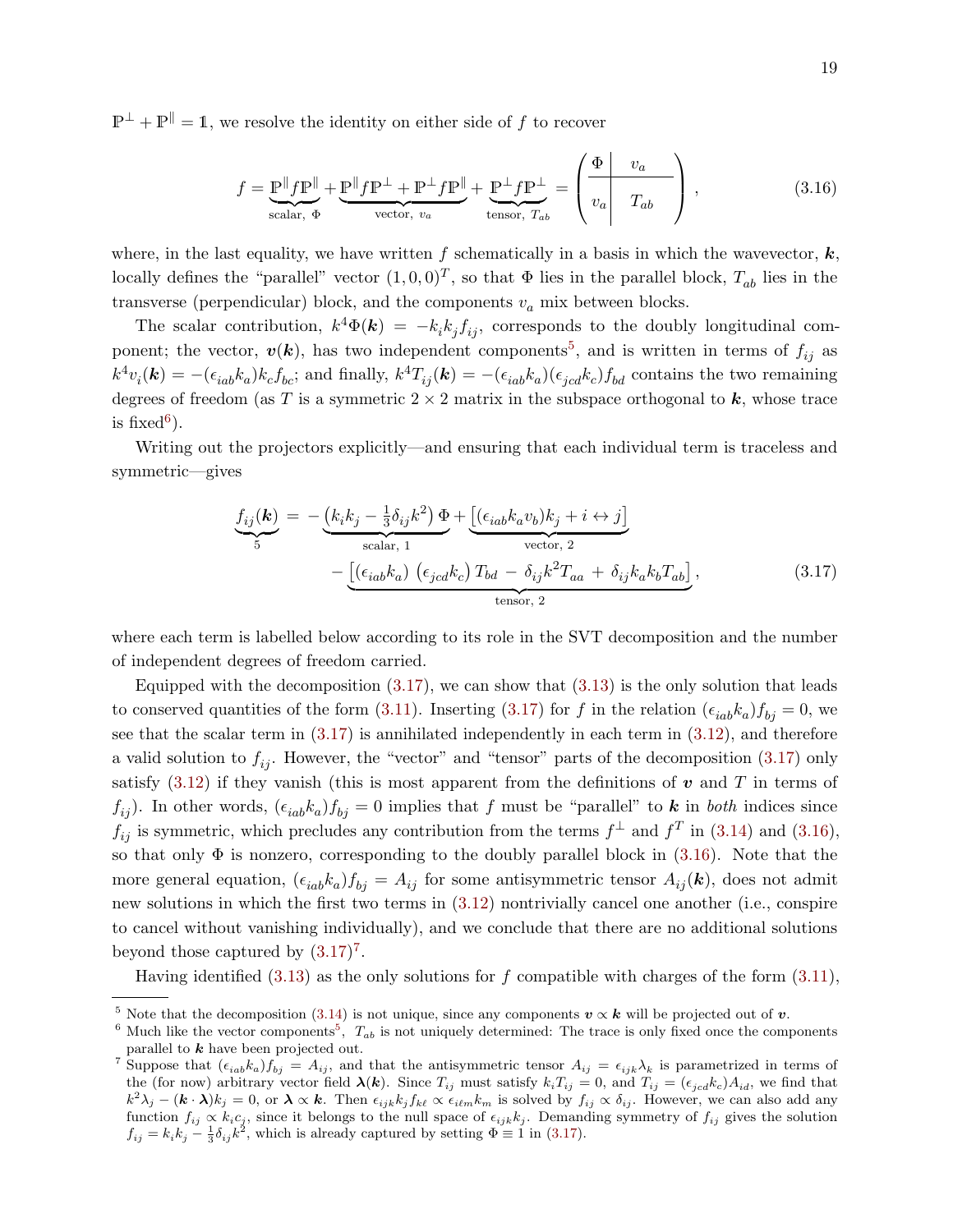in analogy to the rank-one case, we take  $\Phi$  to be an indicator function for the volume,  $V \subset \mathbb{R}^3$ ,

<span id="page-19-0"></span>
$$
\Phi_V(\boldsymbol{x}) = \begin{cases} 1 & \boldsymbol{x} \in V \\ 0 & \boldsymbol{x} \notin V \end{cases},\tag{3.18}
$$

we have  $f_{ij} = \partial_i \partial_j \Phi_V = -\partial_j \delta [\boldsymbol{x} \in \partial V] \hat{n}_i (\boldsymbol{x})$ . As in the rank-one case, similar indicator functions can be chosen for boundaryless, semi-infinite surfaces, S. The conserved quantities associated with choosing  $\Phi = \Phi_V$  [\(3.18\)](#page-19-0) are

$$
\mathcal{Q}_S = -\int_{\mathbb{R}^3} d^3x \,\rho_{ij}\partial_j \delta[\boldsymbol{x} \in S] \hat{n}_i = \int_S dS \,\hat{n}_i \left( \partial_j \rho_{ij} \right), \tag{3.19}
$$

where S is either the boundary,  $\partial V$ , of some finite volume, V, or a semi-infinite surface, and  $\hat{n}$  is the outwardly oriented unit vector normal to S. Essentially, the flux of

<span id="page-19-1"></span>
$$
\widetilde{\rho}_i \equiv \partial_j \rho_{ij},\tag{3.20}
$$

through any closed or semi-infinite surface is conserved; thus, in systems where the charge and current transform as the  $5 \text{ of } SO(3)$ , there is an effective one-form symmetry corresponding to the one-form charge,  $\tilde{\rho}_i$  [\(3.20\)](#page-19-1).

We also note that the rank-two continuity equation  $(3.5)$  (or  $(3.10)$ ) in terms of the rank-two magnetic field) expressed in terms of the one-form conserved quantity,  $\tilde{\rho}_i \equiv \partial_j \rho_{ij}$  [\(3.20\)](#page-19-1) realizes the *rank-one* continuity equation  $(2.22)$  for a theory with a one-form symmetry, where both the density and current are in the 3. Taking the divergence on both sides of [\(3.5\)](#page-15-1) and using

$$
\widetilde{\rho}_i \equiv \partial_j \rho_{ij} \quad , \quad \widetilde{J}_i \equiv \frac{1}{2} \partial_j J_{ij} \,, \tag{3.21}
$$

we then find that

<span id="page-19-2"></span>
$$
\partial_t \widetilde{\rho}_i + \epsilon_{ik\ell} \partial_k \widetilde{J}_\ell = 0, \qquad (3.22)
$$

which has the form of a continuity equation associated with one-form symmetries, and is equivalent to the rank-one Faraday  $(2.1c)$  and/or Ampère  $(2.1d)$  laws.

Because  $\tilde{\rho}_i$  obeys the continuity equation [\(3.22\)](#page-19-2), the same arguments invoked in Sec. [2.3](#page-11-0) apply i.e., this describes a theory with a vector-valued conserved density,  $\tilde{\rho}_i$ , along with a one-form symmetry associated to the flux of  $\tilde{\rho}_i$  through arbitrary closed or infinite surfaces. Unlike the discussion of Sec. [2.3,](#page-11-0) however, because  $\tilde{\rho}_i$  arises from taking the divergence of the rank-two conserved density,  $\rho_{ij}$ , it obeys extra constraints that do not apply to  $\rho_i$  in the rank-one case.

The first constraint follows from the fact that  $\tilde{\rho}_i$  is the divergence of a higher-rank object,  $\rho_{ij}$ , which constrains the total "charge" to be zero,

<span id="page-19-3"></span>
$$
\int d^3x \; \tilde{\rho}_i = \int d^3x \; \partial_j \rho_{ij} = 0, \tag{3.23}
$$

where the latter equality follows from integration by parts and the fact that  $\rho_{ij}$  is well-behaved as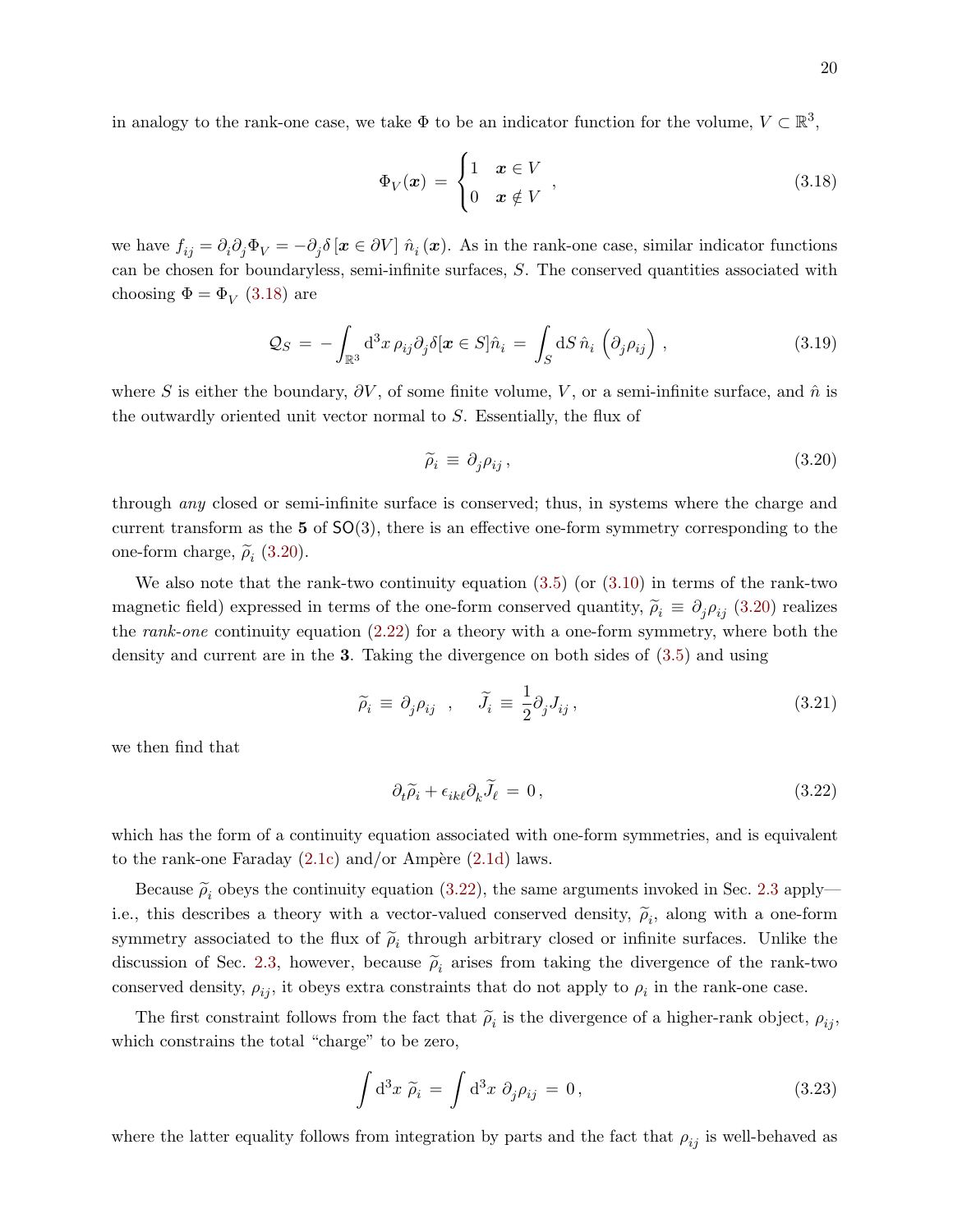$|x| \to \infty$ .

The other constraints relate to the "moments" of charge, and derive from properties of  $\rho_{ij}$ (specifically, that it's in the 5 of  $SO(3)$ ). The fact that  $\rho_{ij}$  is traceless gives the constraint

<span id="page-20-0"></span>
$$
\int d^3x \; x_i \tilde{\rho}_i = \int d^3x \; x_i \left( \partial_j \rho_{ij} \right) = \int d^3x \; \delta_{ij} \, \rho_{ij} = -\int d^3x \; \text{tr} \left[ \rho \right] = 0, \tag{3.24}
$$

which can be viewed as the "parallel" moment of  $\tilde{\rho}_i$  (again using integration by parts to move the derivative from  $\partial_j \rho_{ij}$  to  $x_i$ ). The fact that  $\rho_{ij}$  is symmetric (in  $i \leftrightarrow j$ ) gives rise to

<span id="page-20-1"></span>
$$
\int d^3x \ \epsilon_{ijk} x_j \widetilde{\rho}_k = \int d^3x \ \epsilon_{ijk} x_j \left( \partial_\ell \rho_{k\ell} \right) = - \int d^3x \ \epsilon_{ijk} \delta_{j\ell} \rho_{k\ell} = - \int d^3x \ \epsilon_{ijk} \rho_{jk} = 0,
$$
\n(3.25)

which can be viewed as the "transverse" moment of  $\tilde{\rho}_i$ , and also relies on integration by parts. Note that, in the context of constraints on  $\tilde{\rho}_i$ , "parallel" and "transverse" refer to  $\boldsymbol{x}$  in real space; in the context of decomposing  $f_{ij}$ , these terms refer to **k** in Fourier space.

The discussion thus far explains how the rank-two Maxwell's equations [\(3.1\)](#page-14-6) can be viewed as a continuity equation [\(3.5\)](#page-15-1) for the B field in the Ohmic regime, where both the density,  $\rho_{ij} \to B_{ij}$ , and current  $J_{ij} \rightarrow E_{ij}$ , are in the 5 of SO(3) [\(3.10\)](#page-17-1). This leads to a one-form symmetry corresponding to conservation of the flux of  $\tilde{\rho}_i = \partial_j \rho_{ij}$  through boundary surfaces. We then note that  $\tilde{\rho}_i$  obeys precisely the continuity equation [\(3.22\)](#page-19-2) that gives rise to a one-form symmetry corresponding to fluxes of  $\rho_i$  in the rank-one case in Sec. [2.3.](#page-11-0) However, because  $\tilde{\rho}_i$  corresponds to a rank-two conserved quantity in the 5, it obeys the additional constraints [\(3.23\)](#page-19-3), [\(3.24\)](#page-20-0), and [\(3.25\)](#page-20-1).

We now argue that it is possible to go the other direction: Knowing that a vector-valued conserved density,  $\tilde{\rho}_i$ , obeys the one-form symmetric continuity equation [\(2.22\)](#page-11-1) and respects the above three constraints is sufficient to determine that the underlying theory is second rank, obeys the rank-two continuity equation [\(3.10\)](#page-17-1), and has the quasinormal modes [\(3.8\)](#page-16-1) corresponding to rank-two magnetohydrodynamics in the Ohmic regime.

First, the constraint that the total charge vanishes,  $\int d^3x \ \tilde{\rho}_i = 0$  [\(3.23\)](#page-19-3), implies that  $\tilde{\rho}_i$  is the derivative of another object (in this case, that object is higher rank) that need only be well behaved at infinity. Consider a function,  $g(x)$  in one dimension, where the Fundamental Theorem of Calculus provides that  $g(x) = G'(x)$ , with G the antiderivative of g. On the circle, e.g., the vanishing of total charge is given by  $\int_0^{2\pi} d\theta g(\theta) = G(2\pi) - G(0) = 0$ . The zero charge constraint therefore implies that the antiderivative  $G(\theta)$  is single-valued. On the real line, we use integration by parts to see

$$
\int_{\mathbb{R}} dx g(x) = G(x)|_{-\infty}^{+\infty} \to 0.
$$
\n(3.26)

In this context, the zero-charge constraint implies that the antiderivative,  $G(x)$ , asymptotically vanishes such that  $\lim_{|x|\to\infty} G(x) = 0$  (note that it is unreasonable to require that G be an even function a priori, since the constraint is nonlocal). Note that the same considerations also hold for vector-valued g. Essentially, the conclusion is that, while any smooth function,  $g$ , can be written in terms of its antiderivative, G, the zero-charge constraint further implies that  $G(x)$  is well-behaved at infinity (on the real line) or single-valued (on the circle).

The higher-dimensional case is slightly more subtle, as there is no crisp notion of an antiderivative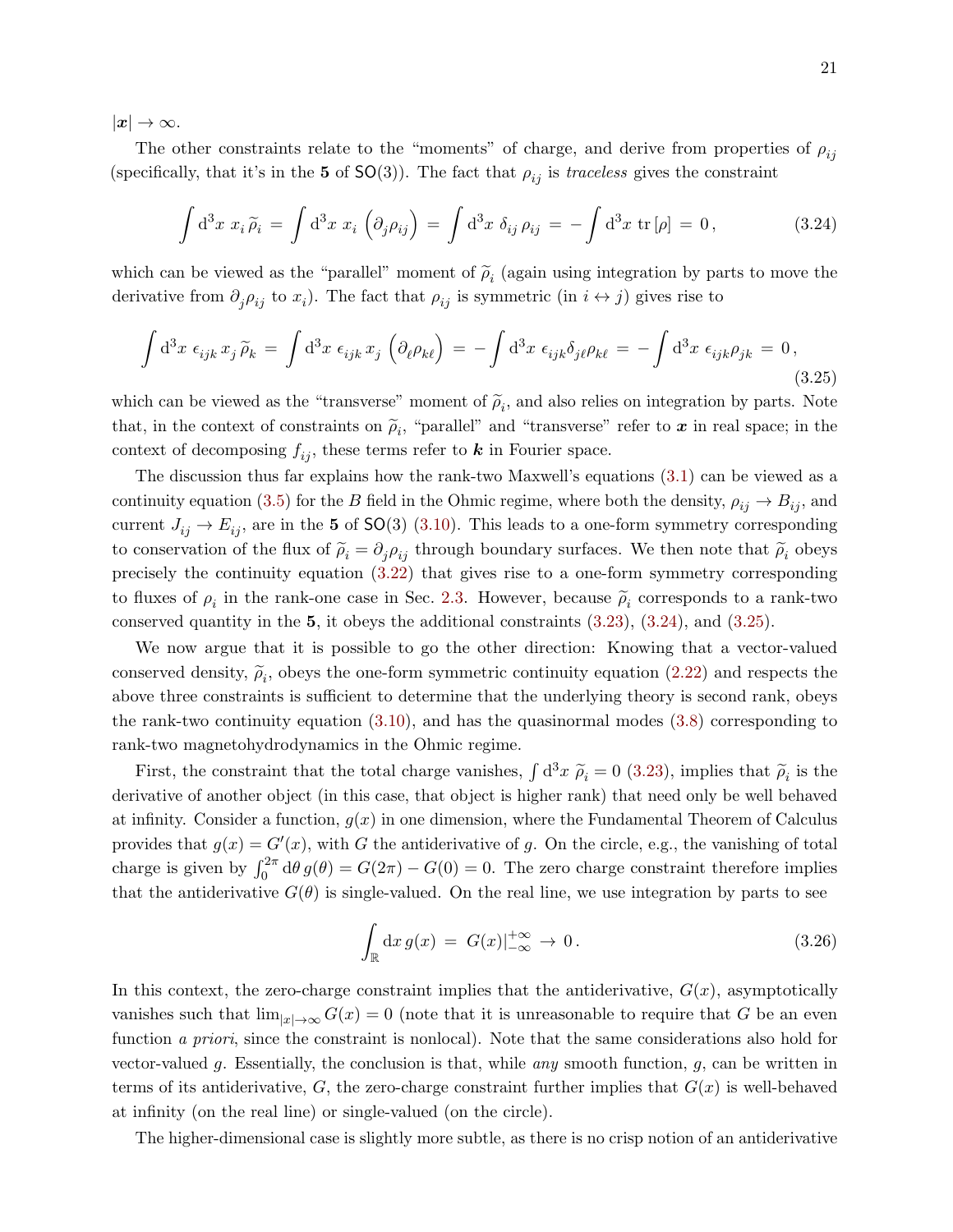in  $\mathbb{R}^d$  for  $d > 1$ . Nonetheless, we posit that any well-behaved vector-valued function,  $g_i \in \mathbb{R}^d$ , can be written as the derivative of a higher-rank object,  $g_i = \partial_j G_{ij}$  without loss of generality, where the relation between g and G is determined (nonuniquely) by the Helmholtz decomposition<sup>[8](#page-21-0)</sup>. Using higher-dimensional integration by parts, we find

$$
\int_{\mathbb{R}^d} d^3x \ g_i = \int_{\mathbb{R}^d} d^3x \ \partial_j G_{ij} = \int_{\partial \mathbb{R}^d} dS \ G_{ij} \ \hat{n}_j \to 0,
$$
\n(3.27)

and thus, the constraint implies  $\lim_{|\bm{x}| \to \infty} |\bm{x}|^{d-1} G_{ij}(\bm{x}) = 0$ , where the factor of  $|\bm{x}|^{d-1}$  is hidden in the measure dS. As in the  $d=1$  case, we see that *generic* vector-valued functions,  $g_i \in \mathbb{R}^d$  can be written as  $\partial_j G_{ij}$ ; however, this becomes especially natural when  $\int g = 0$ , in which case any choice of G that vanishes sufficiently rapidly at infinity and satisfies  $\partial_j G_{ij} = g_i$  is valid (on the torus, the constraint is that  $G$  is single valued). Effectively, the vanishing of total charge  $(3.23)$  immediately implies the existence of a well-behaved, higher-rank object:

$$
\int_{\mathbb{R}^3} d^3x \; \widetilde{\rho}_i = 0 \quad \Longrightarrow \quad \widetilde{\rho}_i = \partial_j \rho_{ij} \,, \tag{3.28}
$$

for some  $\rho_{ij}$  that vanishes as  $|\mathbf{x}| \to \infty$  faster than  $1/|\mathbf{x}|^2$ .

Next, the constraints [\(3.24\)](#page-20-0) and [\(3.25\)](#page-20-1) then imply that  $\rho_{ij}$  is traceless and symmetric, respectively. We note that, in principle, it is also possible that the trace and antisymmetric components of  $\rho_{ij}$  (respectively in the 1 and 3) are themselves divergences of higher-rank objects—however, as higher-derivative corrections to the definition of  $\rho_{ij}$ , these subleading terms can safely be ignored<sup>[9](#page-21-1)</sup>. Essentially, at leading order, any nonzero trace component of  $\rho_{ij}$  decouples from the hydrodynamic equations governing the components of  $\rho_{ij}$  in the 5; hence these terms are unimportant at the level of hydrodynamics.

Taking the time derivative of  $(3.25)$  gives a new constraint on  $J_k$ :

$$
0 = \frac{d}{dt} \int d^3x \epsilon_{ijk} x_j \tilde{\rho}_i = \int d^3x \epsilon_{ijk} x_j \left( -\epsilon_{ilm} \partial_\ell \tilde{J}_m \right)
$$
  
= 
$$
\int d^3x \left( \partial_\ell x_j \right) \left( \epsilon_{ijk} \epsilon_{ilm} \right) \tilde{J}_m = \int d^3x \left( \epsilon_{ijk} \epsilon_{ijm} \right) \tilde{J}_m = \int d^3x 2 \delta_{km} \tilde{J}_m
$$
  
= 
$$
2 \int d^3x \tilde{J}_k = 0,
$$
 (3.29)

where the second line above relies upon integration by parts; by the same logic used for  $\tilde{\rho}_i$ , [\(3.29\)](#page-21-2) implies that  $\widetilde{J}_i = \frac{1}{2}$  $\frac{1}{2}\partial_j J_{ij}$ . Substituting the expressions for  $\tilde{\rho}_i$  and  $J_i$  in terms of higher-rank objects into the [ostensibly rank-one] continuity equation [\(3.22\)](#page-19-2) gives

<span id="page-21-2"></span>
$$
\partial_t(\partial_j \rho_{ij}) + \frac{1}{2} \epsilon_{ik\ell} \partial_k(\partial_j J_{\ell j}) = 0, \qquad (3.30)
$$

and, extracting an overall  $\partial_j$ , we determine that the equation of motion for  $\rho_{ij}$ —by consistency

<span id="page-21-0"></span><sup>&</sup>lt;sup>8</sup> One can view the  $G_{ij}$  for a particular i as a vector, where  $g_j = \partial_j G_{ij}$  gives the irrotational component,  $g = \nabla \cdot G$ ; the solenoidal component,  $\nabla \times G$ , is not fixed in this scenario, so the decomposition is not unique.

<span id="page-21-1"></span><sup>&</sup>lt;sup>9</sup> Precisely, any Green's functions of interest for  $\rho_{ij}$  would not exhibit any singularities sensitive to the neglected terms—in fact, the neglected terms would be strictly subleading to those included. For example, again orienting  $\mathbf{k} = k\hat{\boldsymbol{z}}, \ G_{\rho_{xy}\rho_{xy}}^{\rm R} \sim (Dk^2 - i\omega)^{-1}k^2 \times (1 + ak^2 + \cdots)$  where the  $ak^2$  coefficient comes from total derivative terms we have neglected.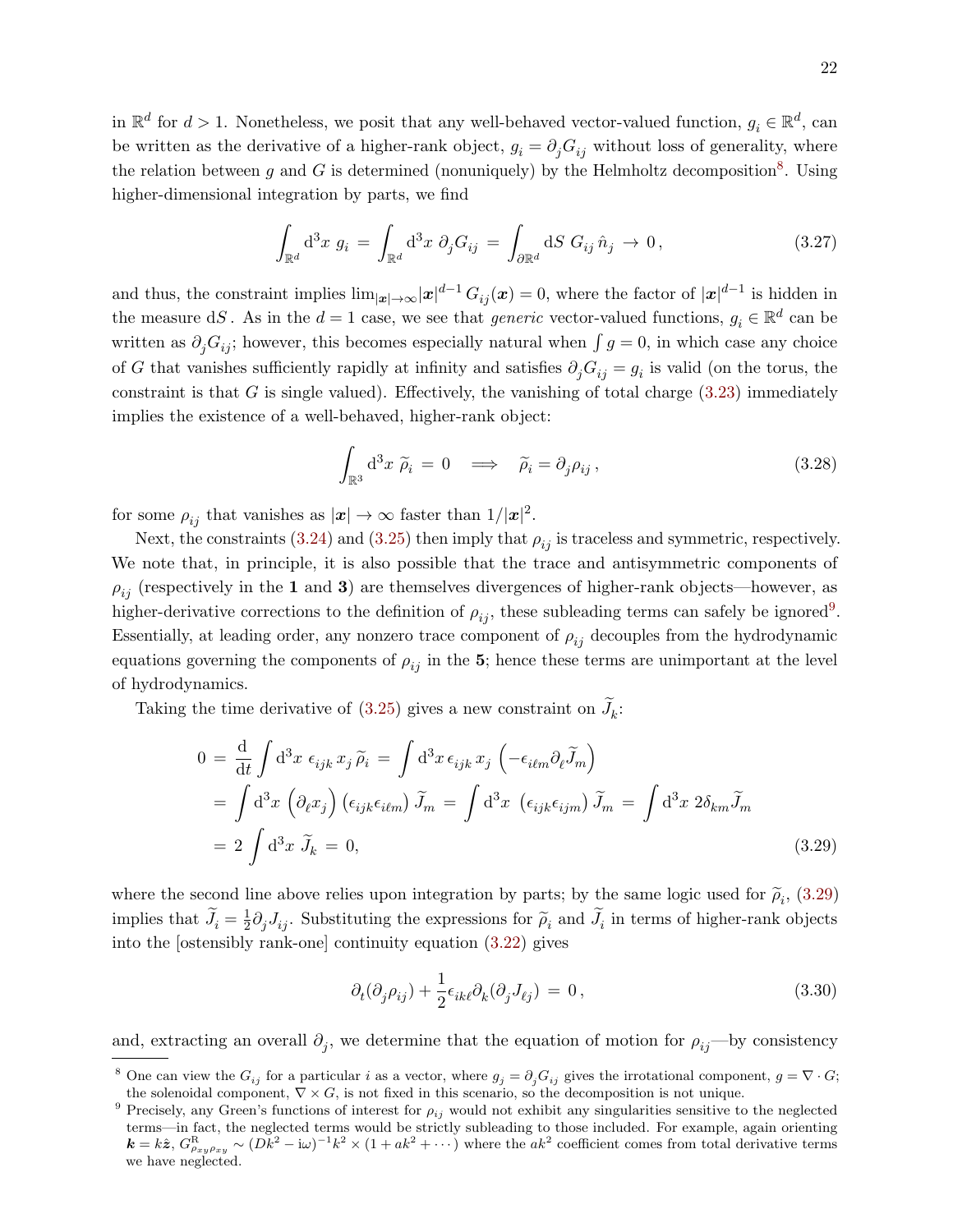with [\(3.22\)](#page-19-2) and the rank-one theory—must be of the form

$$
\partial_t \rho_{ij} + \frac{1}{2} \epsilon_{ik\ell} \partial_k J_{\ell j} + \frac{1}{2} \epsilon_{jk\ell} \partial_k \Lambda_{\ell i} = 0, \qquad (3.31)
$$

where the latter term on the left-hand side is the most general term permitted by the constraints on the index structure and is annihilated by  $\partial_j$ . Symmetry of  $\rho_{ij}$  enforces  $\Lambda_{\ell i} = J_{\ell i}$  up to subleading corrections (i.e., terms of the form  $\partial_\ell \ldots$ , that are annihilated by  $\epsilon_{jk\ell}\partial_k$ ), while tracelessness of  $\rho_{ij}$ requires that

<span id="page-22-0"></span>
$$
\partial_k(\epsilon_{ik\ell}J_{\ell i}) = 0, \qquad (3.32)
$$

which implies that either  $J_{\ell i}$  is symmetric, or that  $\epsilon_{ik\ell}J_{\ell i} = \epsilon_{kmn}\partial_m\Omega_n$ . As the latter means that the antisymmetric part of  $J_{\ell i}$  appears in the hydrodynamic equation of motion at higher derivative order, we ignore this possibility and take  $J_{\ell i}$  to be symmetric. Furthermore, the trace component of  $J_{\ell i}$  does not contribute to the hydrodynamic equation of motion, since  $\epsilon_{ik\ell}\partial_k(J\delta_{\ell j}) + \epsilon_{jk\ell}\partial_k(J\delta_{\ell i}) = 0$ . Hence the continuity equation takes the form of  $(3.5)$  with traceless, symmetric charge  $\rho_{ij}$  and traceless, symmetric current  $J_{ij}$ . The normal modes [\(3.8\)](#page-16-1) follow as a consequence of the hydrodynamic equation of motion.

As a quick aside from the present discussion, note that if the tracelessness condition is relaxed such that  $\rho_{ij}$  transforms in the 1⊕5 representation of SO(3), but [\(3.23\)](#page-19-3) and [\(3.25\)](#page-20-1) are still imposed, then the resulting equation of motion is

$$
\partial_t \rho_{ij} + \frac{1}{2} \left( \epsilon_{ik\ell} \partial_k J_{\ell j} + \epsilon_{jk\ell} \partial_k J_{\ell i} \right) = 0, \qquad (3.33)
$$

where, now,  $J_{ij}$  now transforms in the *reducible*  $\mathbf{3} \oplus \mathbf{5}$  representation of  $\mathsf{SO}(3)$ —i.e., it is traceless but not symmetric. The resulting rank-two electromagnetic theory then corresponds to a *traceful* electric field with scalar charge density [\[32\]](#page-39-11), and is not self dual: The electric field tensor,  $E_{ij}$ , is symmetric but not traceless  $(1 \oplus 5)$ , while the magnetic field tensor,  $B_{ij}$ , is traceless but not symmetric  $(3 \oplus 5)$ .

Returning to the traceless scalar charge theory [\(3.1\)](#page-14-6), we recover a constitutive relation for the rank-two current,  $J_{ij} \in \mathbf{5}$ , via derivative expansion of  $\rho_{ij}$  and  $\mathsf{SO}(3)$ -invariant objects. To low order, this takes the form

$$
J_{ij} = \alpha \rho_{ij} + \frac{D}{2} \left( \epsilon_{ik\ell} \partial_k \rho_{\ell j} + \epsilon_{jk\ell} \partial_k \rho_{\ell i} \right) + O(\partial^2), \qquad (3.34)
$$

and we have neglected subleading contributions at  $O(\partial^2)$ . The only SO(3)-invariant objects at our disposal are  $\delta_{ij}$  and  $\epsilon_{ijk}$ : Note that the only other zero-derivative term one could write down is  $J_{ij} \propto \delta_{ij} \delta_{ab} \rho_{ab} = \delta_{ij} \text{tr}[\rho] = 0$ ; single-derivative terms require use of  $\epsilon_{ijk}$ , but symmetry of  $J_{ij}$  forbids  $J_{ij} \propto \epsilon_{ijk} \ldots$ , and symmetry of  $\rho_{ij}$  forbids contracting two indices of the latter with  $\epsilon_{ijk}$ . In direct analogy to the constitutive relation for the rank-one current [\(2.29\)](#page-13-1), the term  $J_{ij} = \alpha \rho_{ij}$  is forbidden by arguments based on time-reversal symmetry and generic results from effective hydrodynamic theories [\[64\]](#page-40-17); most convincingly,  $\alpha \neq 0$  leads to unstable (and unphysical) solutions with quasinormal dispersions  $\omega = \pm i\alpha |k|$ ,  $\pm 2i\alpha |k|$ . Thus, we take  $\alpha = 0$ , with the leading contribution proportional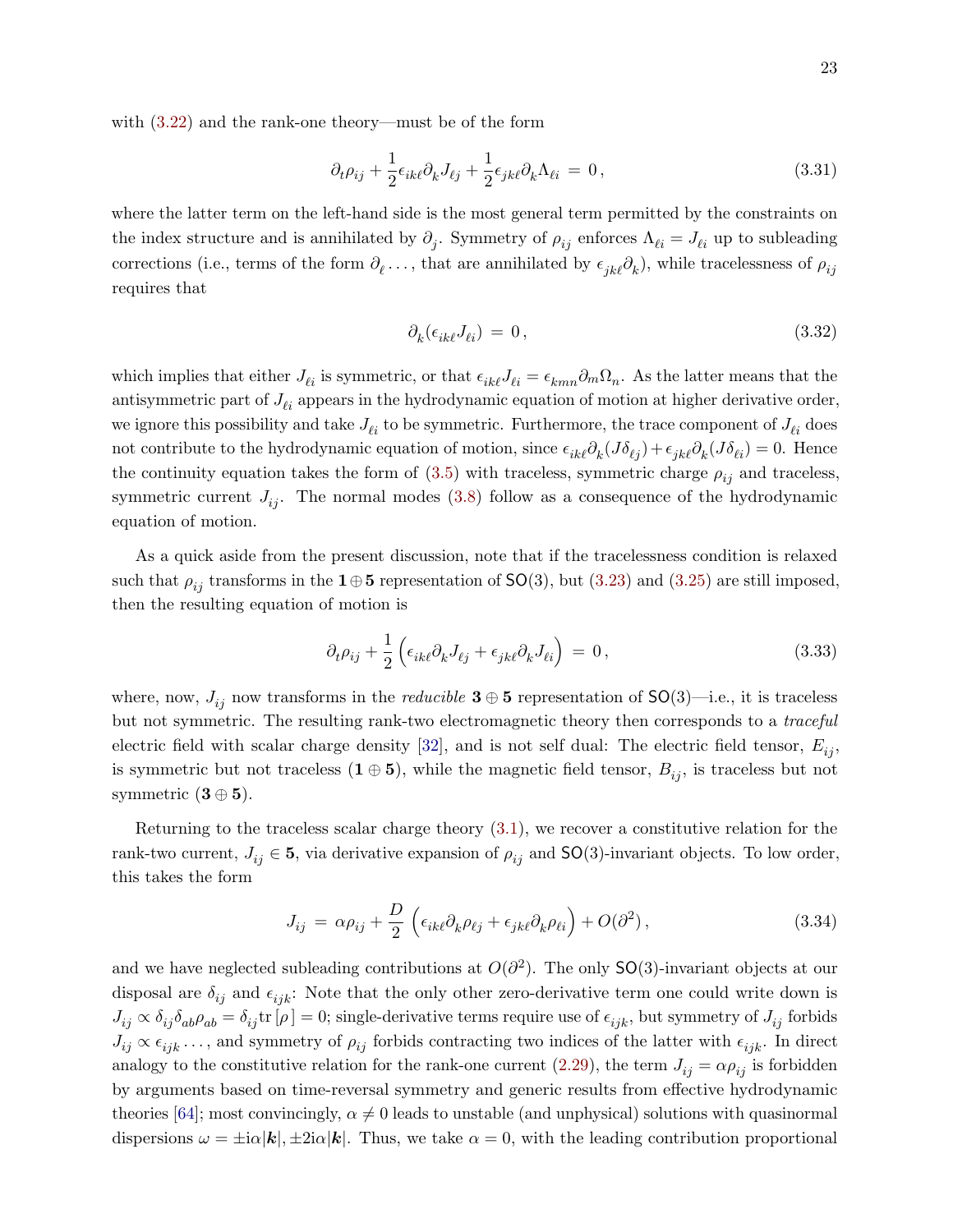to D [identified as  $\tau c^2$  in the case of Maxwell's equations [\(3.1\)](#page-14-6)], giving rise to the quasinormal modes [\(3.8\)](#page-16-1).

## <span id="page-23-0"></span>4. STANDARD HIGHER-RANK GENERALIZATIONS OF ELECTROMAGNETISM

Having explained the "higher-form symmetry" formulation of magnetohydrodynamics for both conventional (rank-one) electromagnetism and its rank-two (fractonic) generalization, we now turn to generalizations to arbitrary rank-n theories. In the interest of simplicity, we make the "standard" assumption that the electric and magnetic charge densities are scalars, that the generalized Maxwell equations are self dual, and that the E and B fields are both in the same irrep of  $SO(3)$ . While other choices exist, and may lead to exotic hydrodynamic theories (see, e.g., Sec. [5\)](#page-28-0), the theories that obtain from the aforementioned restrictions are physically most similar to rank-one MHD, and thus we refer to this class of higher-rank theories as "standard".

To generalize the results of the preceding sections to rank- $n$  theories of electromagnetism, it will first prove convenient to define appropriate generalizations of the divergence and curl operators that appear in the higher-rank extensions of Maxwell's equations. The action of these operators on some totally symmetric tensor  $A_{i_1,\dots,i_n}$  is given explicitly by

<span id="page-23-3"></span><span id="page-23-2"></span>
$$
\nabla^{(n)} \cdot A \equiv \partial_{i_1} \partial_{i_2} \dots \partial_{i_n} A_{i_1, i_2, \dots, i_n}
$$
\n(4.1a)

$$
(\widetilde{\nabla} \times A)_{i_1,\dots,i_n} \equiv \frac{1}{n} \left( \epsilon_{i_1 k \ell} \partial_k A_{\ell, i_2,\dots,i_n} + \dots \right), \qquad (4.1b)
$$

where the generalized *n*-fold divergence,  $\nabla^{(n)} \cdot A$ , amounts to taking the divergence of each index of A individually, and the symmetrized multi-index curl,  $\tilde{\nabla} \times A$ , is given simply by applying the usual curl,  $\epsilon_{i_m k\ell}\partial_k$ , to each index,  $i_m$ , of A, and taking the average, so that the resulting object remains symmetric in all indices. The former has  $n$  derivatives, while the latter contains only one derivative for all n; these generalized derivative operators reduce to the standard divergence and curl for  $n = 1$ . The standard vector calculus identity,  $div(curl A) = 0$ , also applies to the rank-n variants [\(4.1\)](#page-23-2). In the discussion to follow, we also make use of the multi-index  $I_n \equiv \{i_1, i_2, \ldots, i_n\}$ , to unencumber notation when working with higher-rank indices. Using this language, the generalized divergence in [\(4.1a\)](#page-23-3), e.g., can alternatively be written  $\partial_{I_n} A_{I_n} \equiv \nabla^{(n)} \cdot A$ .

#### <span id="page-23-1"></span>4.1. Rank-n Maxwell's equations

Making use of the generalized derivatives in [\(4.1\)](#page-23-2), the natural generalization of the rank-one [\(2.1\)](#page-5-1) and rank-two  $(3.1)$  Maxwell's equations to rank-n fields and currents with scalar electric and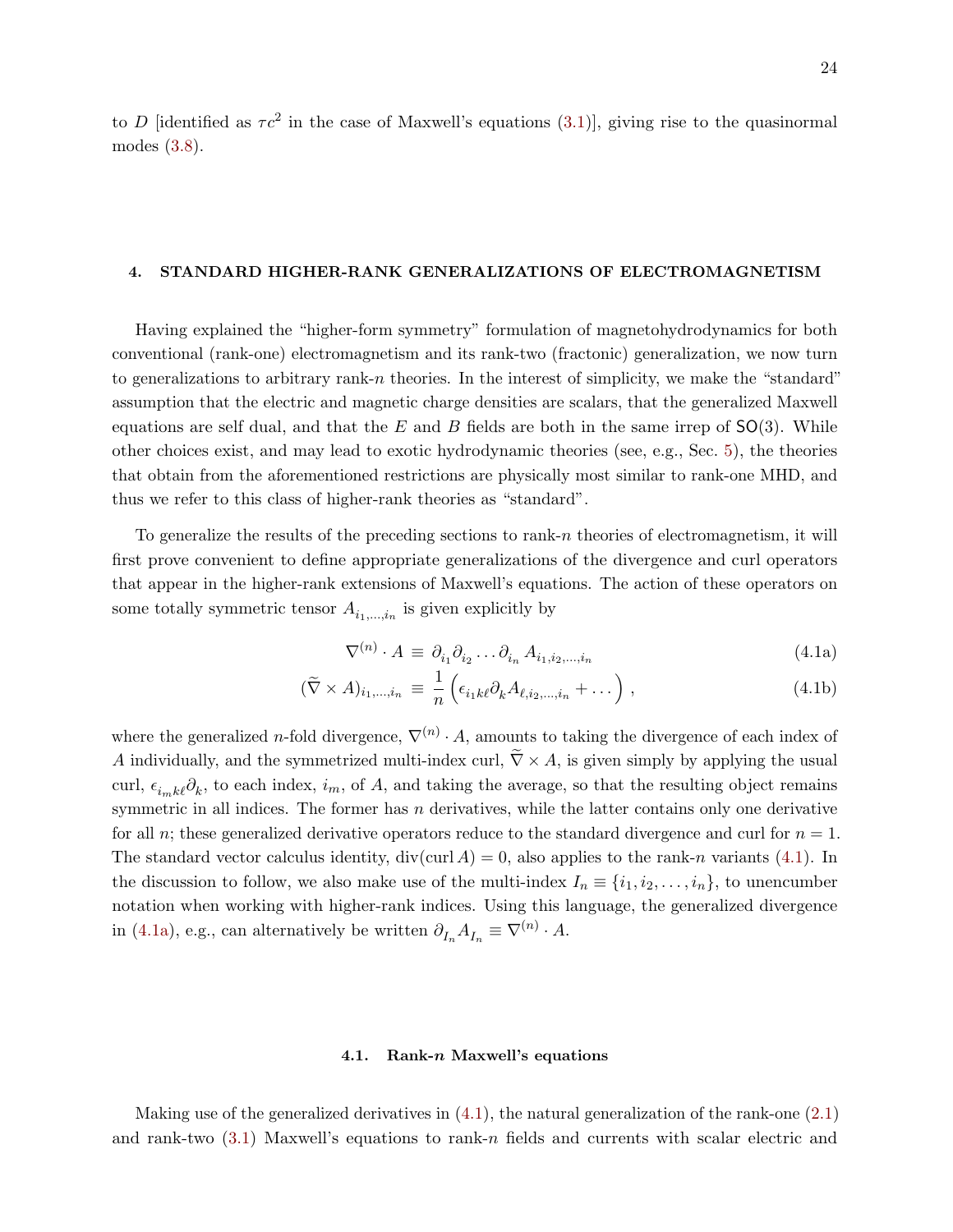magnetic charge is

<span id="page-24-5"></span>
$$
\nabla^{(n)} \cdot E = \frac{1}{\varepsilon} \rho^{(e)} \tag{4.2a}
$$

$$
\nabla^{(n)} \cdot B = \mu \rho^{(m)} \tag{4.2b}
$$

<span id="page-24-2"></span>
$$
\partial_t B = -\tilde{\nabla} \times E - \mu J^{(m)} \tag{4.2c}
$$

<span id="page-24-3"></span>
$$
\partial_t E = \frac{1}{\mu \varepsilon} \tilde{\nabla} \times B - \frac{1}{\varepsilon} J^{(e)}, \qquad (4.2d)
$$

where both the rank-n fields  $E_{I_n}$ ,  $B_{I_n}$ , and the current  $J_{I_n}$ , are fully symmetric and traceless. As in previous sections, we take c to be defined by  $c^2 = (\mu \varepsilon)^{-1}$  despite the presence of multiple photon branches in the matter free case, each with its own "speed of light". Taking the generalized divergence over all n indices of either Faraday's  $(4.2c)$  or Ampère's  $(4.2d)$  law gives rise to the appropriate continuity equation for the scalar charge density  $\rho^{(e)}$  or  $\rho^{(m)}$ , respectively

$$
\partial_t \rho^{(e/m)} + \nabla^{(n)} \cdot J^{(e/m)} = 0. \tag{4.3}
$$

#### <span id="page-24-0"></span>4.2. Hydrodynamic interpretation

As in previous sections, both the electric and magnetic fields are conserved in the absence of their corresponding matter. In the following we derive the general mode structure for the photon in the absence of both species of matter, and then derive diffusion of the rank-n magnetic field when only electric matter is present. Since the higher rank theories that we discuss are expected to be emergent, both species of matter are generally expected to be present with nonzero density at nonzero temperatures. The energy and length scales over which magnetic diffusion prevails, laid out in Sec. [2.2.5](#page-10-0) for the rank-one case, also describe the regime of validity of the rank-n theories.

# <span id="page-24-1"></span>4.2.1. Matter free limit: The photon

To discuss the normal modes of the rank-n theory in the absence of both species of matter, we will find it convenient to introduce a new notation for the components of symmetric tensors such as the electric field  $E_{I_n}$ . Since the tensor is fully symmetric by assumption, each component of the field can be indexed by the number of x's, y's and z's that it contains, i.e.,  $E_{n_x,n_y,n_z} \equiv E_{\{n_i\}}$ with  $n_i \geq 0$  and  $\sum_{i=1}^d n_i = n$ . For instance,  $E_{xxy} \to E_{2,1,0}$  in the simplified notation. Taking the time derivative of Ampère's law [\(4.2d\)](#page-24-3) and making use of Faraday's law to replace  $\partial_t B$ , we find the following equation of motion for the rank-n E field, having oriented the wave vector parallel to  $\hat{z}$ 

<span id="page-24-4"></span>
$$
\omega^2 E_{\{n_i\}} = \frac{c^2 k_z^2}{n^2} \left[ (n_x + n_y + 2n_x n_y) E_{\{n_i\}} - n_y (n_y - 1) E_{n_x + 2, n_y - 2, n_z} - n_x (n_x - 1) E_{n_x - 2, n_y + 2, n_z} \right].
$$
\n(4.4)

It can be verified explicitly that the equation of motion preserves the tracelessness constraint  $E_{m_x+2,m_y,m_z} + E_{m_x,m_y+2,m_z} + E_{m_x,m_y,m_z+2} = 0$  (with  $m_x + m_y + m_z + 2 = n$ ), as it must. While it may appear from  $(4.4)$  that sectors with fixed  $n_z$  are not coupled by the dynamics, this is not the case once the tracelessness constraints are taken into account. For the case  $n = 3$ , the theory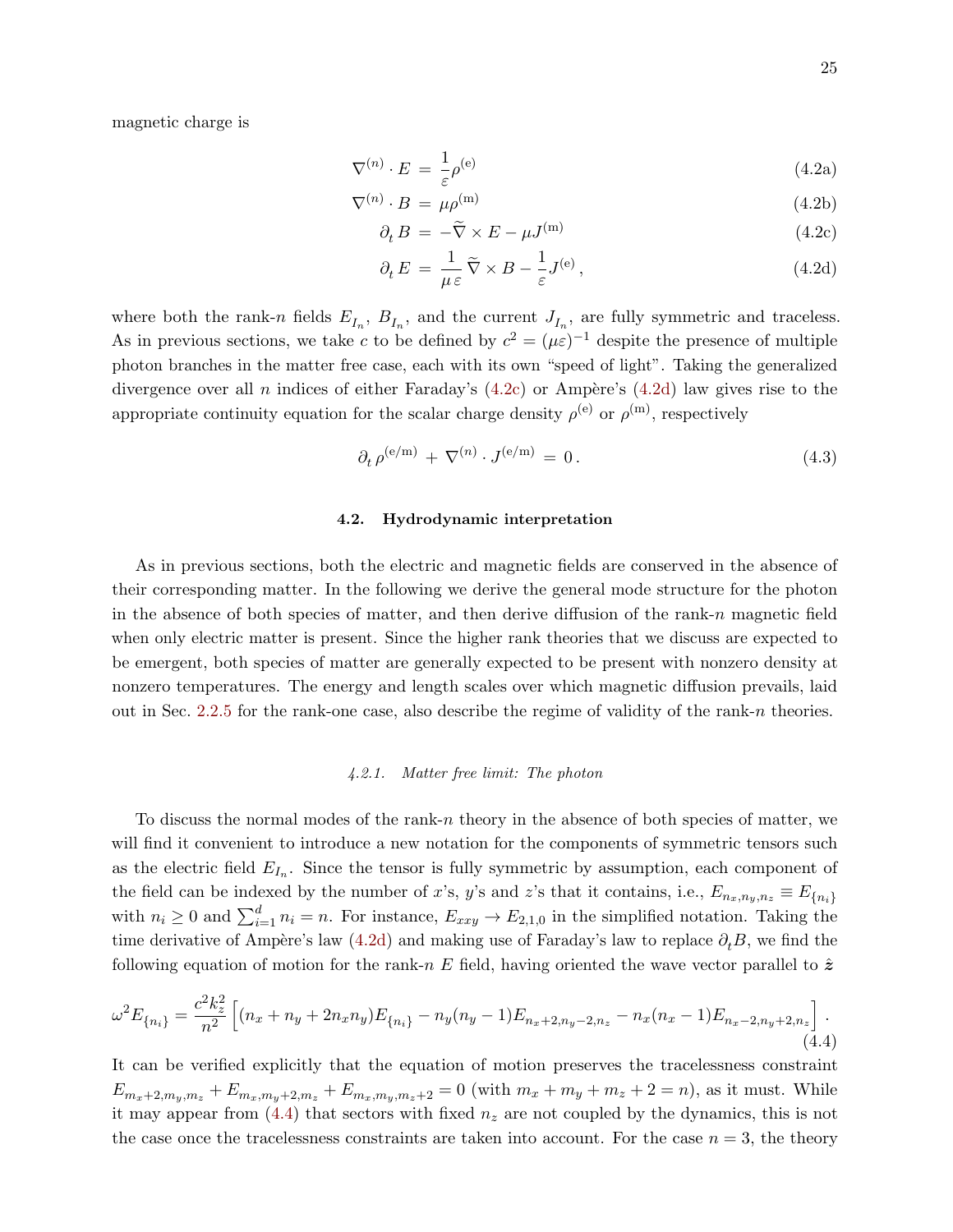has six ballistically propagating modes. The rank-three tensor has  $d^n = 27$  components, of which only  $\binom{d+n-1}{n}$  ${n-1 \choose n} = 10$  are independent by symmetry, and a further  $\binom{d+n-3}{n-2}$  $\binom{+n-3}{n-2}$  = 3 are removed by the tracelessness constraint. This leaves us with the following seven modes

<span id="page-25-2"></span>
$$
\omega = \frac{c}{3} k_z \times \begin{cases} 1 & E_{yzz} = -4E_{xxy}, \ E_{xzz} = -4E_{xyy} \\ 2 & E_{xyz}, \ E_{xxz} = -E_{yyz} \\ 3 & E_{xyy}, \ E_{xxy} \\ 0 & E_{zzz} \end{cases} \tag{4.5}
$$

where the values of the field components  $E_{xxx}$ ,  $E_{yyy}$  and  $E_{zzz}$  are determined by the tracelessness constraints. The longitudinal mode  $E_{zzz}$  is then removed by Gauss' law, leaving the six modes that are not 3-fold parallel to  $\hat{z}$ . More generally, rank-n traceless symmetric tensors in  $d=3$  possess  $2n + 1$  independent components, giving rise to  $2n$  dynamical modes and one nondecaying mode  $E_{0,0,n}$ . Eliminating this nondynamical mode using Gauss's law, there are 2n dynamical modes grouped into n two-fold degenerate branches with speeds in the range  $[c/n, c]$ .

# <span id="page-25-0"></span>4.2.2. The Ohmic regime: Magnetic diffusion

We now permit nonzero electric charge density and current while maintaining a vanishing density of magnetic charges,  $\rho^{(m)}$ . In this limit, Faraday's law  $(4.2c)$  may be interpreted as a continuity equation for the rank-n locally conserved density  $\rho_{I_n} = B_{I_n}$ . Specifically,

$$
\partial_t B + \nabla \times E = 0, \qquad (4.6)
$$

may be written  $\partial_t \rho_{I_n} + \partial_{i_{n+1}} J_{I_n,i_{n+1}} = 0$  with a rank  $n+1$  current. On the other hand, the continuity equation for the electric field is sourced by a nonvanishing current  $J^{(e)}$ . Following the prescription of quasihydrodynamics, the exact conservation of  $E$  is broken by introducing a time scale  $\tau$ 

<span id="page-25-1"></span>
$$
\partial_t E + \tilde{\nabla} \times B = -\frac{1}{\tau} E. \tag{4.7}
$$

The time scale,  $\tau$ , characterizes the decay of the *n*-fold longitudinal component of the electric field (i.e., the electric charge density). As explained in detail in Sec. [2.2.2,](#page-7-0) this procedure can alternatively be thought of as imposing an Ohm's law relationship between the current and the field that drives it; in this case  $J_{I_n}^{(e)}$  $I_{I_n}^{(e)} = \sigma_e E_{I_n}$  with a scalar conductivity  $\sigma_e$ , which describes the system's linear response at sufficiently long length and time scales.

At sufficiently long times, when  $\tau \partial_t \ll 1$ , we drop the time derivative in [\(4.7\)](#page-25-1) and substitute the resulting relationship between  $E$  and  $B$  fields into Faraday's law  $(4.2c)$ . This leads to an equation of motion analogous to [\(4.4\)](#page-24-4). Defining  $D = \tau c^2$  in accordance with [\(2.15\)](#page-9-4)

$$
i\omega B_{\{n_i\}} = \frac{Dk_z^2}{n^2} \left[ (n_x + n_y + 2n_x n_y) B_{\{n_i\}} - n_y (n_y - 1) B_{n_x + 2, n_y - 2, n_z} - n_x (n_x - 1) B_{n_x - 2, n_y + 2, n_z} \right],
$$
\n(4.8)

where the B field satisfies the tracelessness constraints  $B_{m_x+2,m_y,m_z}+B_{m_x,m_y+2,m_z}+B_{m_x,m_y,m_z+2} = 0$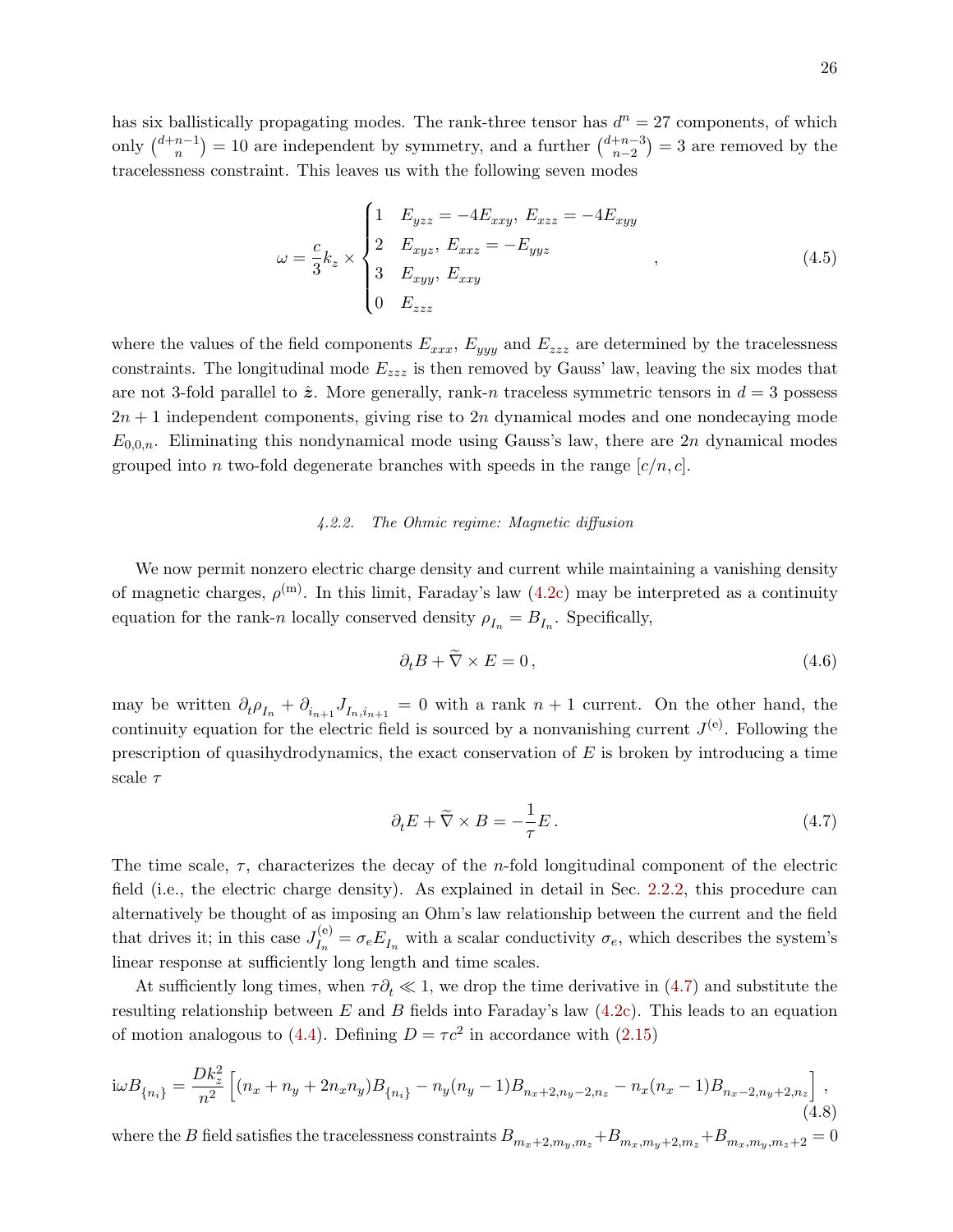(with  $m_x + m_y + m_z + 2 = n$ ). The mode structure mirrors that of the matter free case. For instance, for the  $n = 3$  theory there are six dynamical modes, while the 3-fold longitudinal mode is unable to decay

<span id="page-26-1"></span>
$$
\omega = -\frac{1}{9}Dk_z^2 \times \begin{cases} 1 & B_{yzz} = -4B_{xxy}, B_{xzz} = -4B_{xyy} \\ 4 & B_{xyz}, B_{xxz} = -B_{yyz} \\ 9 & B_{xyy}, B_{xxy} \\ 0 & B_{zzz} \end{cases}
$$
 (4.9)

where the values of the field components  $B_{xxx}$ ,  $B_{yyy}$  and  $B_{zzz}$  are determined by the tracelessness constraints. The longitudinal mode  $B_{zzz}$  is then removed by Gauss' law, leaving the six transverse modes, with diffusion constants  $D_m = Dm^2/n^2$  for  $m = 1, ..., n$ , with each branch doubly degenerate. This normal mode structure also generalizes to  $n > 3$ .

In the presence of magnetic charge, the regime of validity of [\(4.9\)](#page-26-1), i.e., the length and time scales over which magnetic diffusion occurs, is identical to the rank-one and rank-two theories, presented in Secs. [2.2.5](#page-10-0) and [3.2.3,](#page-16-0) respectively.

## <span id="page-26-0"></span>4.3. One-form symmetries

In the absence of magnetic currents, Faraday's law [\(4.2c\)](#page-24-2) can be recast as a continuity equation for the conserved density  $\rho_{I_n} = B_{I_n}$ 

<span id="page-26-3"></span>
$$
\partial_t \rho + \tilde{\nabla} \times J = 0. \tag{4.10}
$$

Following the Secs. [2.3](#page-11-0) and [3.3,](#page-17-0) we consider the putatively conserved quantity

<span id="page-26-2"></span>
$$
\mathcal{Q}[f] \equiv \int_{\mathbb{R}^3} d^3x \, f_{I_n} \rho_{I_n} \,, \tag{4.11}
$$

where  $f_{I_n}$  can be chosen to be traceless and symmetric. In order for  $\mathcal{Q}[f]$  to be conserved, i.e.,  $\dot{\mathcal{Q}}[f] = 0$ , the tensor-valued  $f_{I_n}$  satisfies

$$
\epsilon_{mk(i_1)} \partial_k f_{m|i_2...i_n} = 0, \qquad (4.12)
$$

which follows from integrating [\(4.11\)](#page-26-2) by parts and utilizing the symmetry properties of the  $J_{I_n}$ , which is also traceless and symmetric. The parentheses indicate symmetrization over the surrounded indices, i.e.,  $T_{(i_1,...,i_n)} = \frac{1}{n}$  $\frac{1}{n!} \sum_{\pi \in S_n} T_{\pi(i_1,\ldots,i_n)}$ , where  $\pi$  is a permutation belonging to the symmetric group  $S_n$ . The vertical bars denote indices that are to be excluded from the symmetrization procedure. We have omitted terms that vanish due to the assumed symmetry of  $f_{i_1,\dots,i_n} = f_{(i_1,\dots,i_n)}$ . Accounting for the tracelessness of  $f$ , the appropriate solution to the above is

<span id="page-26-4"></span>
$$
f_{I_n} = \partial_{i_1} \cdots \partial_{i_n} \Phi - \frac{\binom{n}{2}}{2n-1} \delta_{(i_1, i_2} \partial_{i_3} \cdots \partial_{i_n)} \partial^2 \Phi + \frac{3 \binom{n}{4}}{(2n-1)(2n-3)} \delta_{(i_1, i_2} \delta_{i_3, i_4} \partial_{i_5} \cdots \partial_{i_n)} \partial^4 \Phi + \dots
$$
\n(4.13)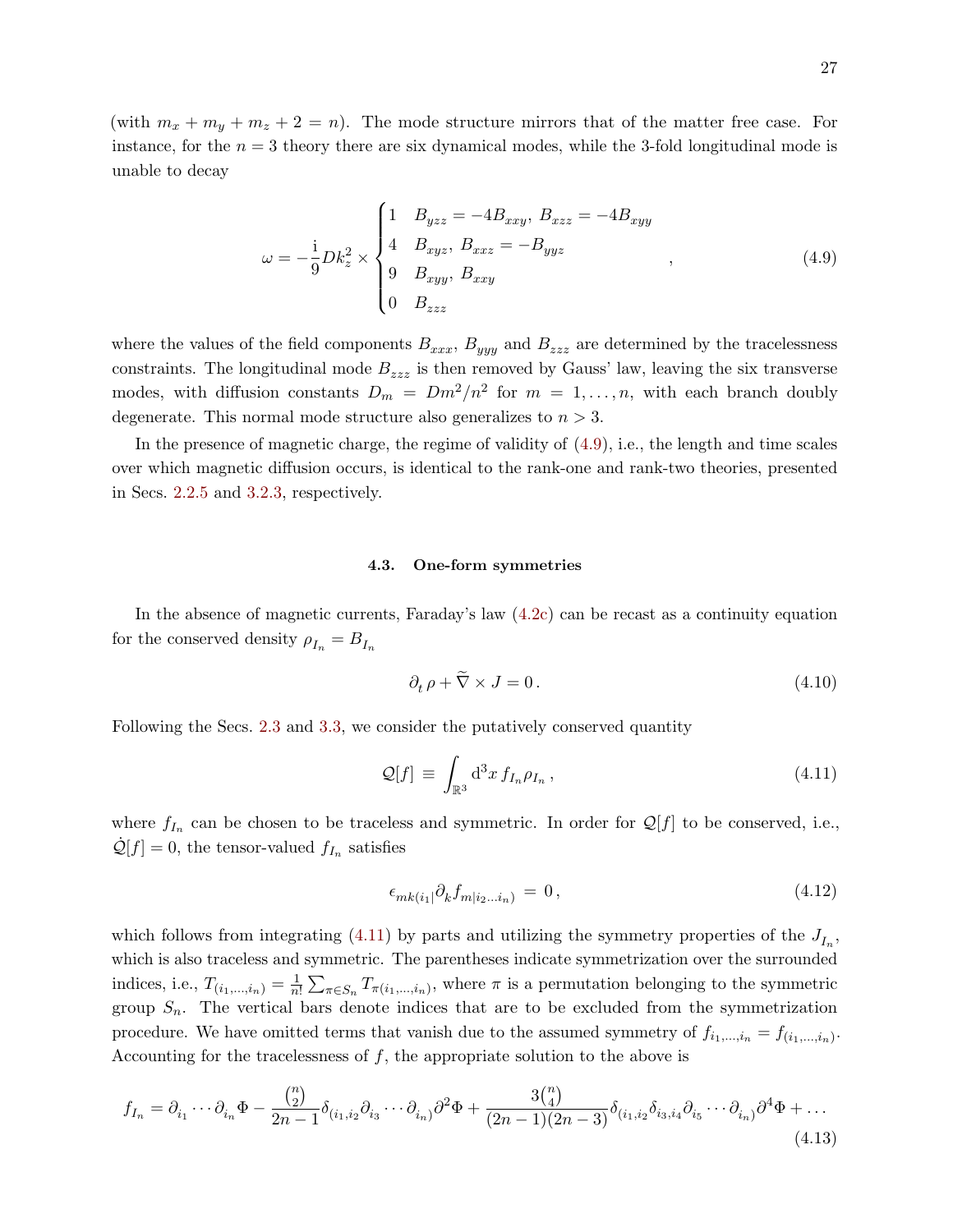where the second and third terms<sup>[10](#page-27-1)</sup> on the right-hand side progressively remove the trace part of f. Taking the curl on any of  $f_{I_n}$ 's indices vanishes by antisymmetry of  $\epsilon_{ijk}$ . Choosing the same indicator functions as, e.g., [\(3.18\)](#page-19-0), we identify the conserved quantities as

$$
Q_S = -\int_{\mathbb{R}^3} d^3x \,\rho_{i_1,\dots,i_n} \partial_{i_2} \cdots \partial_{i_n} \delta[\boldsymbol{x} \in S] \hat{n}_{i_1} = (-1)^n \int_S dS \,\partial_{i_2} \cdots \partial_{i_n} \rho_{i_1,\dots,i_n} \hat{n}_{i_1} \quad , \tag{4.14}
$$

where  $S = \partial V$  for some volume V. That is, the flux of the object  $\widetilde{\rho}_{i_1} \equiv \partial_{i_2} \cdots \partial_{i_n} \rho_{i_1,\dots,i_n}$  through any closed or semi-infinite surface is conserved by the rank-n continuity equation  $(4.10)$ . Hence, in systems whose charge and current are both symmetric traceless tensors of the same rank [in the  $(2n + 1)$ -dimensional irrep of SO(3)], there is an effective one-form symmetry whose charge is given by  $\widetilde{\rho}_{i_1} \equiv \partial_{i_2} \cdots \partial_{i_n} \rho_{i_1,\dots,i_n}$ . This explains the presence of the nondecaying mode in [\(4.5\)](#page-25-2), since for a surface  $\Sigma$ , the rank-n theory conserves

<span id="page-27-2"></span>
$$
Q_{\Sigma} = \rho_{i_1, i_2, \dots, i_n}(t) (k_{i_2} \cdots k_{i_n}) \int_{\Sigma} dS \, n_{i_1} e^{i\mathbf{k} \cdot \mathbf{x}} = \rho_{i z \cdots z}(t) k_z^{n-1} \int_{\Sigma} dS \, n_i e^{i k_z z} \,. \tag{4.15}
$$

Taking the surface  $\Sigma$  to be the xy plane, [\(4.15\)](#page-27-2) evaluates to  $\mathcal{Q} \propto \rho_{zz\cdots z}$ , implying that  $\rho_{zz\cdots z}$  is unable to decay in time. On the other hand, taking  $\Sigma$  to be the yz or zx planes places no constraints on the components  $\rho_{xz\cdots z}$  and  $\rho_{yz\cdots z}$ , since [\(4.15\)](#page-27-2) evaluates to  $\mathcal{Q}=0$ . Furthermore, the one-form symmetry does not constrain any components of  $\rho$  orthogonal to the projector  $\hat{k}_{i_2}\cdots\hat{k}_{i_n}$ , where  $\hat{k}$ is the unit vector in the direction of  $k$ .

## <span id="page-27-0"></span>4.4. Conditions leading to particular higher-rank theories

This origin of the one-form symmetry may alternatively be seen by taking  $n - 1$  derivatives of the continuity equation, defining  $\widetilde{J}_{i_1} \equiv \frac{1}{n}$  $\frac{1}{n} \partial_{i_2} \cdots \partial_{i_n} J_{i_1,i_2,...,i_n}$ 

<span id="page-27-3"></span>
$$
\partial_t \tilde{\rho}_i + \epsilon_{ik\ell} \partial_k \tilde{J}_\ell = 0. \tag{4.16}
$$

Hence, common to all systems obeying generalized Maxwell's equations of the form [\(4.2\)](#page-24-5) is a oneform symmetry of the conserved density  $\widetilde{\rho}_{i_1} \equiv \partial_{i_2} \cdots \partial_{i_n} \rho_{i_1,\dots,i_n}$ . In order to proceed in the reverse direction, i.e., from the equation for a one-form symmetry  $(4.16)$  to the continuity equation  $(4.10)$ for the object  $\rho$  that transforms in the  $(2n + 1)$ -dimensional irrep of SO(3), we must impose supplementary constraints on  $\tilde{\rho}_i$ . First,

<span id="page-27-4"></span>
$$
\int d^3x f \widetilde{\rho}_i = 0 \quad \text{where} \quad \partial_{i_1} \cdots \partial_{i_{n-1}} f = 0, \tag{4.17}
$$

for sufficiently well behaved  $\tilde{\rho}_i$ . That is, multipole moments up to and including order  $n-2$  must strictly vanish (for the rank-two case [\(3.23\)](#page-19-3), this reduces to total charge, while for the rank-one case there are no supplementary constraints on  $\tilde{\rho}_i$ ). Meanwhile, the tracelessness condition on  $\rho_{i_1,i_2,...,i_n}$ 

<span id="page-27-1"></span><sup>&</sup>lt;sup>10</sup> The terms included in Eq. [\(4.13\)](#page-26-4) are sufficient to remove the trace part for  $n < 6$ . Including the second term only is sufficient for  $n < 4$ .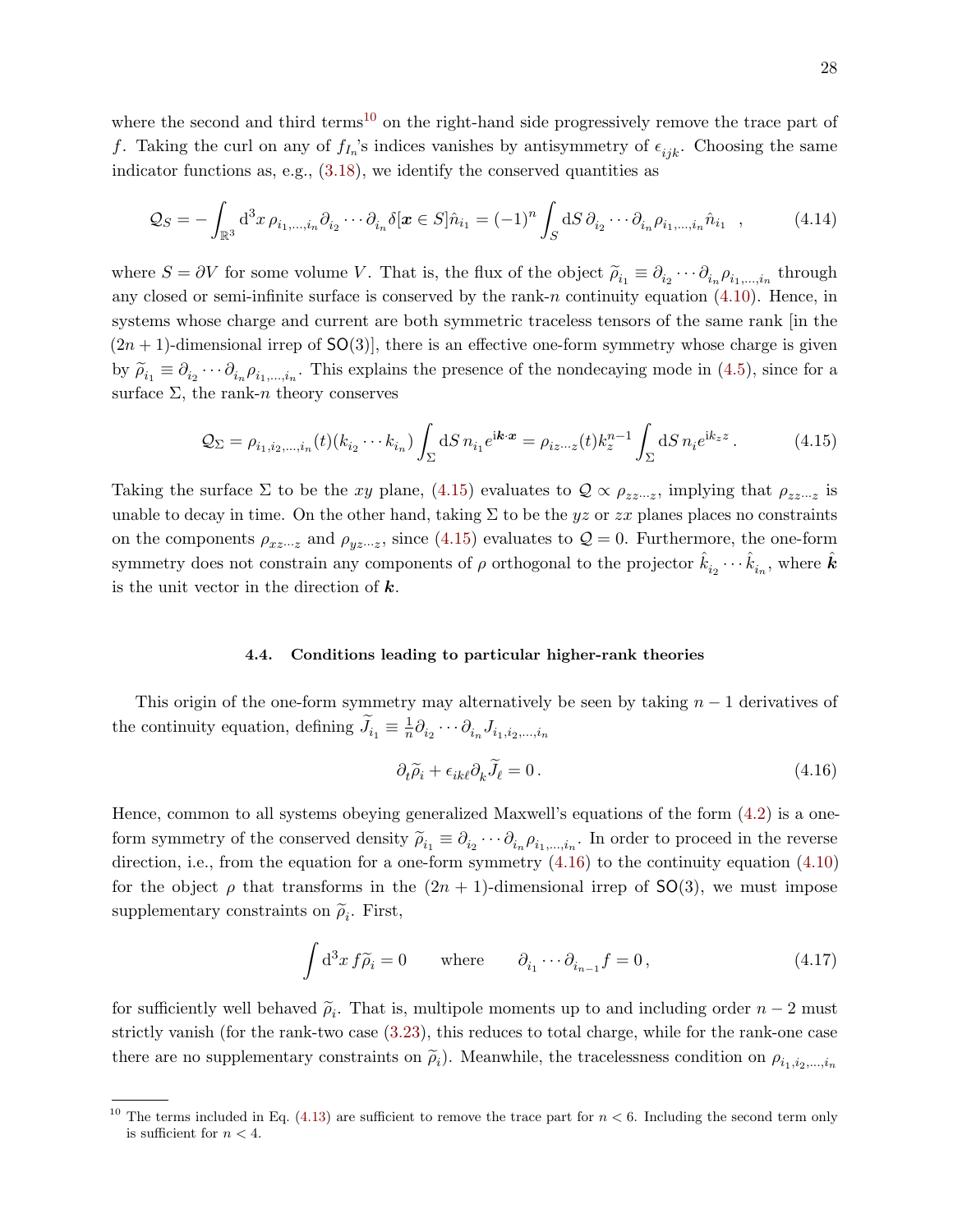maps to

<span id="page-28-2"></span>
$$
\int d^3x \,\widetilde{\rho}_i x_i(x_{i_3}\cdots x_{i_n}) = 0.
$$
\n(4.18)

The above represents  $\binom{d+n-3}{n-2}$  $\binom{+n-3}{n-2}$  independent constraints, which equals the number of independent components in the trace. The constraints that enforce symmetry, on the other hand, are given by

<span id="page-28-1"></span>
$$
\int d^3x \,\epsilon_{kj\ell}\widetilde{\rho}_j x_\ell(x_{i_3}\cdots x_{i_n}) = 0.
$$
\n(4.19)

That the constraints  $(4.17)$  to  $(4.19)$  are sufficient to "canonically" determine the rank-n continuity equation can be argued as follows. First, note that we can always write (nonuniquely)  $\widetilde{\rho}_{i_1} = \partial_{i_2} \cdots \partial_{i_n} \rho_{i_1,\dots,i_n}$ . The constraints on the various moments of  $\widetilde{\rho}_i$  in [\(4.17\)](#page-27-4) can be satisfied by introducing the higher rank object  $\rho_{i_1,\dots,i_n}$  that is well-behaved at infinity by direct analogy with the arguments presented for the rank-two case in Sec. [3.3.](#page-17-0) Next, we make use of the symmetry constraints [\(4.19\)](#page-28-1). In writing  $\widetilde{\rho}_{i_1} = \partial_{i_2} \cdots \partial_{i_n} \rho_{i_1,\dots,i_n}$ , we can assume that  $\rho_{i_1,i_2,\dots,i_n} = \rho_{i_1,(i_2,\dots,i_n)}$ due to the commutativity of derivatives. Integrating [\(4.19\)](#page-28-1) by parts  $n-1$  times gives us that  $\rho_{j(k,i_3,...,i_n)} = \rho_{k(j,i_3,...,i_n)}$ , which implies that the tensor is *fully* symmetric, up to higher derivative corrections, the possibility of which we ignore. Tracelessness of  $\rho_{i_1,\dots,i_n}$  then follows from inte-grating [\(4.18\)](#page-28-2) by parts  $n-1$  times, i.e.,  $\rho_{i,i,i_3,...,i_n} = 0$ . Akin to the manipulations in Eq. [\(3.29\)](#page-21-2), the corresponding constraints placed on the current  $J_i$  are found by taking the time derivative of [\(4.19\)](#page-28-1), the precise details of which are deferred to Appendix [B.](#page-36-0) There, we discuss carefully the full reconstruction of the continuity equation [\(4.10\)](#page-26-3) in the specific setting of a rank-three theory. The key steps are as follows: (i) the constraints on  $J_i$  motivate the introduction of the rank-n current  $J_{I_n}$ ; (ii) symmetry of  $\rho_{I_n}$  restricts the continuity equation to be of the form [\(4.10\)](#page-26-3), but  $J_{I_n}$ needn't be symmetric or traceless; (iii) tracelessness of  $\rho_{I_n}$  then restricts  $J_{I_n}$  to be fully symmetric and traceless.

# <span id="page-28-0"></span>5. MAGNETIC SUBDIFFUSION

We now consider a higher-rank theory that exhibits *subdiffusion* of magnetic field lines, the "traceful vector charge theory" of Ref. [\[32\]](#page-39-11), in which the electric and magnetic charge (monopole) densities are vector valued.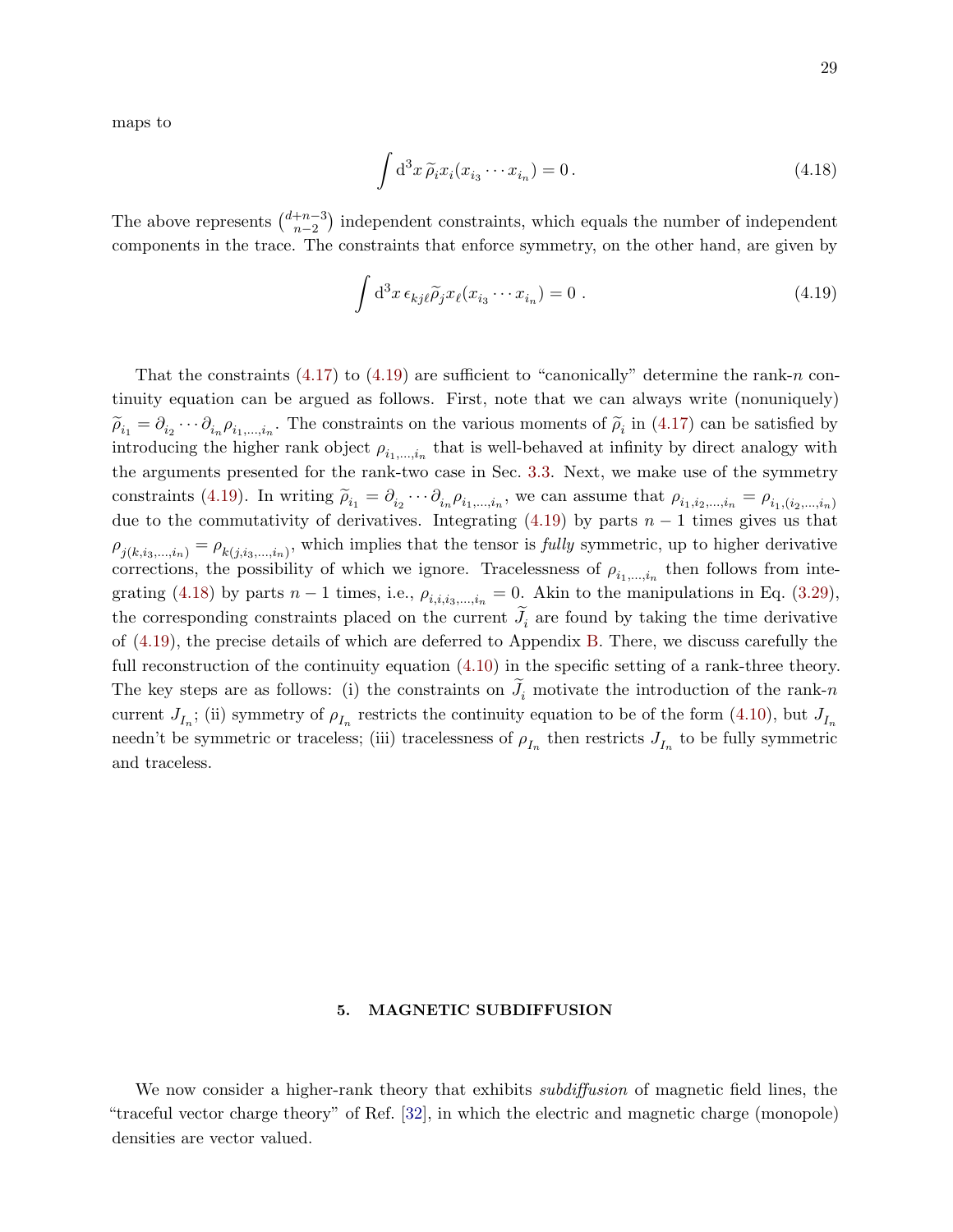#### <span id="page-29-0"></span>5.1. Maxwell's equations with vector charge

The rank-two Maxwell's equations for symmetric tensor E and B fields and vector densities for the matter content are given by

<span id="page-29-5"></span><span id="page-29-4"></span>
$$
\partial_j E_{ij} = \frac{1}{\varepsilon} \rho_i^{(e)} \tag{5.1a}
$$

$$
\partial_j B_{ij} = \mu \rho_i^{(m)} \tag{5.1b}
$$

$$
\partial_t B_{ij} = \epsilon_{ik\ell} \epsilon_{jmn} \partial_k \partial_m E_{\ell n} - \mu J_{ij}^{(m)}
$$
(5.1c)

$$
\partial_t E_{ij} = -\frac{1}{\mu \varepsilon} \epsilon_{ik\ell} \epsilon_{jmn} \partial_k \partial_m B_{\ell n} - \frac{1}{\varepsilon} J_{ij}^{(e)}.
$$
\n(5.1d)

Continuity equations for the electric and magnetic charges can be recovered by taking the divergence on one index of Faraday's  $(5.1c)$  and Ampère's  $(5.1d)$  laws, respectively. The continuity equations are given by

<span id="page-29-3"></span><span id="page-29-2"></span>
$$
\partial_t \rho_i^{(e/m)} + \partial_j J_{ij}^{(e/m)} = 0. \tag{5.2}
$$

# <span id="page-29-1"></span>5.2. Hydrodynamic interpretation

Like the traceless scalar charge theory and rank-one electromagnetism, Maxwell's equations can be interpreted as continuity equations for the rank-two electric and magnetic fields,  $E_{ij}$  and  $B_{ij}$ , in the absence of their corresponding matter.

We begin by considering the matter-free limit. In the absence of electric and magnetic matter, both  $E_{ij}$  and  $B_{ij}$  are conserved densities. The fields obey wavelike equations, which derive straightforwardly using the same machinery employed in previous sections, and take the form

$$
\partial_t^2 E_{ij} = \tilde{c}^2 \left( -\partial_i \partial_j \partial_k \partial_m E_{km} + \partial^2 \partial_k \partial_j E_{ki} + \partial^2 \partial_k \partial_i E_{kj} - \partial^4 E_{ij} \right), \qquad (5.3)
$$

for  $E_{ij}$ , and the equation of motion for  $B_{ij}$  takes the same form due to electromagnetic duality. We have defined  $\mu \in \tilde{c}^2 = 1$ , although it should be noted that—in contrast to previous sections— $(\mu \varepsilon)^{-1/2}$ (and hence  $\tilde{c}$ ) no longer has the dimensions of a speed.

For wavevector **k** oriented in the  $\hat{z}$  direction, the normal modes are given by

$$
\omega = \tilde{c} k_z^2 \times \begin{cases} 0 & E_{zi} \\ 1 & E_{xx}, E_{yy}, E_{xy} \end{cases} \tag{5.4}
$$

corresponding to three quadratically dispersing modes. This is to be expected given that the symmetric tensor,  $E_{ij}$ , has six independent degrees of freedom, with three components removed by the Gauss's law constraints [\(5.1a\)](#page-29-4) and [\(5.1b\)](#page-29-5). In fact, Gauss's law constrains  $k_zE_{zi} = 0$ , which freezes the modes  $E_{zi}$ .

Next we consider how the hydrodynamic description is altered in the presence of electric charges (with all vector components). The effect of, say, electric matter is to break the conservation law associated to  $E_{ij}$  while preserving the conservation law associated to  $B_{ij}$ . As before, quasi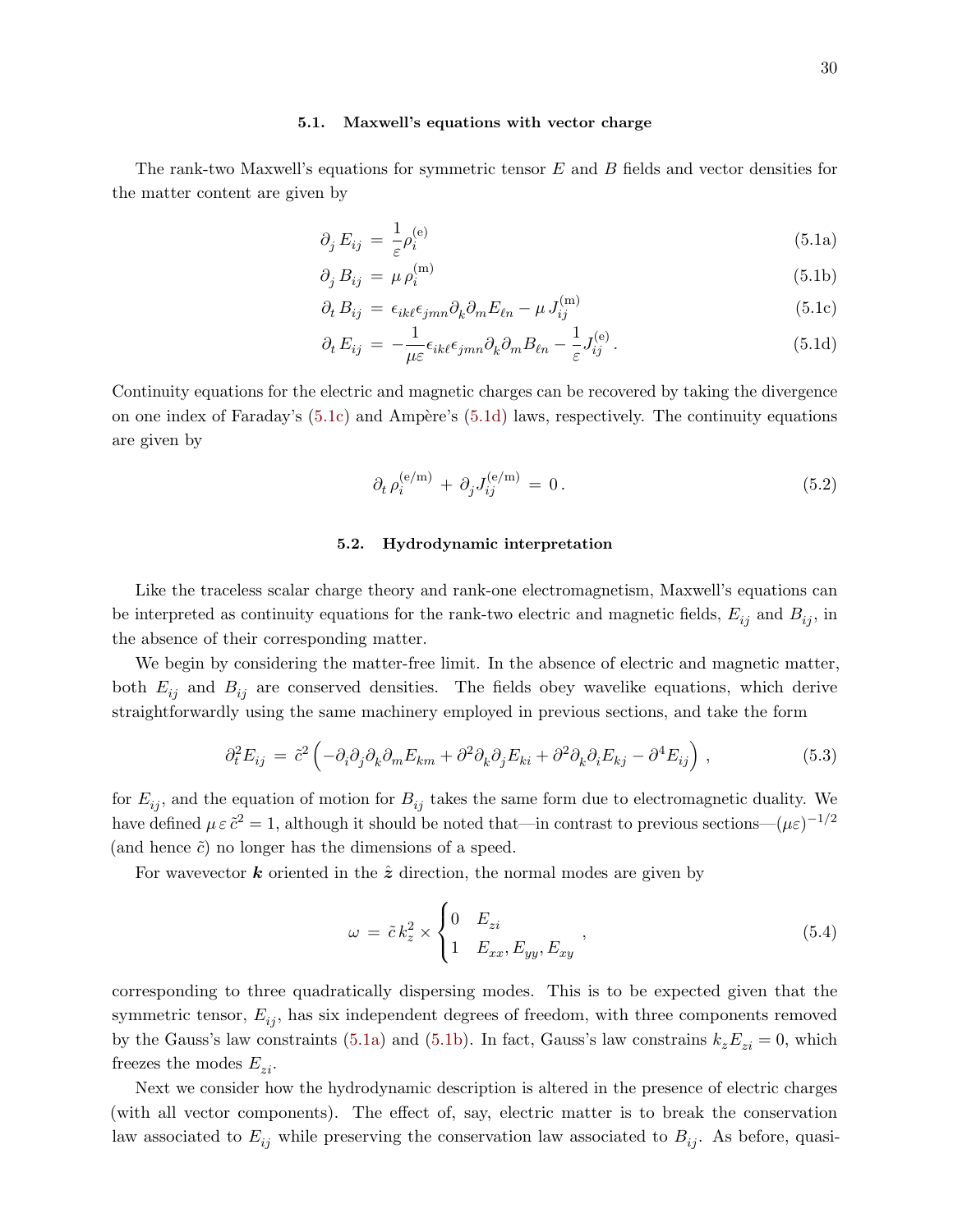hydrodynamics dictates that the conservation law for  $E_{ij}$  is replaced by

<span id="page-30-1"></span>
$$
\partial_t E_{ij} + \tilde{c}^2 \epsilon_{ik\ell} \epsilon_{jmn} \partial_k \partial_m B_{\ell n} = -\frac{1}{\tau} E_{ij} \,, \tag{5.5}
$$

where  $\tau$  is a phenomenological parameter characterizing the decay rate of  $E_{ij}$ . In the long time limit,  $\tau \partial_t \ll 1$ , substituting [\(5.5\)](#page-30-1) into [\(5.1c\)](#page-29-2) gives

$$
\partial_t B_{ij} = -\tau \tilde{c}^2 \left( \partial_i \partial_j \partial_k \partial_m B_{km} + \partial^2 \partial_k \partial_j B_{ki} + \partial^2 \partial_k \partial_i B_{kj} - \partial^4 B_{ij} \right), \qquad (5.6)
$$

and the normal modes for a wavevector,  $k$ , oriented in the  $\hat{z}$  direction are

<span id="page-30-2"></span>
$$
\omega = -\mathrm{i}\,\tilde{D}\,k_z^4 \times \begin{cases} 0 & B_{zj} \\ 1 & B_{xx}, B_{yy}, B_{xy} \end{cases},\tag{5.7}
$$

with  $\tilde{D} = \tau \tilde{c}^2$ , i.e., the normal mode structure mirrors that of the matter-free case, but with subdiffusing—rather than propagating—modes. In the presence of a Gauss law constraint, the three nondecaying modes  $B_{z_i}$  are removed.

Note that in the presence of magnetic charge, the regime of validity of [\(5.7\)](#page-30-2), i.e., the length and time scales over which magnetic subdiffusion occurs, is determined by analogy to previous sections, with modifications due to the higher order of the hydrodynamic equations of motion.

## <span id="page-30-0"></span>5.3. One-form symmetries

The continuity equation for the rank-two magnetic field takes the general form

$$
\partial_t \rho_{ij} + \partial_k \partial_m J_{ijkm} = 0, \qquad (5.8)
$$

where both the rank-two charge,  $\rho_{ij}$ , and rank-four current,  $J_{ijkm} = \epsilon_{ik\ell}\epsilon_{jmn}J_{\ell n}$  transform as the reducible representation  $1 \oplus 5$  of  $SO(3)$ , corresponding to symmetric but not traceless rank-two tensors. The conserved quantities associated to this continuity equation are of the form

$$
\mathcal{Q}[f] \equiv \int_{\mathbb{R}^3} d^3x \, f_{ij} \rho_{ij} \tag{5.9}
$$

where the symmetric tensor  $f_{ij}$  satisfies

<span id="page-30-3"></span>
$$
\epsilon_{ik\ell}\partial_k \epsilon_{jmn}\partial_m f_{ij} = 0. \tag{5.10}
$$

Note the similarity to [\(3.12\)](#page-17-2), which has the curl acting only on a single tensor index of  $f_{ij}$ . Here, we obtain an infinite family of solutions of the form

<span id="page-30-4"></span>
$$
f_{ij}(\boldsymbol{x}) = \partial_i \Psi_j + \partial_j \Psi_i, \qquad (5.11)
$$

where  $\Psi_i(\boldsymbol{x})$  are arbitrary vector-valued functions. As in Sec. [3.3,](#page-17-0) the absence of additional solutions can be justified using the "scalar-vector-tensor" decomposition of  $f_{ij}$ . Recall that the tensor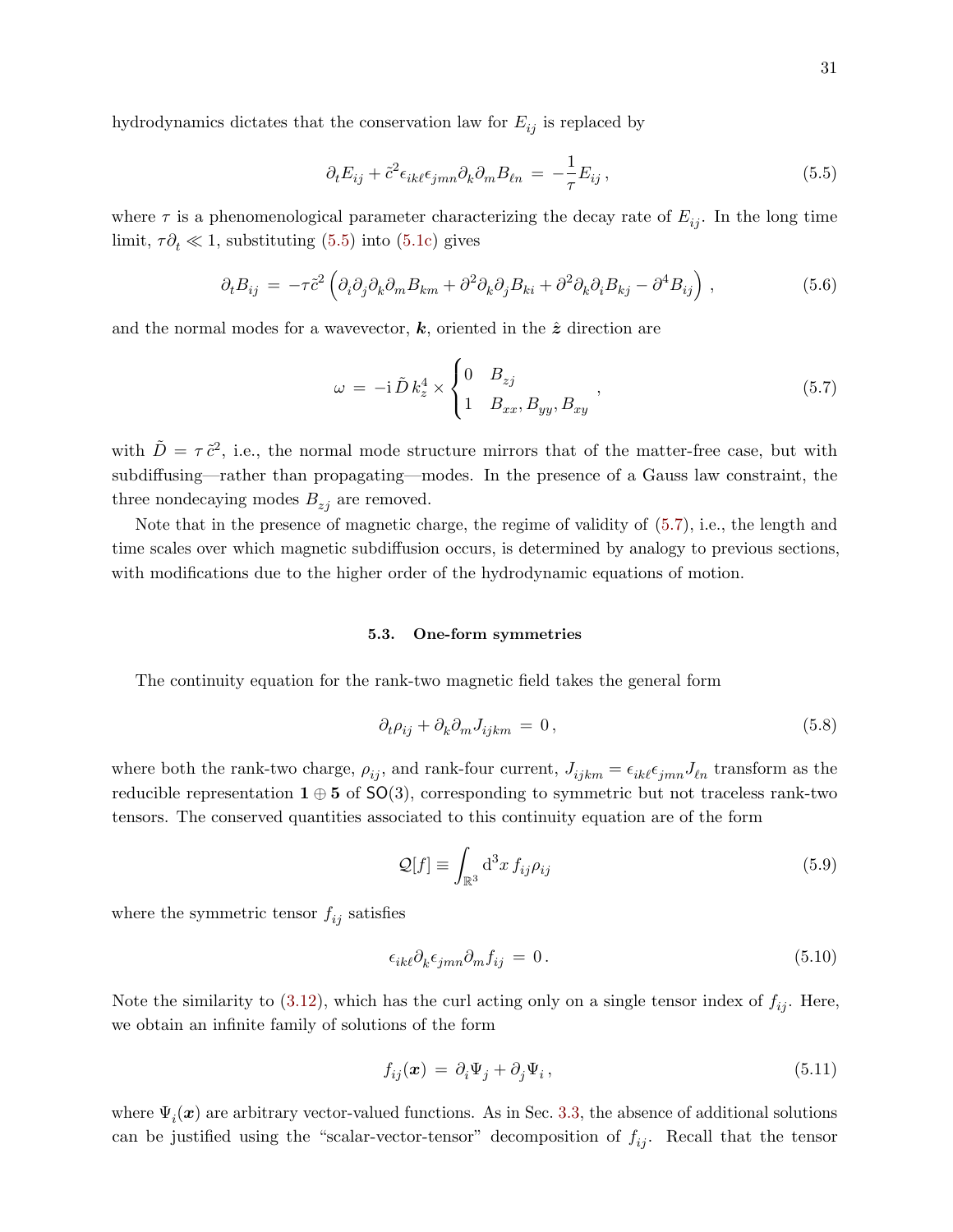contribution,  $f_{ij}^T \subset f_{ij}$ , can be written in terms of the tensor  $k^4 T_{ij}(\mathbf{k}) = - (\epsilon_{iab} k_a)(\epsilon_{jcd} k_c) f_{bd}$ , up to the usual ambiguity in Helmholtz decompositions, which arises from additional contributions that are projected out when reconstructing  $f_{ij}$  according to Eq. [\(3.17\)](#page-18-2). Equation [\(5.10\)](#page-30-3) therefore demands that  $T_{ij}(\mathbf{k}) = 0$ , leaving only the contributions from the "scalar" and "vector" terms,  $f_{ij}^{\perp}$ and  $f_{ij}^{\parallel}$ , respectively. In momentum space, the general solution therefore assumes the form

<span id="page-31-0"></span>
$$
f_{ij}(\mathbf{k}) = -k_i k_j \Phi + (\epsilon_{iab} k_a v_b) k_j + k_i (\epsilon_{jab} k_a v_b), \qquad (5.12)
$$

parametrized in terms of the scalar  $\Phi$  and the vector  $v_i$ . Note that the scalar term differs from [\(3.17\)](#page-18-2) since  $f_{ij}$  is not necessarily traceless. Equation [\(5.12\)](#page-31-0) can be rewritten as

$$
f_{ij}(\mathbf{k}) = \left[\epsilon_{iab}k_a v_b - \frac{1}{2}k_i \Phi\right]k_j + k_i\left[\epsilon_{jab}k_a v_b - \frac{1}{2}k_j \Phi\right],\tag{5.13}
$$

where the expression in the square brackets is identified as the Helmholtz decomposition of a vector  $\Psi_i$ , i.e.,  $\Psi_i = \epsilon_{iab} k_a v_b - \frac{1}{2}$  $\frac{1}{2}k_i\Phi$ . We therefore recover the solution anticipated in Eq. [\(5.11\)](#page-30-4), parametrized by the arbitrary vector field  $\Psi_i(\boldsymbol{x})$ .

To shed light on the conservation laws implied by the solution [\(5.11\)](#page-30-4), we make use of the vector-valued indicator functions

$$
\Psi_{i;k,V}(\boldsymbol{x}) = \delta_{ik} \times \begin{cases} 1 & \boldsymbol{x} \in V, \\ 0 & \boldsymbol{x} \notin V, \end{cases}
$$
\n(5.14)

which lead to the three-component conserved quantity

<span id="page-31-1"></span>
$$
\mathcal{Q}_i[S] = \int_S \mathrm{d}S \,\rho_{ij} \hat{n}_j \tag{5.15}
$$

for each choice of surface  $S = \partial V$ . Since there are three conserved quantities associated with each surface S, the continuity equation effectively describes three one-form symmetries.

However, the three one-form symmetries are not completely independent, as the conserved charges satisfy nontrivial constraints. Consider the conserved quantities

$$
\mathcal{Q}_i(x_j) = \int \rho_{ij} \, dx_k dx_\ell \quad \text{for } j \neq k \neq \ell. \tag{5.16}
$$

These conserved quantities are a particular case of  $(5.15)$  where the surface, S, is taken to be the  $x_k x_{\ell}$  plane at a given  $x_j$ . The constraint that  $\mathcal{Q}_i(x_j)$  must satisfy is

<span id="page-31-2"></span>
$$
\int dx_j Q_i(x_j) = \int dx_i Q_j(x_i), \qquad (5.17)
$$

where there is no sum on the repeated indices. The constraint [\(5.17\)](#page-31-2) arises from the fact that the LHS is equal to  $\int d^3x \rho_{ij}$  while the RHS is equal to  $\int d^3x \rho_{ji}$ . Equality follows from symmetry of the conserved density  $\rho_{ij}$ .

We now argue that the converse is true —that is, any theory hosting three independent one-form symmetries subject to the constraint [\(5.17\)](#page-31-2) is necessarily the vector charge theory. We label our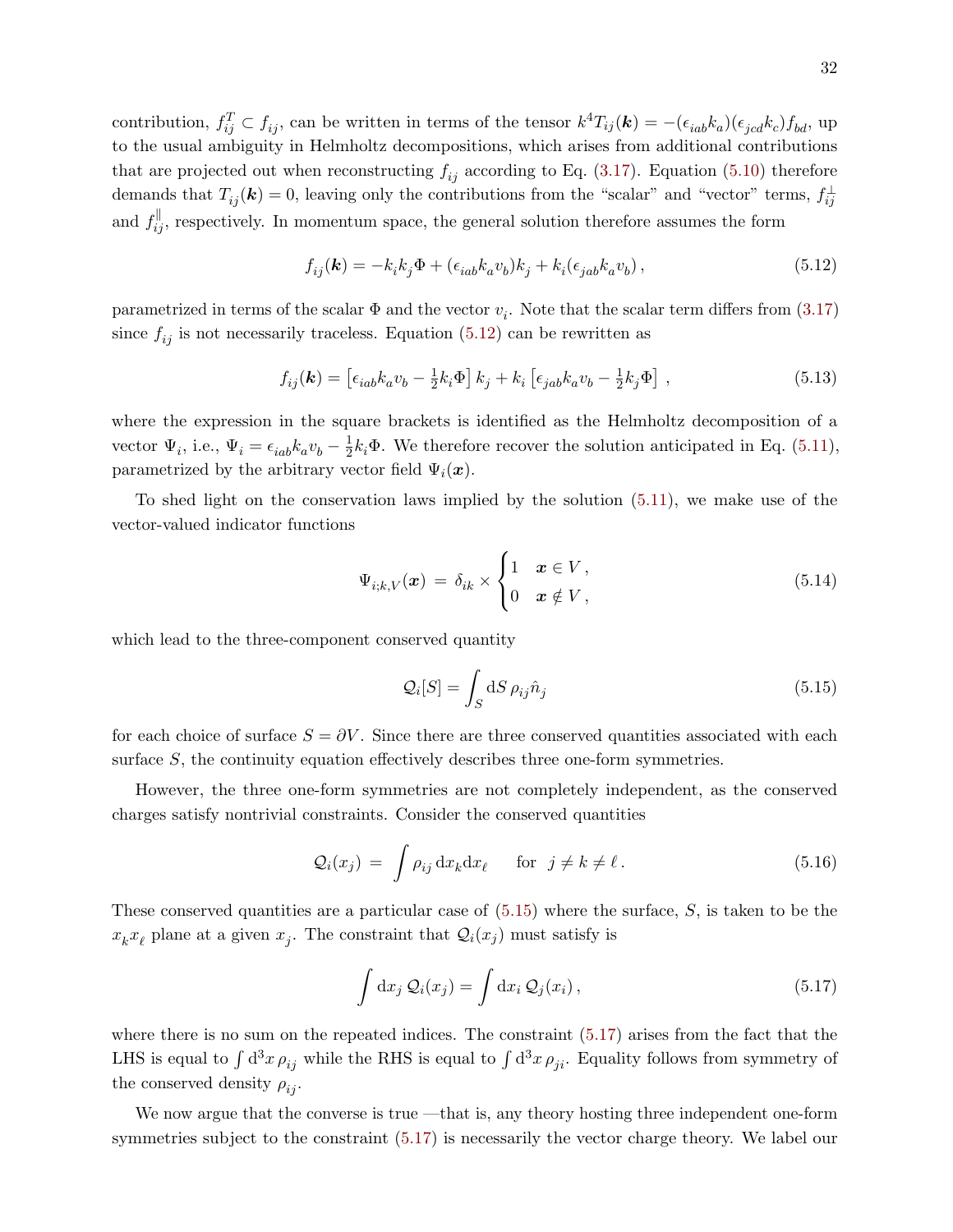three conserved densities by  $\rho_i^{(a)}$  $i<sup>a</sup>$ , where  $a \in \{1, 2, 3\}$  is (for the moment) a flavor index labeling the conserved densities and  $i$  is the usual spatial index. For each  $a$ , the charges satisfy the continuity equation for a one-form symmetry:

<span id="page-32-2"></span>
$$
\partial_t \rho_i^{(a)} + \epsilon_{ik\ell} \partial_k J_\ell^{(a)} = 0. \tag{5.18}
$$

To each plane perpendicular to a coordinate direction  $x_i$  we associate three conserved charges

$$
\mathcal{Q}^{(a)}(x_i) \equiv \int \rho_i^{(a)} dx_j dx_k \quad \text{for } i \neq j \neq k.
$$
 (5.19)

labeled by the flavor index a. To these conserved charges we impose the constraint

<span id="page-32-1"></span>
$$
\int dx_i Q^{(a)}(x_i) = \int dx_a Q^{(i)}(x_a), \qquad (5.20)
$$

which is the analogue of  $(5.17)$ . Note that the constraint requires that the flavor index a be identified with a spatial index that can be used to label the coordinates, so we will neglect the parentheses henceforth. Expanding and rearranging the constraint  $(5.20)$  yields

$$
\int d^3x \left[ \rho_i^a - \rho_a^i \right] = 0. \tag{5.21}
$$

We conclude that the antisymmetric part of  $\rho_i^a$  identically vanishes or is the divergence of a higher-rank object. For simplicity we assume the former; the latter reduces to the former at long wavelengths. There is hence no reason to distinguish between "raised" and "lowered" indices, and we rewrite  $\rho_i^a \to \rho_{ai}$ . The constraint that  $\rho_{ai}$  is symmetric leads to a constraint on  $J_{a\ell}$ : It must be of the form  $\epsilon_{amn}\partial_m J_{n\ell}$  so that the second term of [\(5.18\)](#page-32-2) is symmetric. We then recover the continuity equation

$$
\partial_t \rho_{ia} + (\epsilon_{ik\ell} \partial_k)(\epsilon_{amn} \partial_m) J_{\ell n} = 0. \tag{5.22}
$$

This completes the understanding of the features of the subdiffusive normal modes in [\(5.7\)](#page-30-2): The mode structure arises from the three one-form symmetries, while subdiffusion arises from the constraint [\(5.17\)](#page-31-2), which forces a second derivative in the continuity equation for  $\rho_{ij}$ .

# <span id="page-32-0"></span>6. CONCLUSION

We have presented a hydrodynamic formulation capable of dealing with *qauqed* multipolar symmetries, such as are expected to arise in fracton phases of matter. The formulation we have presented is a natural generalization of the treatments of ordinary (Maxwell) magnetohydrodynamics based on higher-form symmetries. This (somewhat abstract) formulation has the advantage of not being limited in validity to the weak coupling regime, unlike more phenomenological approaches where one simply couples a fracton fluid (as developed in, e.g., Ref. [\[14\]](#page-38-5)) to a higher-rank gauge theory. Instead, we have argued that "fracton magnetohydrodynamics" is best understood in terms of one-form symmetries, just like conventional magnetohydrodynamics [\[48\]](#page-40-4), and the hydrodynamic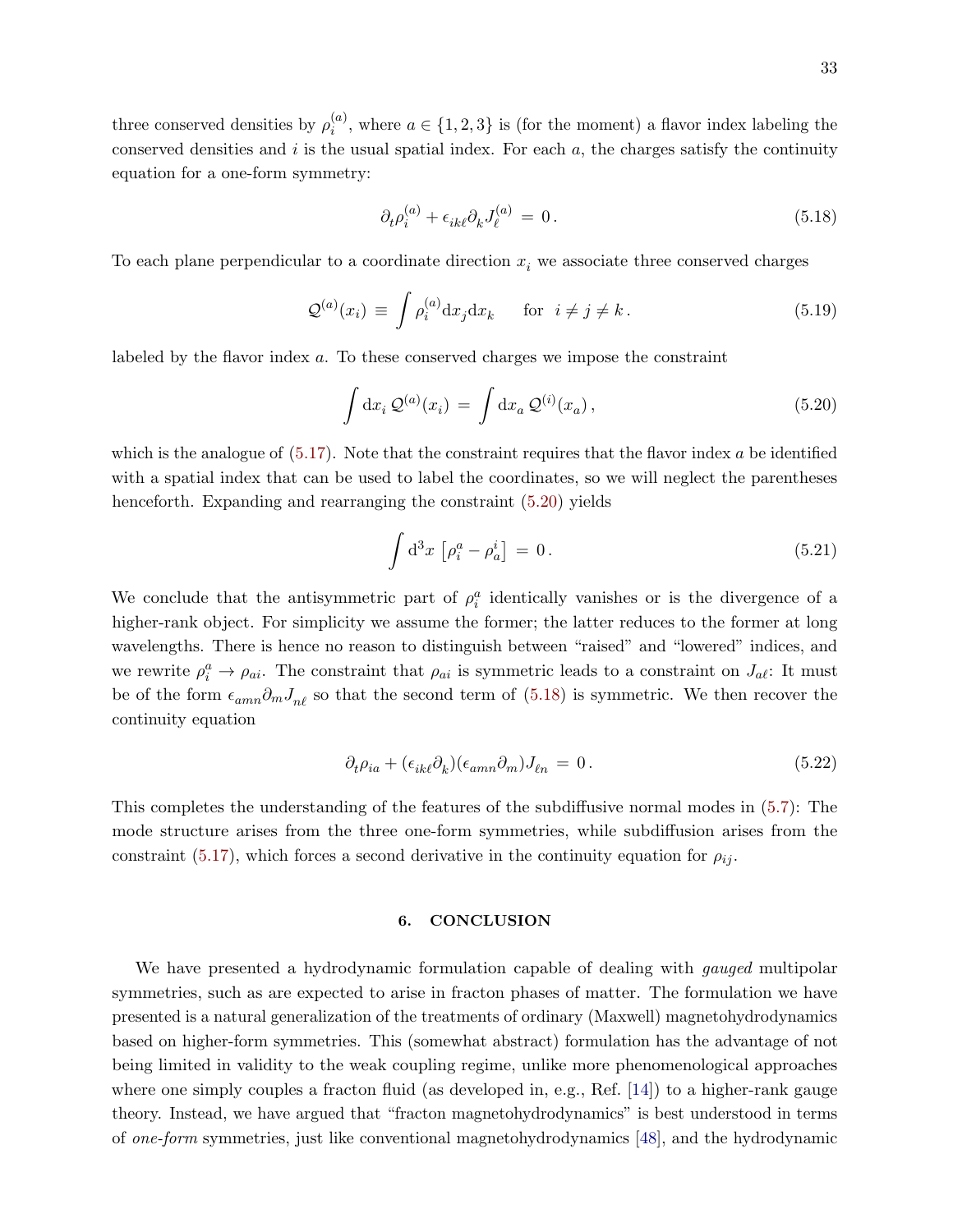objects are (linelike) symmetry charges of this one-form symmetry, which may be viewed as "generalized magnetic flux lines."

One surprising feature is that the "higher rank" fractonic gauge theories generically exhibit diffusion of magnetic flux lines, in contrast to the subdiffusion of charge that is seen in theories with global multipolar symmetry. To gain intuition for this absence of subdiffusion, it is helpful to recall that whereas charge diffuses in a theory with a global  $U(1)$  symmetry, once the symmetry gets gauged, the charge relaxes exponentially, being driven by long range interactions carried by the gauge fields. Similarly, the "subdiffusion of charge" obtained in theories with global multipolar symmetry generically gives way to exponential relaxation when the symmetry is gauged. The hydrodynamic modes involve not the charges, but rather the *flux lines*, and these generically relax diffusively. Nevertheless, theories with subdiffusion of magnetic field lines can also be accessed, and we have provided a specific example thereof.

The theories we have presented should provide the generic long time description of the quantum dynamics (at non-zero charge density) of fractonic phases of quantum matter most readily realized in experiment. Additionally, they should also provide the long time description for conventional spin liquid phases of quantum matter, where they have the advantage (relative to phenomenological approaches) of not relying on a weak coupling assumption.

One obvious direction for the future is to aim to apply this formalism to emerging experiments on quantum spin liquids, both conventional and fractonic. Any such program would need to be driven by experiment, so we do not discuss it further in this (theoretically focused) manuscript. However, there are also important conceptual points of principle that should be cleaned up in future work. For example, we have restricted ourselves in this manuscript to systems in three spatial dimensions. Are there surprises if one changes the dimension? Additionally, the theories we have herein considered involve gauged  $U(1)$  symmetries. However, going from such theories to the kinds of lattice models beloved of the quantum information community requires a sequence of Higgs and partial confinement transitions [\[70\]](#page-41-2). What happens to the hydrodynamic theory as we go through these transitions? Or again: thus far we have considered gauge theories of Abelian fractons. What if we move to non-Abelian generalizations? It was argued in [\[71\]](#page-41-3) that imposing non-Abelian multipolar global symmetries would totally trivialize the dynamics, but the same need not be true of *gauged* non-Abelian symmetries, and the magnetohydrodynamics of non-Abelian fractonic systems could be a particularly fruitful problem for future work, extending the literature on non-Abelian versions of magnetohydrodynamics [\[72–](#page-41-4)[75\]](#page-41-5).

#### <span id="page-33-0"></span>ACKNOWLEDGEMENTS

MQ was supported by the National Defense Science and Engineering Graduate Fellowship (NDSEG) program. AL was supported by the Gordon and Betty Moore Foundation's EPiQS Initiative via Grant GBMF10279, by the National Science Foundation via CAREER Grant DMR-2145544, and by a Research Fellowship from the Alfred P. Sloan Foundation under Grant FG-2020-13795. OH and RN were supported by the U.S. Department of Energy, Office of Science, Basic Energy Sciences, under Award #DE-SC0021346. AJF was supported in part by a Simons Investigator Award via Leo Radzihovsky.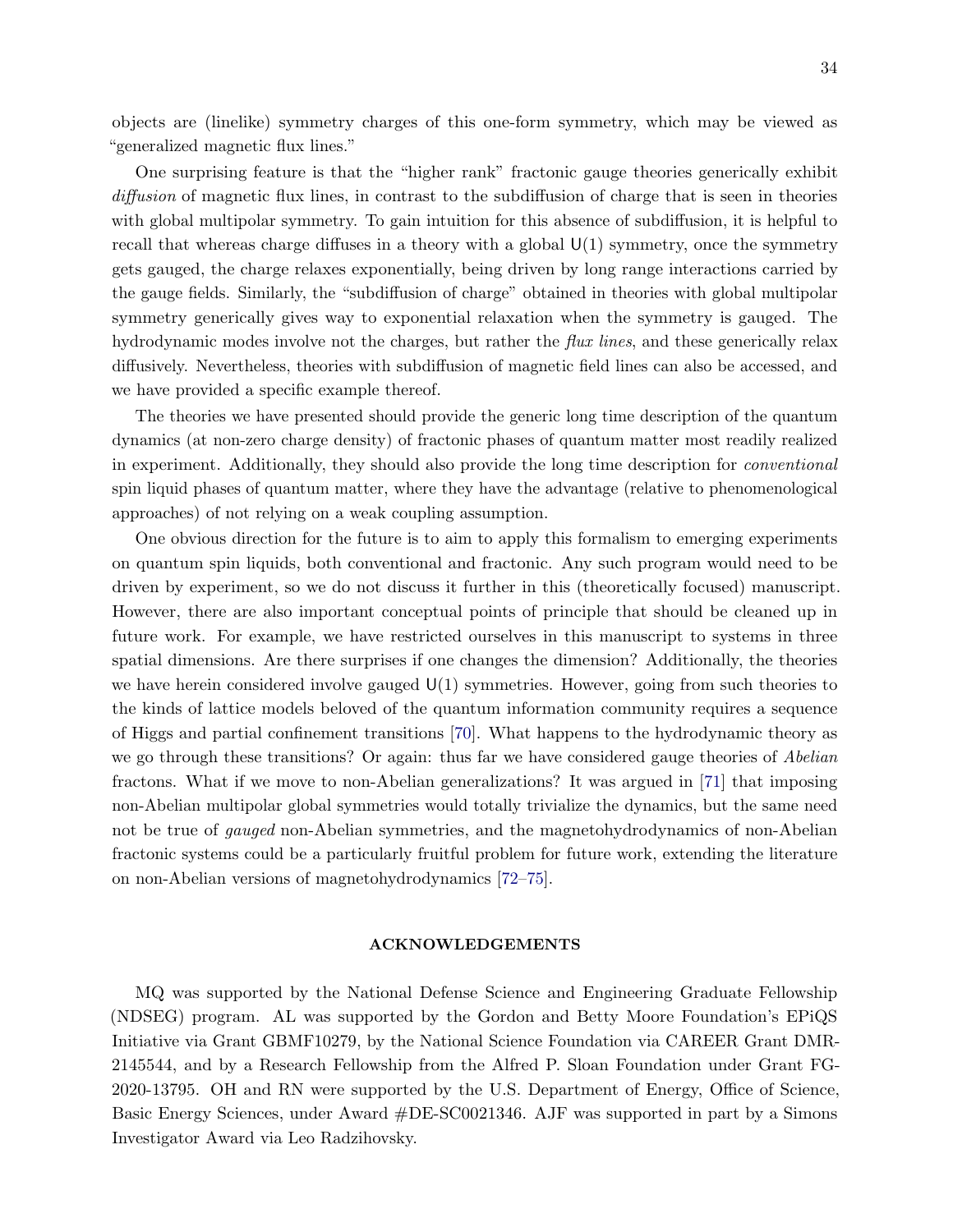#### <span id="page-34-0"></span>Appendix A: Charge and current belonging to different irreps

## <span id="page-34-1"></span>A.1. Two-form symmetry: Irrep 1

Consider a theory that contains a vector charge  $\rho_i$  belonging to the **3** of SO(3), but whose associated current  $J_{ij}$  transforms instead in the 1, i.e., the trivial or scalar irrep of  $SO(3)$ . In this case the current may be parametrized in terms of the scalar J:

$$
J_{ij} = J \,\delta_{ij} \,,\tag{A.1}
$$

and the continuity equation for vector charge density becomes

<span id="page-34-2"></span>
$$
\partial_t \rho_i + \partial_i J = 0. \tag{A.2}
$$

As in the main text, we define the putatively conserved quantity  $\mathcal{Q}[f_i]$  parametrized by vector fields  $f_i(\boldsymbol{x})$ , i.e.,  $\mathcal{Q}[f_i] \equiv \int d^3x \ f_i \rho_i$ . Using the continuity equation [\(A.2\)](#page-34-2), we obtain the following constraints on the field  $f_i$ 

$$
\frac{\mathrm{d}}{\mathrm{d}t}\mathcal{Q}[f_i] = \int \mathrm{d}^3x \, f_i \partial_t \rho_i = -\int \mathrm{d}^3x \, f_i \, \partial_i \, J = \int \mathrm{d}^3x \, J \, \partial_i f_i \,, \tag{A.3}
$$

where in the final equality we have integrated by parts. We then find that, so long as  $f_i$  is divergence-free,

<span id="page-34-3"></span>
$$
\partial_i f_i = 0 \,, \tag{A.4}
$$

we are guaranteed that  $\mathcal{Q}[f_i]$  is a conserved quantity of the theory.

As is well known, there are infinitely many solutions to [\(A.4\)](#page-34-3), which may be expressed by writing  $f_i = \epsilon_{ijk}\Omega_{jk}$  using an antisymmetric tensor  $\Omega_{jk} = -\Omega_{kj}$ , in which case [\(A.4\)](#page-34-3) amounts to the statement that the two-form,  $\Omega$ , is "closed," i.e.,  $d\Omega = 0$ . Up to topological effects (which we do not consider here), this implies that  $\Omega = d\alpha$  is exact, or that

$$
f_i = \epsilon_{ijk}\partial_j \alpha_k \,,\tag{A.5}
$$

for any function  $\alpha_k$  (i.e., the vector field  $f_i$  is the curl of some vector-valued function).

In a similar manner to the indicator functions chosen to elucidate the conservation of flux through surfaces in, e.g., Sec. [2.3](#page-11-0) of the main text, here it is instructive to choose a particular form for the functions  $\alpha_k(x)$ . Let  $\gamma$  denote a curve (closed, or infinite in extent) in  $\mathbb{R}^3$ , and consider

$$
\alpha_k(\boldsymbol{x}) \equiv \int_{\gamma} \frac{\epsilon_{ijk} \, \mathrm{d}y_i \, (y_j - x_j)}{|\boldsymbol{y} - \boldsymbol{x}|^3}, \tag{A.6}
$$

where  $y$  denotes the line integral along  $\gamma$  and  $x$  denotes an arbitrary point in  $\mathbb{R}^3$ . Using the textbook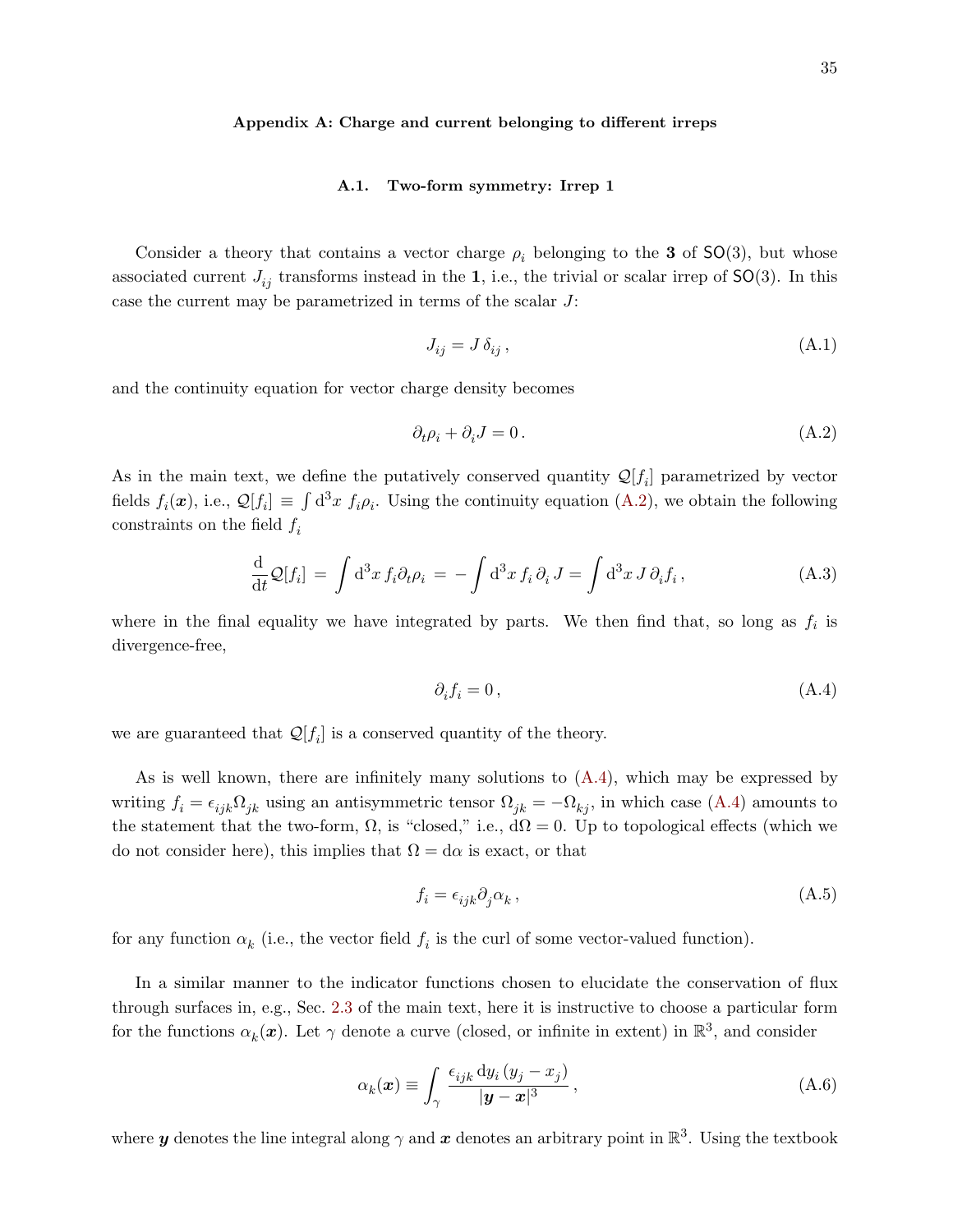Biot–Savart law, we see that

$$
f_i(\boldsymbol{x}) = \int_{\gamma} \mathrm{d}y \, \delta^3(\boldsymbol{x} - \boldsymbol{y}) \, n_i(\boldsymbol{y}), \tag{A.7}
$$

where  $n(y)$  is the unit vector along  $\gamma$  at point y. We can write this more elegantly: The conserved charges are generated by the different curves  $\gamma$  and using the notation that  $\rho$  is a one-form,

$$
\mathcal{Q}_{\gamma} = \int_{\gamma} \rho, \tag{A.8}
$$

is a conserved quantity. For each curve  $\gamma$  there exists a corresponding conserved charge,  $\mathcal{Q}_{\gamma}$ .

#### <span id="page-35-0"></span>A.2. Scale- and rotation-invariant hydrodynamics: Irrep 5

Next, suppose  $J_{ij}$  transforms in the 5 of SO(3), corresponding to traceless symmetric tensors, which may be parametrized by explicitly removing the antisymmetric and trace parts of a generic rank-two current tensor

<span id="page-35-3"></span>
$$
\partial_t \rho_i + \left[ \partial_j J_{ij} + \partial_j J_{ji} - \frac{2}{3} \partial_i J_{jj} \right] = 0, \qquad (A.9)
$$

where the term in the square brackets is manifestly symmetric and traceless. Looking for conserved quantities  $\mathcal{Q}[f_i]$  parametrized by vector-valued functions  $f_i(\boldsymbol{x})$  and repeating the same logic as before, we find that

<span id="page-35-2"></span>
$$
\partial_i f_j + \partial_j f_i - \frac{2}{3} \delta_{ij} \partial_k f_k = 0 \tag{A.10}
$$

in order for  $\mathcal{Q}[f_i]$  to be conserved. In three spatial dimensions, there is a finite list of solutions to [\(A.10\)](#page-35-2), given explicitly by

<span id="page-35-4"></span>
$$
f_i = \alpha x_i + \epsilon_{ijk} x_j \beta_k, \qquad (A.11)
$$

with  $\alpha$  and  $\beta_k$  scalar and vector constants, respectively. Hence,  $(A.9)$  will generally only lead to seven conserved quantities (four additional conservation laws from [\(A.11\)](#page-35-4), and the three original charges corresponding to  $f_i = 1$ , since  $\rho_i$  is a conserved density). If we were to interpret  $\rho_i$ as a velocity field, then the conserved quantities would correspond to momentum  $(\rho_i)$ , angular momentum  $(\epsilon_{ijk} x_j \rho_k)$ , and "dilatation"  $(x_i \rho_i)$ .

# <span id="page-35-1"></span>A.3. Mixing and matching

In general, it's possible that that the currents may not transform as a single irrep but instead as a direct sum of different irreps. As an example, hydrodynamics with rotation invariance but without scale invariance has a current  $J_{ij}$  that transforms in the 1 ⊕ 5 representation. In this case,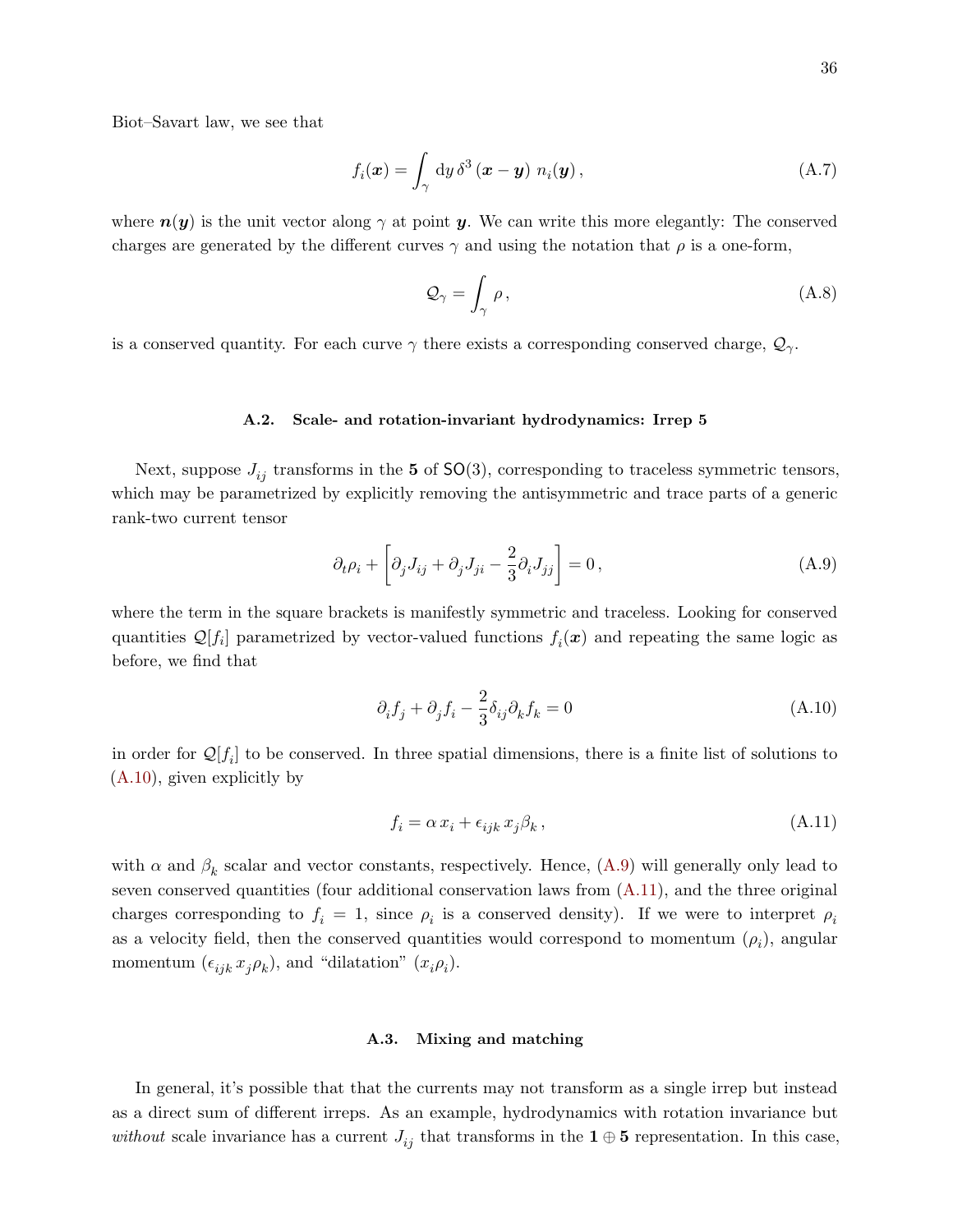the current decomposes as

$$
J_{ij} = J \,\delta_{ij} + \tilde{J}_{ij} \,,\tag{A.12}
$$

where J and  $J_{ij}$  transform in the 1 and 5 irreps, respectively. The continuity equation then reads

$$
\partial_t \rho_i + \left[ \partial_j J_{ij} + \partial_j J_{ji} - \frac{2}{3} \partial_i J_{jj} \right] + \frac{1}{3} \partial_i J_{jj} = 0. \tag{A.13}
$$

The quantity  $\mathcal{Q}[f_i]$  is conserved when both  $(A.4)$  and  $(A.10)$  are satisfied simultaneously. The finite list of solutions in [\(A.11\)](#page-35-4) is reduced to

$$
f_i = \epsilon_{ijk} x_j \,\beta_k \tag{A.14}
$$

so that the "dilatation"  $x_i \rho_i$  is no longer a conserved quantity. This is an example of the general situation wherein the current decomposes into irreducible representations; if there exists a list of conserved quantities associated to each irrep, then the set of conserved quantities is reduced to the intersection of these lists when the current has nonzero overlap with multiple irreps.

# <span id="page-36-0"></span>Appendix B: From constraints to the rank- $n$  continuity equation

In this appendix we explicitly work through the steps that one may take to "canonically" derive the rank-three continuity equation from the associated constraints on the density  $\tilde{\rho}_i$ , which obeys the equation of motion

$$
\partial_t \widetilde{\rho}_i + \epsilon_{ik\ell} \partial_k \widetilde{J}_\ell = 0 \tag{4.16}
$$

associated with a one-form symmetry. The generalization to higher rank theories,  $n > 3$ , follows an identical line of reasoning.

In Sec. [4.4,](#page-27-0) we described how the constraints  $(4.17)$  to  $(4.19)$  lead one to consider a symmetric, traceless rank-n tensor  $\rho_{i_1,\dots,i_n}$ , related to  $\rho_i$  via  $\rho_{i_1} = \partial_{i_2} \cdots \partial_{i_n} \rho_{i_1,\dots,i_n}$ , that is well behaved at infinity. We now proceed by considering the constraints placed on the effective current  $J_i$  associated with the density  $\tilde{\rho}_i$ . Specializing to rank-three and taking the time derivative of Eq. [\(4.19\)](#page-28-1), we find

<span id="page-36-1"></span>
$$
\frac{\mathrm{d}}{\mathrm{d}t} \int \mathrm{d}^3 x \,\epsilon_{kj\ell} \widetilde{\rho}_j x_{\ell} x_i = -\int \mathrm{d}^3 x \,\epsilon_{kj\ell} \epsilon_{jmn} x_{\ell} x_i \partial_m \widetilde{J}_n = 0. \tag{B.1}
$$

Consequently, the current  $\tilde{J}_i$  is also constrained, and it is more natural to write  $\tilde{J}_i = \frac{1}{3}$  $\frac{1}{3} \partial_j \partial_k J_{ijk}$  in terms of a rank-three tensor that need only vanish at infinity. To see this, we write [\(B.1\)](#page-36-1) in terms of the new tensor  $J_{ijk}$  and integrate by parts:

$$
0 = 3 \int d^3x \,\epsilon_{kj\ell}\epsilon_{jmn} x_{\ell} x_i \partial_m \widetilde{J}_n = \int d^3x \,\epsilon_{kj\ell}\epsilon_{jmn} x_{\ell} x_i \partial_m \partial_a \partial_b J_{nab} = \int d^3x \,\epsilon_{kj\ell}\epsilon_{jmn} \partial_m J_{n\ell i} \quad (B.2)
$$

where we have used the fact that  $J_{ijk}$  is symmetric in [at least] its last two indices. Contracting the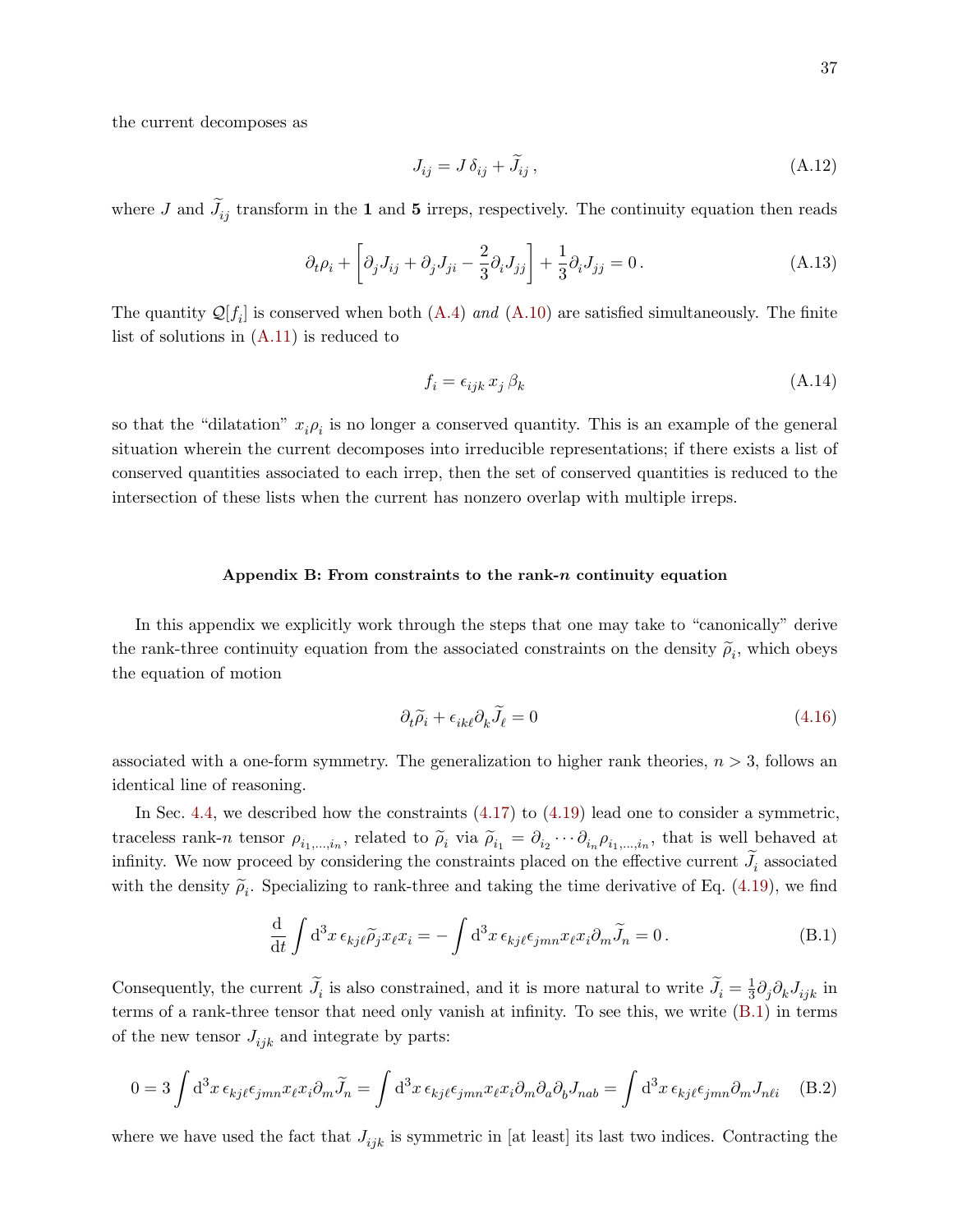two Levi-Cevita symbols, we arrive at

<span id="page-37-0"></span>
$$
\int d^3x \left( \partial_{\ell} J_{k\ell i} - \partial_k J_{\ell \ell i} \right) = 0.
$$
\n(B.3)

If the second term vanishes, then  $(B.3)$  implies that  $J_{ijk}$  that decay away sufficiently quickly as  $|x| \to \infty$  will satisfy the constraint in Eq. [\(B.1\)](#page-36-1). That the second term should vanish (since  $J_{ijk}$ should be symmetric and traceless) is not immediately apparent; we show that this must be the case below. Writing [\(4.16\)](#page-27-3) in terms of the new rank-three degrees of freedom

<span id="page-37-1"></span>
$$
\partial_j \partial_k \left( \partial_t \rho_{ijk} + \frac{1}{3} \epsilon_{imn} \partial_m J_{njk} \right) = 0. \tag{B.4}
$$

To derive an equation of motion for the higher rank object  $\rho_{ijk}$ , we integrate up Eq. [\(B.4\)](#page-37-1), leading to

$$
\partial_t \rho_{ijk} + \frac{1}{3} \left( \epsilon_{imn} \partial_m J_{njk} + \epsilon_{jmn} \partial_m \Lambda_{nki} + \epsilon_{kmn} \partial_m \Lambda'_{nij} \right) = 0, \qquad (B.5)
$$

where last two terms on the right are the most general terms annihilated by the derivatives  $\partial_j \partial_k$ compatible with the index structure in Eq. [\(B.4\)](#page-37-1). We now require that the equations must respect the symmetry and tracelessness of  $\rho$ , which imposes stringent constraints on the permitted form of Λ and Λ'. First, requiring that  $ρ_{ijk} = ρ_{jik}$ , we find that

<span id="page-37-2"></span>
$$
\epsilon_{imn}\partial_m(J_{njk}-\Lambda_{nkj})+\epsilon_{jmn}\partial_m(\Lambda_{nki}-J_{nik})+\epsilon_{kmn}\partial_m(\Lambda'_{nij}-\Lambda'_{nji})=0.
$$
 (B.6)

The final term on the left-hand side suggests that  $\Lambda'_{nij} = \Lambda'_{nji}$ , up to terms that contain a higher number of derivatives. A similar argument can be made for the other "integration constant",  $\Lambda$ , by requiring that  $\rho_{ijk} = \rho_{kji}$ . We therefore take both  $\Lambda$  and  $\Lambda'$  to be symmetric in their last two indices. Under this assumption, the first two terms in [\(B.6\)](#page-37-2) can be satisfied, to lowest order in derivatives, by  $\Lambda_{ijk} = J_{ijk}$ . Similarly,  $\Lambda'_{ijk} = J_{ijk}$  follows from symmetry of  $\rho_{ijk}$  in its first and last indices. Requiring that  $\rho$  remains traceless under time evolution leads to the requirement that

<span id="page-37-3"></span>
$$
-\partial_t \rho_{iik} = \frac{1}{3} \left( 2\epsilon_{imn} \partial_m J_{nik} + \epsilon_{kmn} \partial_m J_{nii} \right) \stackrel{!}{=} 0, \tag{B.7}
$$

suggesting that we should take  $J_{ijk}$  to be symmetric in its first two indices (making it fully symmetric when twinned with symmetry in its last two indices), and traceless. While a fully symmetric and traceless J certainly satisfies [\(B.7\)](#page-37-3), it turns out that this is not the only choice. There exists one further solution in which the current transforms in the reducible  $3 \oplus 3$  representation:

<span id="page-37-4"></span>
$$
J_{ijk} = \frac{2}{3} \left[ \delta_{ij} \lambda_k + \delta_{ki} \lambda_j + \delta_{jk} \lambda_i \right] + \left[ \frac{1}{3} \left( \delta_{ij} \lambda_k + \delta_{ik} \lambda_j \right) - \frac{2}{3} \delta_{jk} \lambda_i \right] = \delta_{ij} \lambda_k + \delta_{ik} \lambda_j , \tag{B.8}
$$

parametrized by the vector field  $\lambda_i(x)$ . While the existence of such a solution may appear to imply that the rank-three continuity equation cannot be obtained from [\(4.16\)](#page-27-3) and the corresponding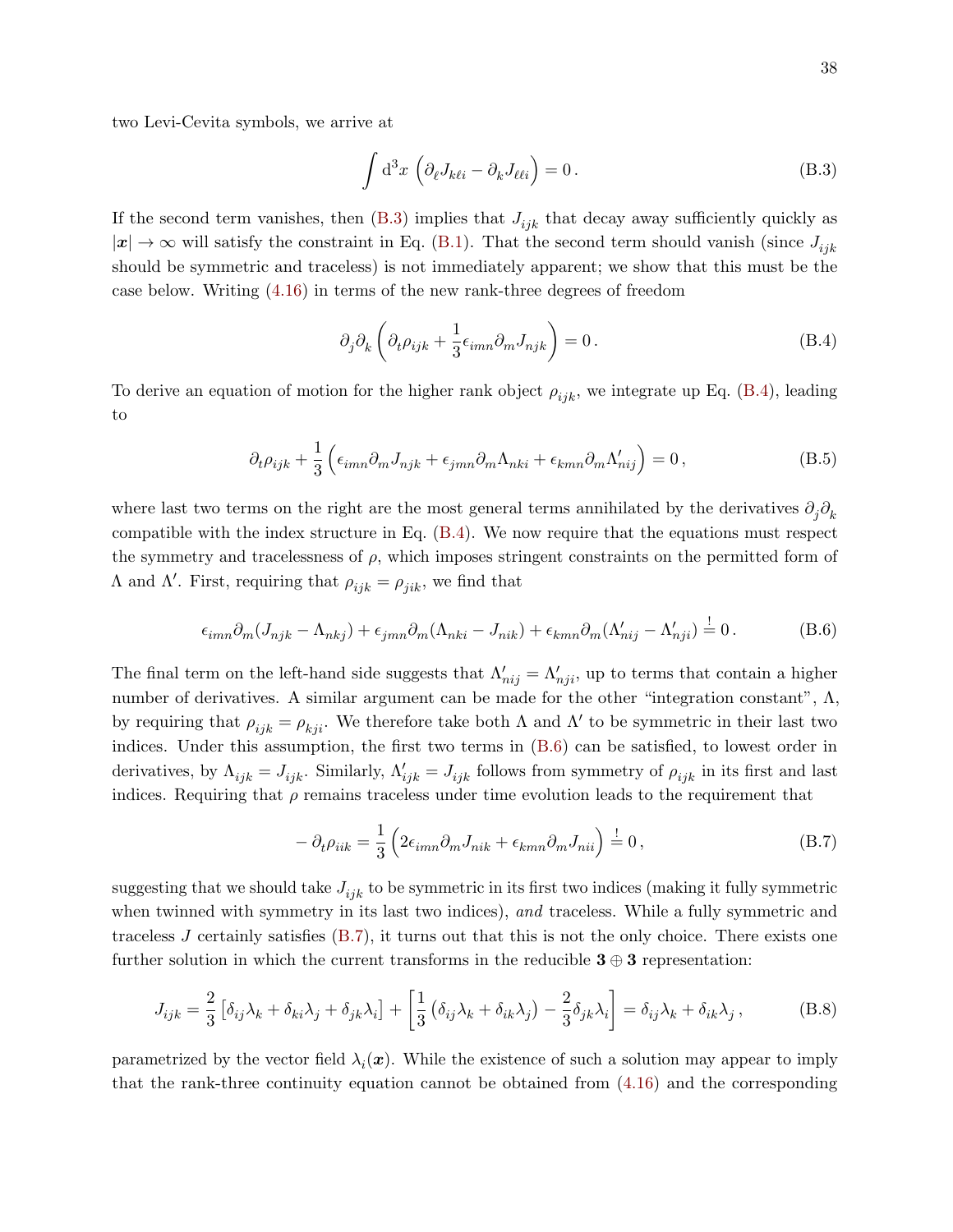constraints alone, we note that

$$
\epsilon_{imn}\partial_m(\delta_{nj}\lambda_k + \delta_{nk}\lambda_j) + \epsilon_{jmn}\partial_m(\delta_{ni}\lambda_k + \delta_{nk}\lambda_i) + \epsilon_{kmn}\partial_m(\delta_{ni}\lambda_j + \delta_{nj}\lambda_i) = 0,
$$
\n(B.9)

i.e., the solution [\(B.8\)](#page-37-4) does not contribute to the equation of motion for  $\rho_{ijk}$  [as was the case for the trace part of  $J_{ij}$  below Eq. [\(3.32\)](#page-22-0)], and can therefore be disregarded. This leaves us with the equation of motion

<span id="page-38-0"></span>
$$
\partial_t \rho_{ijk} + \frac{1}{3} \left( \epsilon_{imn} \partial_m J_{njk} + \epsilon_{jmn} \partial_m J_{nki} + \epsilon_{kmn} \partial_m J_{nij} \right) = 0, \qquad (B.10)
$$

where both  $\rho_{ijk}$  and  $J_{ijk}$  transform in the 7 of SO(3), i.e., they are symmetric traceless rank-three tensors. This is precisely the form of the continuity equation in Eq. [\(4.10\)](#page-26-3) of the main text.

- <span id="page-38-1"></span>[1] Juan P. Garrahan, Peter Sollich, and Cristina Toninelli, ["Kinetically constrained models,"](http://dx.doi.org/10.48550/ARXIV.1009.6113) (2010), [arXiv:1009.6113.](http://arxiv.org/abs/1009.6113)
- <span id="page-38-2"></span>[2] Vedika Khemani, Michael Hermele, and Rahul Nandkishore, "Localization from Hilbert space shattering: From theory to physical realizations," Phys. Rev. B 101[, 174204 \(2020\).](http://dx.doi.org/10.1103/PhysRevB.101.174204)
- <span id="page-38-3"></span>[3] Pablo Sala, Tibor Rakovszky, Ruben Verresen, Michael Knap, and Frank Pollmann, "Ergodicity Breaking Arising from Hilbert Space Fragmentation in Dipole-Conserving Hamiltonians," [Phys. Rev. X](http://dx.doi.org/10.1103/PhysRevX.10.011047) 10[, 011047 \(2020\).](http://dx.doi.org/10.1103/PhysRevX.10.011047)
- [4] Tibor Rakovszky, Pablo Sala, Ruben Verresen, Michael Knap, and Frank Pollmann, "Statistical localization: From strong fragmentation to strong edge modes," Phys. Rev. B 101[, 125126 \(2020\).](http://dx.doi.org/ 10.1103/PhysRevB.101.125126)
- [5] Sanjay Moudgalya, Abhinav Prem, Rahul Nandkishore, Nicolas Regnault, and B. Andrei Bernevig, "Thermalization and Its Absence within Krylov Subspaces of a Constrained Hamiltonian," in [Memorial](http://dx.doi.org/10.1142/9789811231711_0009) [Volume for Shoucheng Zhang](http://dx.doi.org/10.1142/9789811231711_0009) (World Scientific, 2021) Chap. Chapter 7, pp. 147–209.
- [6] Alan Morningstar, Vedika Khemani, and David A. Huse, "Kinetically constrained freezing transition in a dipole-conserving system," Phys. Rev. B 101[, 214205 \(2020\).](http://dx.doi.org/10.1103/PhysRevB.101.214205)
- [7] Giuseppe De Tomasi, Daniel Hetterich, Pablo Sala, and Frank Pollmann, "Dynamics of strongly interacting systems: From Fock-space fragmentation to many-body localization," [Phys. Rev. B](http://dx.doi.org/10.1103/PhysRevB.100.214313) 100, [214313 \(2019\).](http://dx.doi.org/10.1103/PhysRevB.100.214313)
- [8] Sanjay Moudgalya, B. Andrei Bernevig, and Nicolas Regnault, ["Quantum many-body scars and hilbert](http://dx.doi.org/10.48550/ARXIV.2109.00548) [space fragmentation: A review of exact results,"](http://dx.doi.org/10.48550/ARXIV.2109.00548) (2021), [arXiv:2109.00548.](http://arxiv.org/abs/2109.00548)
- [9] Sanjay Moudgalya and Olexei I. Motrunich, "Hilbert space fragmentation and commutant algebras," Phys. Rev. X 12[, 011050 \(2022\).](http://dx.doi.org/ 10.1103/PhysRevX.12.011050)
- [10] Alexey Khudorozhkov, Apoorv Tiwari, Claudio Chamon, and Titus Neupert, ["Hilbert space fragmenta](http://dx.doi.org/10.48550/ARXIV.2107.09690)[tion in a 2D quantum spin system with subsystem symmetries,"](http://dx.doi.org/10.48550/ARXIV.2107.09690) (2021), [arXiv:2107.09690.](http://arxiv.org/abs/2107.09690)
- [11] Zhi-Cheng Yang, Fangli Liu, Alexey V. Gorshkov, and Thomas Iadecola, "Hilbert-Space Fragmentation from Strict Confinement," [Phys. Rev. Lett.](http://dx.doi.org/ 10.1103/PhysRevLett.124.207602) 124, 207602 (2020).
- [12] Oliver Hart and Rahul Nandkishore, ["Hilbert space shattering and dynamical freezing in the quantum](http://dx.doi.org/10.48550/ARXIV.2203.06188) [ising model,"](http://dx.doi.org/10.48550/ARXIV.2203.06188) (2022), [arXiv:2203.06188.](http://arxiv.org/abs/2203.06188)
- <span id="page-38-4"></span>[13] Hansveer Singh, Brayden A. Ware, Romain Vasseur, and Aaron J. Friedman, "Subdiffusion and many-body quantum chaos with kinetic constraints," [Phys. Rev. Lett.](http://dx.doi.org/ 10.1103/PhysRevLett.127.230602) 127, 230602 (2021).
- <span id="page-38-5"></span>[14] Andrey Gromov, Andrew Lucas, and Rahul M. Nandkishore, "Fracton hydrodynamics," [Phys. Rev.](http://dx.doi.org/10.1103/PhysRevResearch.2.033124) Research 2[, 033124 \(2020\).](http://dx.doi.org/10.1103/PhysRevResearch.2.033124)
- <span id="page-38-6"></span>[15] Shriya Pai, Michael Pretko, and Rahul M. Nandkishore, "Localization in Fractonic Random Circuits,"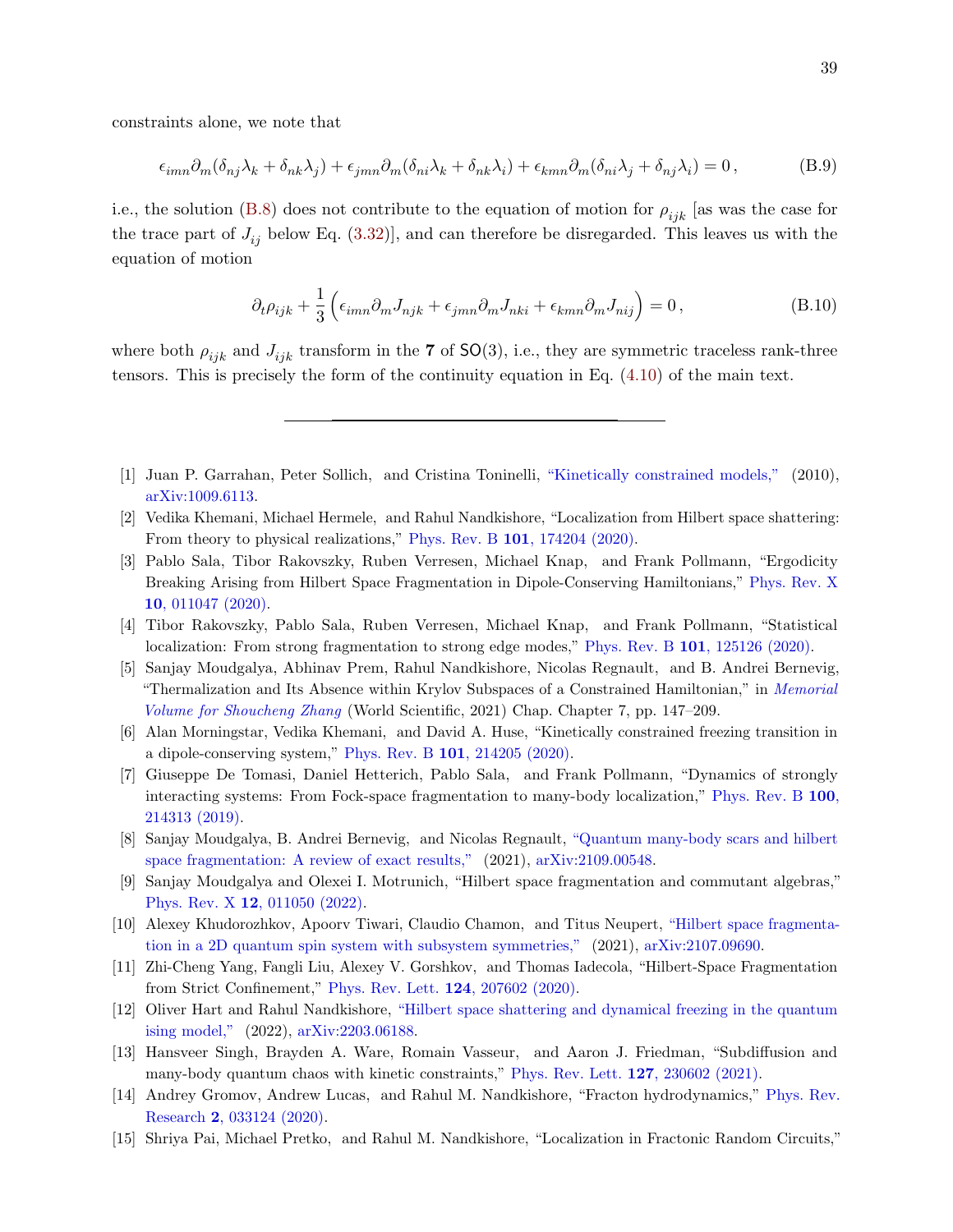Phys. Rev. X 9[, 021003 \(2019\).](http://dx.doi.org/ 10.1103/PhysRevX.9.021003)

- <span id="page-39-0"></span>[16] Jason Iaconis, Sagar Vijay, and Rahul Nandkishore, "Anomalous subdiffusion from subsystem symmetries," Phys. Rev. B 100[, 214301 \(2019\).](http://dx.doi.org/ 10.1103/PhysRevB.100.214301)
- <span id="page-39-1"></span>[17] Johannes Feldmeier, Pablo Sala, Giuseppe De Tomasi, Frank Pollmann, and Michael Knap, "Anomalous Diffusion in Dipole- and Higher-Moment-Conserving Systems," [Phys. Rev. Lett.](http://dx.doi.org/10.1103/PhysRevLett.125.245303) 125, 245303 (2020).
- [18] Pengfei Zhang, "Subdiffusion in strongly tilted lattice systems," [Phys. Rev. Research](http://dx.doi.org/ 10.1103/PhysRevResearch.2.033129) 2, 033129 (2020).
- [19] Kevin T. Grosvenor, Carlos Hoyos, Francisco Peña Benítez, and Piotr Surówka, "Hydrodynamics of ideal fracton fluids," [Phys. Rev. Res.](http://dx.doi.org/ 10.1103/PhysRevResearch.3.043186) 3, 043186 (2021), [arXiv:2105.01084 \[cond-mat.str-el\].](http://arxiv.org/abs/2105.01084)
- [20] Paolo Glorioso, Jinkang Guo, Joaquin F. Rodriguez-Nieva, and Andrew Lucas, ["Breakdown of hydro](http://dx.doi.org/10.48550/ARXIV.2105.13365)[dynamics below four dimensions in a fracton fluid,"](http://dx.doi.org/10.48550/ARXIV.2105.13365) (2021), [arXiv:2105.13365.](http://arxiv.org/abs/2105.13365)
- [21] Andrew Osborne and Andrew Lucas, "Infinite families of fracton fluids with momentum conservation," Phys. Rev. B 105[, 024311 \(2022\).](http://dx.doi.org/ 10.1103/PhysRevB.105.024311)
- [22] Pablo Sala, Julius Lehmann, Tibor Rakovszky, and Frank Pollmann, ["Dynamics in systems with](http://dx.doi.org/10.48550/ARXIV.2110.08302) [modulated symmetries,"](http://dx.doi.org/10.48550/ARXIV.2110.08302) (2021), [arXiv:2110.08302.](http://arxiv.org/abs/2110.08302)
- [23] Jason Iaconis, Andrew Lucas, and Rahul Nandkishore, "Multipole conservation laws and subdiffusion in any dimension," Phys. Rev. E 103[, 022142 \(2021\).](http://dx.doi.org/ 10.1103/PhysRevE.103.022142)
- <span id="page-39-2"></span>[24] Oliver Hart, Andrew Lucas, and Rahul Nandkishore, "Hidden quasiconservation laws in fracton hydrodynamics," Phys. Rev. E 105[, 044103 \(2022\).](http://dx.doi.org/ 10.1103/PhysRevE.105.044103)
- <span id="page-39-3"></span>[25] Claudio Chamon, "Quantum glassiness in strongly correlated clean systems: An example of topological overprotection," [Phys. Rev. Lett.](http://dx.doi.org/10.1103/PhysRevLett.94.040402) 94, 040402 (2005).
- [26] Jeongwan Haah, "Local stabilizer codes in three dimensions without string logical operators," [Phys.](http://dx.doi.org/10.1103/PhysRevA.83.042330) Rev. A 83[, 042330 \(2011\).](http://dx.doi.org/10.1103/PhysRevA.83.042330)
- [27] Claudio Castelnovo and Claudio Chamon, "Topological quantum glassiness," [Philosophical Magazine](http://dx.doi.org/10.1080/14786435.2011.609152) 92[, 304–323 \(2012\).](http://dx.doi.org/10.1080/14786435.2011.609152)
- [28] Sagar Vijay, Jeongwan Haah, and Liang Fu, "A new kind of topological quantum order: A dimensional hierarchy of quasiparticles built from stationary excitations," Phys. Rev. B **92**[, 235136 \(2015\).](http://dx.doi.org/10.1103/PhysRevB.92.235136)
- [29] Sagar Vijay, Jeongwan Haah, and Liang Fu, "Fracton topological order, generalized lattice gauge theory, and duality," Phys. Rev. B 94[, 235157 \(2016\).](http://dx.doi.org/ 10.1103/PhysRevB.94.235157)
- [30] Dominic J. Williamson, "Fractal symmetries: Ungauging the cubic code," [Phys. Rev. B](http://dx.doi.org/ 10.1103/PhysRevB.94.155128) 94, 155128 [\(2016\).](http://dx.doi.org/ 10.1103/PhysRevB.94.155128)
- <span id="page-39-5"></span>[31] Michael Pretko, "Subdimensional particle structure of higher rank U(1) spin liquids," [Phys. Rev. B](http://dx.doi.org/ 10.1103/PhysRevB.95.115139) 95, [115139 \(2017\).](http://dx.doi.org/ 10.1103/PhysRevB.95.115139)
- <span id="page-39-11"></span>[32] Michael Pretko, "Generalized electromagnetism of subdimensional particles: A spin liquid story," [Phys.](http://dx.doi.org/10.1103/PhysRevB.96.035119) Rev. B 96[, 035119 \(2017\).](http://dx.doi.org/10.1103/PhysRevB.96.035119)
- <span id="page-39-12"></span>[33] Daniel Bulmash and Maissam Barkeshli, "Generalized U[\(1\) gauge field theories and fractal dynamics,"](http://dx.doi.org/10.48550/ARXIV.1806.01855) (2018), [arXiv:1806.01855.](http://arxiv.org/abs/1806.01855)
- <span id="page-39-6"></span>[34] Andrey Gromov, "Towards classification of fracton phases: The multipole algebra," [Phys. Rev. X](http://dx.doi.org/10.1103/PhysRevX.9.031035) 9, [031035 \(2019\).](http://dx.doi.org/10.1103/PhysRevX.9.031035)
- <span id="page-39-4"></span>[35] Rahul M. Nandkishore and Michael Hermele, "Fractons," [Annual Review of Condensed Matter Physics](http://dx.doi.org/10.1146/annurev-conmatphys-031218-013604) 10[, 295–313 \(2019\).](http://dx.doi.org/10.1146/annurev-conmatphys-031218-013604)
- <span id="page-39-7"></span>[36] Michael Pretko and Leo Radzihovsky, "Fracton-elasticity duality," [Phys. Rev. Lett.](http://dx.doi.org/ 10.1103/PhysRevLett.120.195301) 120, 195301 (2018).
- <span id="page-39-8"></span>[37] Kevin Slagle and Yong Baek Kim, "Fracton topological order from nearest-neighbor two-spin interactions and dualities," Phys. Rev. B 96[, 165106 \(2017\).](http://dx.doi.org/10.1103/PhysRevB.96.165106)
- [38] Gábor B. Halász, Timothy H. Hsieh, and Leon Balents, "Fracton topological phases from strongly coupled spin chains," [Phys. Rev. Lett.](http://dx.doi.org/10.1103/PhysRevLett.119.257202) 119, 257202 (2017).
- <span id="page-39-9"></span>[39] Han Yan, Owen Benton, L. D. C. Jaubert, and Nic Shannon, "Rank–2 U(1) spin liquid on the breathing pyrochlore lattice," [Phys. Rev. Lett.](http://dx.doi.org/ 10.1103/PhysRevLett.124.127203) 124, 127203 (2020).
- <span id="page-39-10"></span>[40] Julian Schwinger, Lester L DeRaad Jr, Kimball Milton, and Wu-yang Tsai, Classical electrodynamics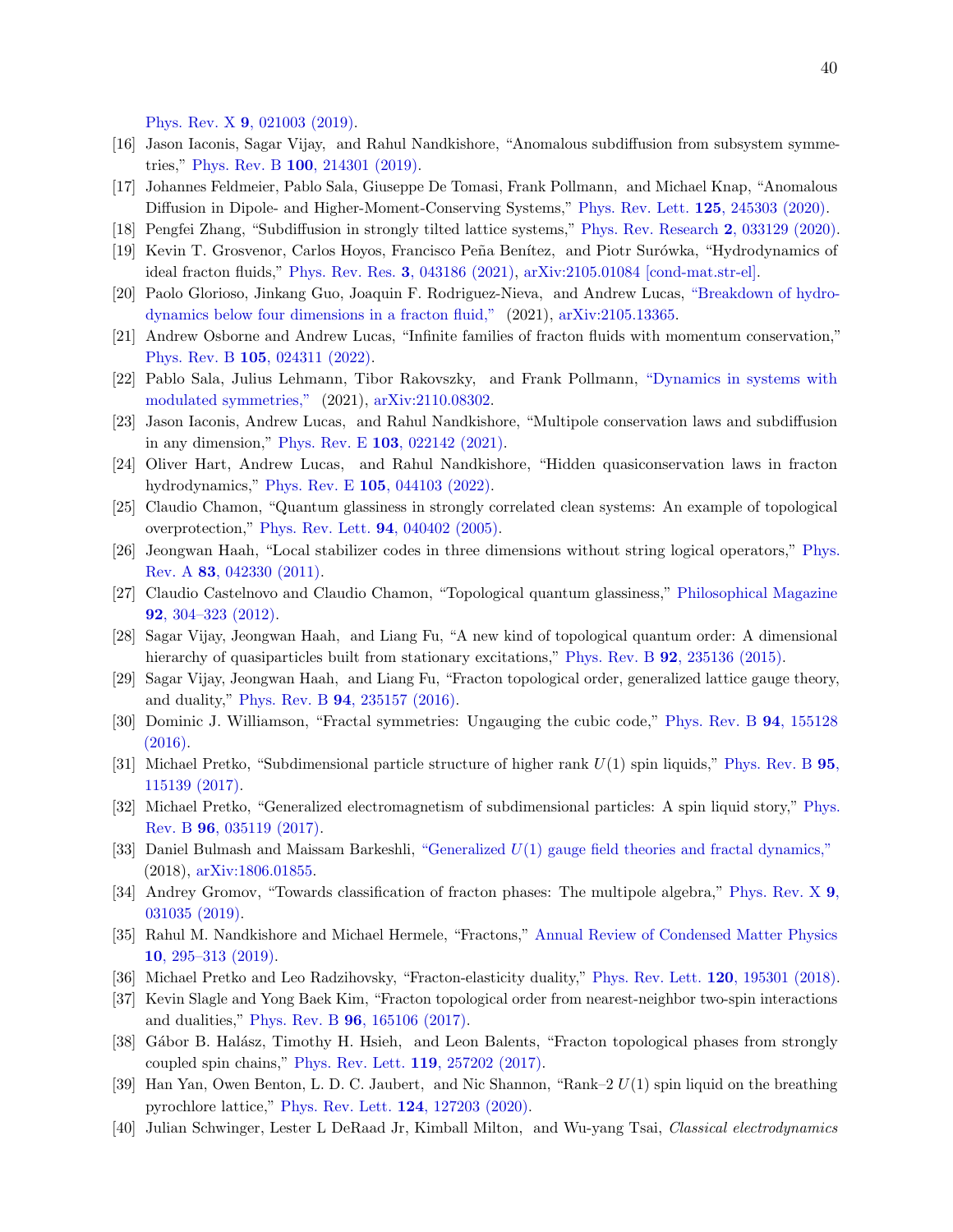(Westview Press, 1998).

- <span id="page-40-0"></span>[41] Abhinav Prem, Sagar Vijay, Yang-Zhi Chou, Michael Pretko, and Rahul M. Nandkishore, "Pinch point singularities of tensor spin liquids," Phys. Rev. B **98**[, 165140 \(2018\).](http://dx.doi.org/10.1103/PhysRevB.98.165140)
- [42] Owen Benton and Roderich Moessner, "Topological route to new and unusual coulomb spin liquids," [Phys. Rev. Lett.](http://dx.doi.org/ 10.1103/PhysRevLett.127.107202) 127, 107202 (2021).
- [43] Rahul M. Nandkishore, Wonjune Choi, and Yong Baek Kim, "Spectroscopic fingerprints of gapped quantum spin liquids, both conventional and fractonic," [Phys. Rev. Research](http://dx.doi.org/10.1103/PhysRevResearch.3.013254) 3, 013254 (2021).
- <span id="page-40-1"></span>[44] Oliver Hart and Rahul Nandkishore, ["Experimental signatures of gapless, type-II fracton phases,"](http://dx.doi.org/10.48550/ARXIV.2106.15631) (2021), [arXiv:2106.15631.](http://arxiv.org/abs/2106.15631)
- <span id="page-40-2"></span>[45] Michael Crossley, Paolo Glorioso, and Hong Liu, "Effective field theory of dissipative fluids," [JHEP](http://dx.doi.org/10.1007/JHEP09(2017)095) 09, [095 \(2017\),](http://dx.doi.org/10.1007/JHEP09(2017)095) [arXiv:1511.03646 \[hep-th\].](http://arxiv.org/abs/1511.03646)
- [46] Felix M. Haehl, R. Loganayagam, and Mukund Rangamani, "The Fluid Manifesto: Emergent symmetries, hydrodynamics, and black holes," JHEP 01[, 184 \(2016\).](http://dx.doi.org/10.1007/JHEP01(2016)184)
- <span id="page-40-3"></span>[47] Kristan Jensen, Natalia Pinzani-Fokeeva, and Amos Yarom, "Dissipative hydrodynamics in superspace," JHEP 09[, 127 \(2018\),](http://dx.doi.org/ 10.1007/JHEP09(2018)127) [arXiv:1701.07436 \[hep-th\].](http://arxiv.org/abs/1701.07436)
- <span id="page-40-4"></span>[48] Sašo Grozdanov, Diego M. Hofman, and Nabil Iqbal, "Generalized global symmetries and dissipative magnetohydrodynamics," Phys. Rev. D 95[, 096003 \(2017\).](http://dx.doi.org/10.1103/PhysRevD.95.096003)
- [49] Paolo Glorioso and Dam Thanh Son, ["Effective field theory of magnetohydrodynamics from generalized](http://dx.doi.org/10.48550/ARXIV.1811.04879) [global symmetries,"](http://dx.doi.org/10.48550/ARXIV.1811.04879) (2018), [arXiv:1811.04879.](http://arxiv.org/abs/1811.04879)
- <span id="page-40-15"></span>[50] Sašo Grozdanov, Andrew Lucas, and Napat Poovuttikul, "Holography and hydrodynamics with weakly broken symmetries," Phys. Rev. D 99[, 086012 \(2019\).](http://dx.doi.org/10.1103/PhysRevD.99.086012)
- <span id="page-40-5"></span>[51] Luca Delacrétaz, Diego Hofman, and Grégoire Mathys, "Superfluids as higher-form anomalies," [SciPost](http://dx.doi.org/ 10.21468/scipostphys.8.3.047) Physics 8 [\(2020\), 10.21468/scipostphys.8.3.047.](http://dx.doi.org/ 10.21468/scipostphys.8.3.047)
- <span id="page-40-6"></span>[52] Davide Gaiotto, Anton Kapustin, Nathan Seiberg, and Brian Willett, "Generalized Global Symmetries," JHEP 02[, 172 \(2015\),](http://dx.doi.org/10.1007/JHEP02(2015)172) [arXiv:1412.5148 \[hep-th\].](http://arxiv.org/abs/1412.5148)
- <span id="page-40-7"></span>[53] J.D. Jackson, *Classical Electrodynamics* (Wiley, 1998).
- <span id="page-40-8"></span>[54] Salvatore D. Pace, Siddhardh C. Morampudi, Roderich Moessner, and Chris R. Laumann, "Emergent fine structure constant of quantum spin ice is large," [Phys. Rev. Lett.](http://dx.doi.org/10.1103/PhysRevLett.127.117205) 127, 117205 (2021).
- <span id="page-40-9"></span>[55] Lucile Savary and Leon Balents, "Quantum spin liquids: a review," [Reports on Progress in Physics](http://dx.doi.org/10.1088/0034-4885/80/1/016502) 80, [016502 \(2016\).](http://dx.doi.org/10.1088/0034-4885/80/1/016502)
- <span id="page-40-10"></span>[56] Xiao-Gang Wen, "Origin of gauge bosons from strong quantum correlations," [Phys. Rev. Lett.](http://dx.doi.org/ 10.1103/PhysRevLett.88.011602) 88, [011602 \(2001\).](http://dx.doi.org/ 10.1103/PhysRevLett.88.011602)
- [57] Michael Levin and Xiao-Gang Wen, "Colloquium: Photons and electrons as emergent phenomena," [Rev.](http://dx.doi.org/ 10.1103/RevModPhys.77.871) Mod. Phys. 77[, 871–879 \(2005\).](http://dx.doi.org/ 10.1103/RevModPhys.77.871)
- [58] O. I. Motrunich and T. Senthil, "Exotic order in simple models of bosonic systems," [Phys. Rev. Lett.](http://dx.doi.org/ 10.1103/PhysRevLett.89.277004) 89[, 277004 \(2002\).](http://dx.doi.org/ 10.1103/PhysRevLett.89.277004)
- <span id="page-40-11"></span>[59] R. Moessner and S. L. Sondhi, "Three-dimensional resonating-valence-bond liquids and their excitations," Phys. Rev. B 68[, 184512 \(2003\).](http://dx.doi.org/10.1103/PhysRevB.68.184512)
- <span id="page-40-12"></span>[60] Michael Hermele, Matthew P. A. Fisher, and Leon Balents, "Pyrochlore photons: The  $U(1)$  spin liquid in a  $S = \frac{1}{2}$  three-dimensional frustrated magnet," Phys. Rev. B **69**[, 064404 \(2004\).](http://dx.doi.org/10.1103/PhysRevB.69.064404)
- <span id="page-40-13"></span>[61] M J P Gingras and P A McClarty, "Quantum spin ice: a search for gapless quantum spin liquids in pyrochlore magnets," [Reports on Progress in Physics](http://dx.doi.org/10.1088/0034-4885/77/5/056501) 77, 056501 (2014).
- <span id="page-40-14"></span>[62] Vir B. Bulchandani, Benjamin Hsu, Christopher P. Herzog, and S. L. Sondhi, "Hydrodynamics of quantum spin liquids," Physical Review B 104 [\(2021\), 10.1103/physrevb.104.235412.](http://dx.doi.org/10.1103/physrevb.104.235412)
- <span id="page-40-16"></span>[63] A. Zee, [Group Theory in a Nutshell for Physicists](https://books.google.com/books?id=FWkujgEACAAJ), In a Nutshell (Princeton University Press, 2016).
- <span id="page-40-17"></span>[64] Jinkang Guo, Paolo Glorioso, and Andrew Lucas, ["Fracton hydrodynamics without time-reversal](http://dx.doi.org/10.48550/ARXIV.2204.06006) [symmetry,"](http://dx.doi.org/10.48550/ARXIV.2204.06006) (2022), [arXiv:2204.06006.](http://arxiv.org/abs/2204.06006)
- <span id="page-40-18"></span>[65] Cenke Xu, "Gapless bosonic excitation without symmetry breaking: An algebraic spin liquid with soft